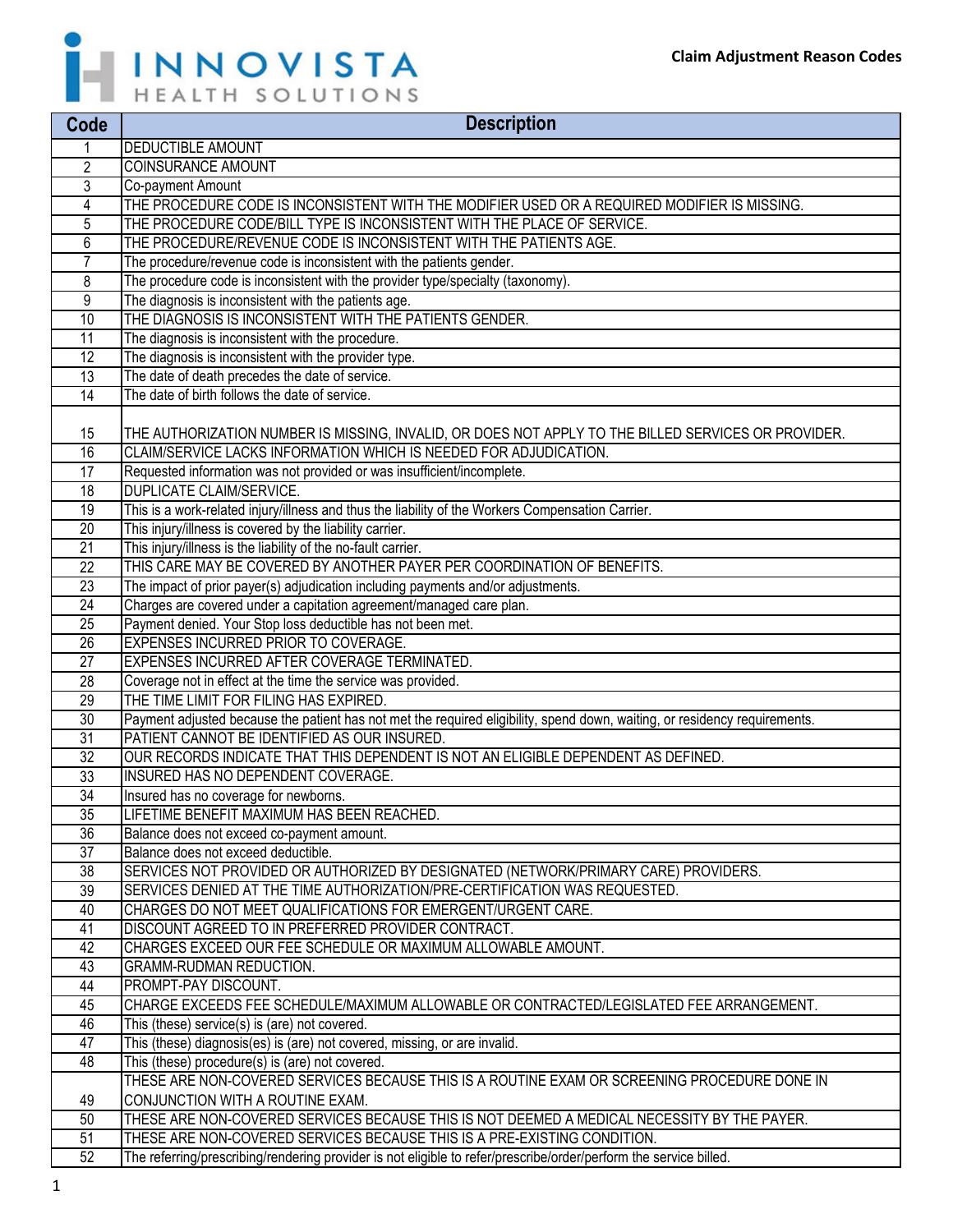

| Code            | <b>Description</b>                                                                                                                   |
|-----------------|--------------------------------------------------------------------------------------------------------------------------------------|
| 53              | Services by an immediate relative or a member of the same household are not covered.                                                 |
| 54              | MULTIPLE PHYSICIANS/ASSISTANTS ARE NOT COVERED IN THIS CASE.                                                                         |
| 55              | Procedure/treatment is deemed experimental/investigational by the payer.                                                             |
| 56              | Procedure/treatment has not been deemed proven to be effective by the payer.                                                         |
|                 | Payment denied/reduced because the payer deems the information submitted does not support this level of service, this many services, |
| 57              | this length of service, this dosage, or this days supply.                                                                            |
| 58              | Treatment was deemed by the payer to have been rendered in an inappropriate or invalid place of service.                             |
| 59              | PROCESSED BASED ON MULTIPLE OR CONCURRENT PROCEDURE RULES.                                                                           |
| 60              | Charges for outpatient services are not covered when performed within a period of time prior to or after inpatient services.         |
| 61              | Penalty for failure to obtain second surgical opinion.                                                                               |
| 62              | PAYMENT DENIED/REDUCED FOR ABSENCE OF, OR EXCEEDED, PRE-CERTIFICATION/AUTHORIZATION.                                                 |
| 63              | Correction to a prior claim.                                                                                                         |
| 64              | Denial reversed per Medical Review.                                                                                                  |
| 65              | Procedure code was incorrect. This payment reflects the correct code.                                                                |
| 66              | Blood Deductible.                                                                                                                    |
| 67              | Lifetime reserve days.                                                                                                               |
| 68              | DRG weight.                                                                                                                          |
| 69              | Day outlier amount.                                                                                                                  |
| 70              | Cost outlier - Adjustment to compensate for additional costs.                                                                        |
| 71              | Primary Payer amount.                                                                                                                |
| 72              | Coinsurance day.                                                                                                                     |
| 73              | Administrative days.                                                                                                                 |
| 74              | Indirect Medical Education Adjustment.                                                                                               |
| 75              | Direct Medical Education Adjustment.                                                                                                 |
| 76              | Disproportionate Share Adjustment.                                                                                                   |
| 77              | Covered days.                                                                                                                        |
| 78              | Non-Covered days/Room charge adjustment.                                                                                             |
| 79              | Cost Report days.                                                                                                                    |
| 80              | Outlier days.                                                                                                                        |
| 81              | Discharges.                                                                                                                          |
| 82              | PIP days.                                                                                                                            |
| 83              | Total visits.                                                                                                                        |
| 84              | Capital Adjustment.                                                                                                                  |
| 85              | Patient Interest Adjustment.                                                                                                         |
| 86              | Statutory Adjustment.                                                                                                                |
| $\overline{87}$ | Transfer amount.                                                                                                                     |
| 88              | Adjustment amount represents collection against receivable created in prior overpayment.                                             |
| 89              | Professional fees removed from charges.                                                                                              |
| 90              | Ingredient cost adjustment.                                                                                                          |
| 91              | Dispensing fee adjustment.                                                                                                           |
| 92              | Claim Paid in full.                                                                                                                  |
| 93              | No Claim level Adjustments.                                                                                                          |
| 94              | Processed in Excess of charges.                                                                                                      |
| 95              | Plan procedures not followed.                                                                                                        |
| 96              | NON-COVERED CHARGE(S).                                                                                                               |
|                 | THE BENEFIT FOR THIS SERVICE IS INCLUDED IN THE PAYMENT/ALLOWANCE FOR ANOTHER SERVICE/PROCEDURE THAT                                 |
| 97              | HAS ALREADY BEEN ADJUDICATED.                                                                                                        |
| 98              | The hospital must file the Medicare claim for this inpatient non-physician service.                                                  |
| 99              | Medicare Secondary Payer Adjustment Amount.                                                                                          |
| 100             | PAYMENT MADE TO PATIENT/INSURED/RESPONSIBLE PARTY/EMPLOYER.                                                                          |
| 101             | Predetermination: anticipated payment upon completion of services or claim adjudication.                                             |
| 102             | Major Medical Adjustment.                                                                                                            |
| 103             | Provider promotional discount.                                                                                                       |
| 104             | Managed care withholding.                                                                                                            |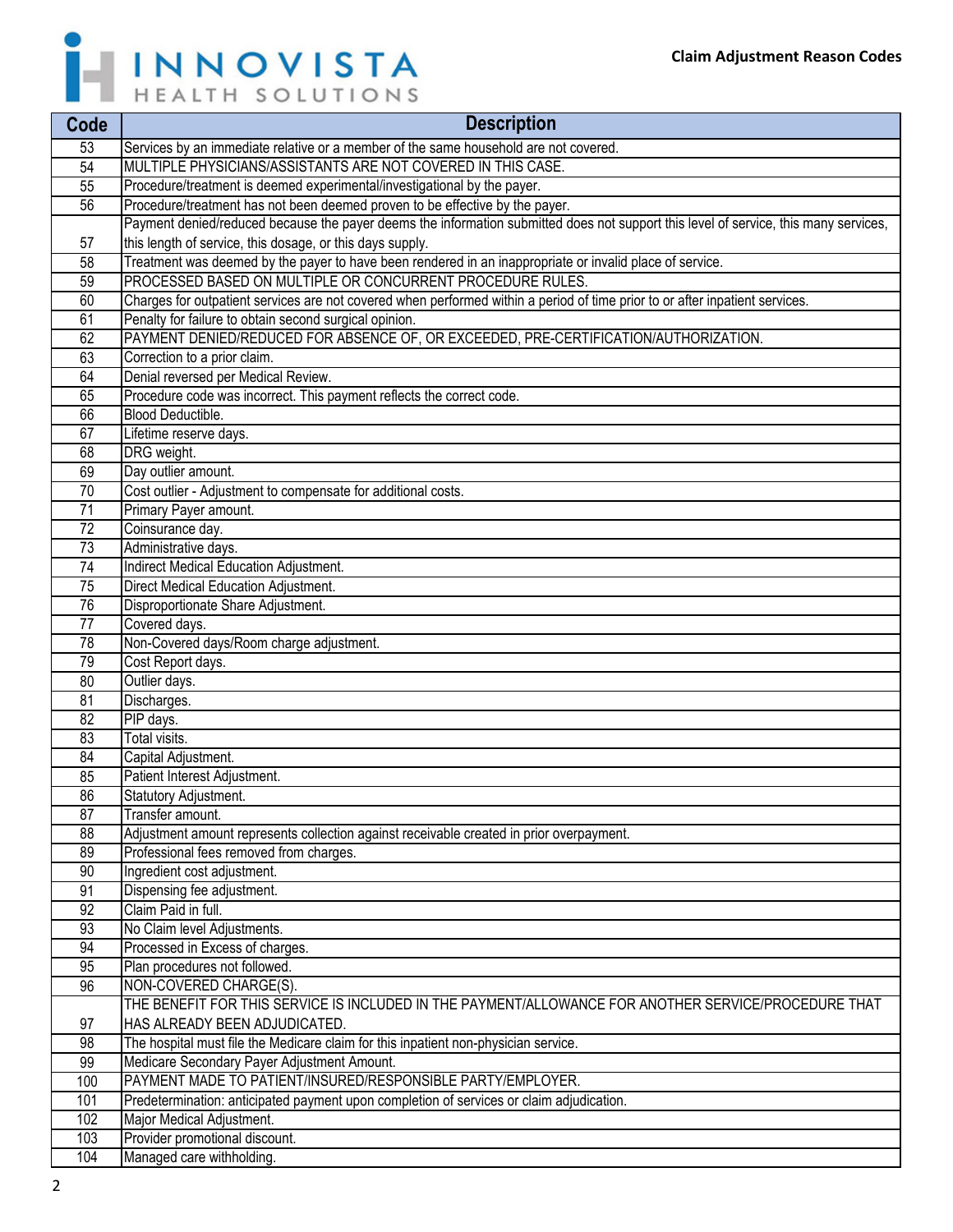

| Code       | <b>Description</b>                                                                                                                                            |
|------------|---------------------------------------------------------------------------------------------------------------------------------------------------------------|
| 105        | Tax withholding.                                                                                                                                              |
| 106        | Patient payment option/election not in effect.                                                                                                                |
| 107        | The related or qualifying claim/service was not identified on this claim.                                                                                     |
| 108        | Rent/purchase guidelines were not met.                                                                                                                        |
|            |                                                                                                                                                               |
| 109        | CLAIM NOT COVERED BY THIS PAYER/CONTRACTOR. YOU MUST SEND THE CLAIM TO THE CORRECT PAYER/CONTRACTOR.                                                          |
| 110        | BILLING DATE PREDATES SERVICE DATE.                                                                                                                           |
| 111        | Not covered unless the provider accepts assignment.                                                                                                           |
| 112        | Service not furnished directly to the patient and/or not documented.                                                                                          |
| 113        | Payment denied because service/procedure was provided outside the United States or as a result of war.                                                        |
| 114        | Procedure/product not approved by the Food and Drug Administration.                                                                                           |
| 115        | Procedure postponed, canceled, or delayed.                                                                                                                    |
| 116        | The advance indemnification notice signed by the patient did not comply with requirements.                                                                    |
| 117        | Transportation is only covered to the closest facility that can provide the necessary care.                                                                   |
| 118        | ESRD network support adjustment.                                                                                                                              |
| 119        | Benefit maximum for this time period or occurrence has been reached.                                                                                          |
| 120        | Patient is covered by a managed care plan.                                                                                                                    |
| 121        | Indemnification adjustment - compensation for outstanding member responsibility.                                                                              |
| 122        | Psychiatric reduction.                                                                                                                                        |
| 123        | Payer refund due to overpayment.                                                                                                                              |
| 124        | Payer refund amount - not our patient.                                                                                                                        |
| 125        | Submission/billing error(s).                                                                                                                                  |
| 126        | Deductible -- Major Medical                                                                                                                                   |
| 127        | Coinsurance -- Major Medical                                                                                                                                  |
| 128        | Newborn services are covered in the mothers Allowance.                                                                                                        |
| 129        | PRIOR PROCESSING INFORMATION APPEARS INCORRECT.                                                                                                               |
| 130        | Claim submission fee.                                                                                                                                         |
| 131        | CLAIM SPECIFIC NEGOTIATED DISCOUNT.                                                                                                                           |
| 132        | Prearranged demonstration project adjustment.                                                                                                                 |
| 133        | The disposition of this claim/service is pending further review.                                                                                              |
| 134        | Technical fees removed from charges.                                                                                                                          |
| 135        | Interim bills cannot be processed.                                                                                                                            |
| 136        | Failure to follow prior payers coverage rules.                                                                                                                |
| 137        | Regulatory Surcharges, Assessments, Allowances or Health Related Taxes.                                                                                       |
| 138        | APPEAL PROCEDURES NOT FOLLOWED OR TIME LIMITS NOT MET.                                                                                                        |
| 139        | Contracted funding agreement - Subscriber is employed by the provider of services.                                                                            |
| 140        | PATIENT/INSURED HEALTH IDENTIFICATION NUMBER AND NAME DO NOT MATCH.                                                                                           |
| 141        | Claim spans eligible and ineligible periods of coverage.                                                                                                      |
| 142        | Monthly Medicaid patient liability amount.                                                                                                                    |
| 143        | Portion of payment deferred.                                                                                                                                  |
| 144        | Incentive adjustment, e.g. preferred product/service.                                                                                                         |
| 145        | Premium payment withholding                                                                                                                                   |
| 146        | Diagnosis was invalid for the date(s) of service reported.                                                                                                    |
| 147        | PROVIDER CONTRACTED/NEGOTIATED RATE EXPIRED OR NOT ON FILE.                                                                                                   |
| 148<br>149 | INFORMATION FROM ANOTHER PROVIDER WAS NOT PROVIDED OR WAS INSUFFICIENT/INCOMPLETE.                                                                            |
| 150        | LIFETIME BENEFIT MAXIMUM HAS BEEN REACHED FOR THIS SERVICE/BENEFIT CATEGORY.<br>PAYER DEEMS THE INFORMATION SUBMITTED DOES NOT SUPPORT THIS LEVEL OF SERVICE. |
|            | PAYMENT ADJUSTED BECAUSE THE PAYER DEEMS THE INFORMATION SUBMITTED DOES NOT SUPPORT THIS                                                                      |
| 151        | MANY/FREQUENCY OF SERVICES.                                                                                                                                   |
| 152        | Payer deems the information submitted does not support this length of service.                                                                                |
| 153        | Payer deems the information submitted does not support this dosage.                                                                                           |
| 154        | Payer deems the information submitted does not support this days supply.                                                                                      |
| 155        | Patient refused the service/procedure.                                                                                                                        |
| 156        | Flexible spending account payments.                                                                                                                           |
|            |                                                                                                                                                               |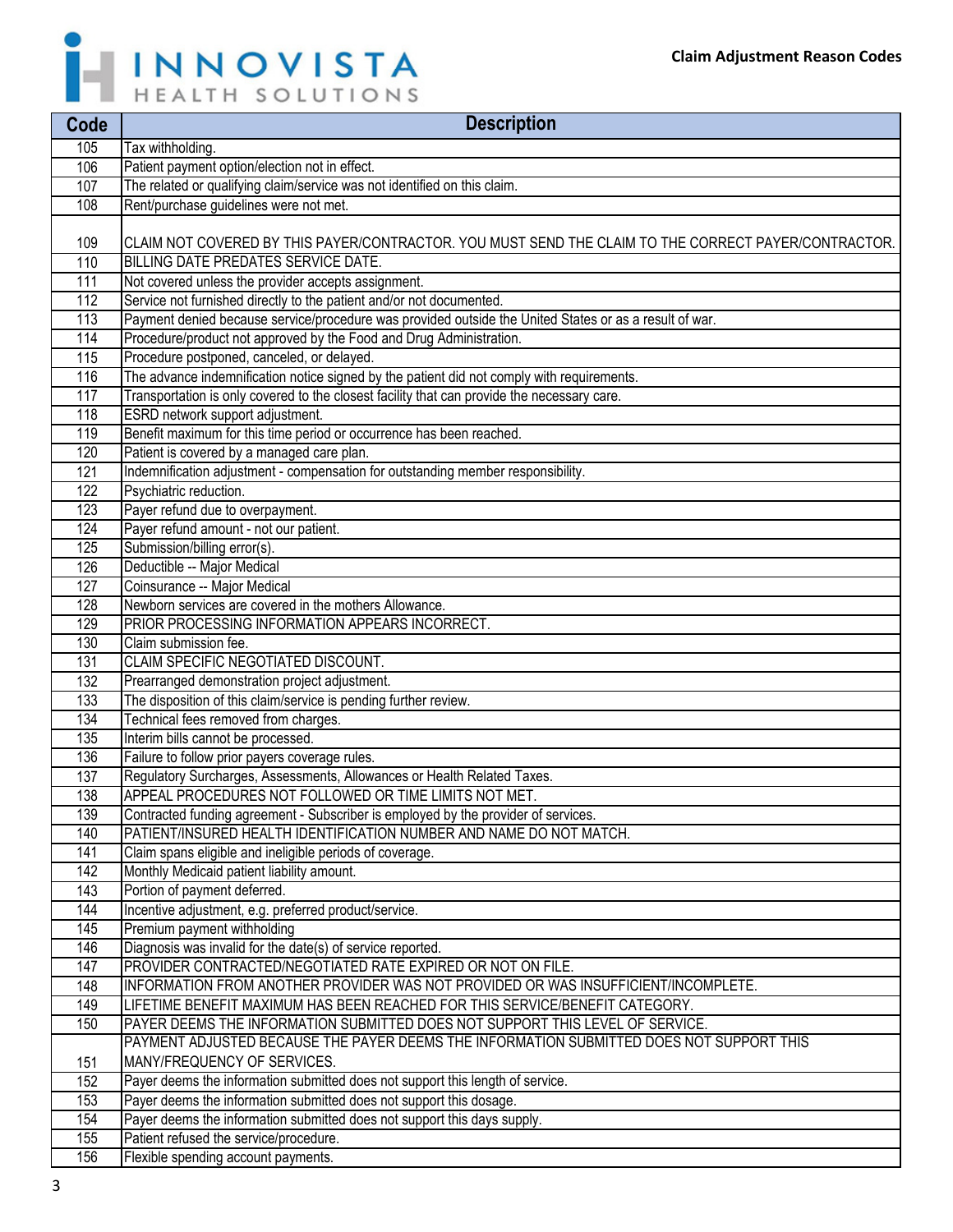h



| Code       | <b>Description</b>                                                                                                                                       |
|------------|----------------------------------------------------------------------------------------------------------------------------------------------------------|
| 157        | Service/procedure was provided as a result of an act of war.                                                                                             |
| 158        | Service/procedure was provided outside of the United States.                                                                                             |
| 159        | Service/procedure was provided as a result of terrorism.                                                                                                 |
| 160        | Injury/illness was the result of an activity that is a benefit exclusion.                                                                                |
| 161        | Provider performance bonus                                                                                                                               |
| 162        | State-mandated Requirement for Property and Casualty, see Claim Payment Remarks Code for specific explanation.                                           |
| 163        | ATTACHMENT REFERENCED ON THE CLAIM WAS NOT RECEIVED.                                                                                                     |
| 164        | ATTACHMENT REFERENCED ON THE CLAIM WAS NOT RECEIVED IN A TIMELY FASHION.                                                                                 |
| 165        | REFERRAL ABSENT OR EXCEEDED.                                                                                                                             |
| 166        | These services were submitted after this payers responsibility for processing claims under this plan ended.                                              |
| 167        | THIS (THESE) DIAGNOSIS(ES) IS (ARE) NOT COVERED.                                                                                                         |
|            | SERVICE(S) HAVE BEEN CONSIDERED UNDER THE PATIENTS MEDICAL PLAN. BENEFITS ARE NOT AVAILABLE UNDER THIS                                                   |
| 168        | <b>DENTAL PLAN.</b>                                                                                                                                      |
| 169        | Alternate benefit has been provided.                                                                                                                     |
| 170        | Payment is denied when performed/billed by this type of provider.                                                                                        |
| 171        | Payment is denied when performed/billed by this type of provider in this type of facility.                                                               |
| 172        | Payment is adjusted when performed/billed by a provider of this specialty.                                                                               |
| 173        | Service was not prescribed by a physician.                                                                                                               |
| 174        | Service was not prescribed prior to delivery.                                                                                                            |
| 175        | Prescription is incomplete.                                                                                                                              |
| 176        | Prescription is not current.                                                                                                                             |
| 177        | PATIENT HAS NOT MET THE REQUIRED ELIGIBILITY REQUIREMENTS.                                                                                               |
| 178        | Patient has not met the required spend down requirements.                                                                                                |
| 179        | Patient has not met the required waiting requirements.                                                                                                   |
| 180        | Patient has not met the required residency requirements.                                                                                                 |
| 181        | PROCEDURE CODE WAS INVALID ON THE DATE OF SERVICE.                                                                                                       |
| 182        | <b>PROCEDURE MODIFIER WAS INVALID ON THE DATE OF SERVICE.</b>                                                                                            |
| 183        | The referring provider is not eligible to refer the service billed.                                                                                      |
| 184        | The prescribing/ordering provider is not eligible to prescribe/order the service billed.                                                                 |
| 185        | The rendering provider is not eligible to perform the service billed.                                                                                    |
| 186        | Level of care change adjustment.                                                                                                                         |
| 187        | Consumer Spending Account payments.                                                                                                                      |
| 188        | This product/procedure is only covered when used according to FDA recommendations.                                                                       |
|            | NOT OTHERWISE CLASSIFIED OR UNLISTED PROCEDURE CODE (CPT/HCPCS) WAS BILLED WHEN THERE IS A SPECIFIC                                                      |
| 189        | PROCEDURE CODE FOR THIS PROCEDURE/SERVICE                                                                                                                |
| 190        | Payment is included in the allowance for a Skilled Nursing Facility (SNF) qualified stay.                                                                |
| 191<br>192 | Not a work related injury/illness and thus not the liability of the workers compensation carrier.<br>Non standard adjustment code from paper remittance. |
| 193        | ORIGINAL PAYMENT DECISION IS BEING MAINTAINED.                                                                                                           |
| 194        | Anesthesia performed by the operating physician, the assistant surgeon or the attending physician.                                                       |
| 195        | REFUND ISSUED TO AN ERRONEOUS PRIORITY PAYER FOR THIS CLAIM/SERVICE.                                                                                     |
| 196        | CLAIM/SERVICE DENIED BASED ON PRIOR PAYERS COVERAGE DETERMINATION.                                                                                       |
| 197        | PRECERTIFICATION/AUTHORIZATION/NOTIFICATION ABSENT.                                                                                                      |
| 198        | PRECERTIFICATION/AUTHORIZATION EXCEEDED.                                                                                                                 |
| 199        | REVENUE CODE AND PROCEDURE CODE DO NOT MATCH.                                                                                                            |
| 200        | EXPENSES INCURRED DURING LAPSE IN COVERAGE                                                                                                               |
| 201        | Workers Compensation case settled.                                                                                                                       |
| 202        | NON-COVERED PERSONAL COMFORT OR CONVENIENCE SERVICES.                                                                                                    |
| 203        | Discontinued or reduced service.                                                                                                                         |
| 204        | THIS SERVICE/EQUIPMENT/DRUG IS NOT COVERED UNDER THE PATIENTS CURRENT BENEFIT PLAN.                                                                      |
| 205        | Pharmacy discount card processing fee                                                                                                                    |
| 206        | National Provider Identifier - missing.                                                                                                                  |
| 207        | National Provider identifier - Invalid format                                                                                                            |
| 208        | National Provider Identifier - Not matched.                                                                                                              |
|            |                                                                                                                                                          |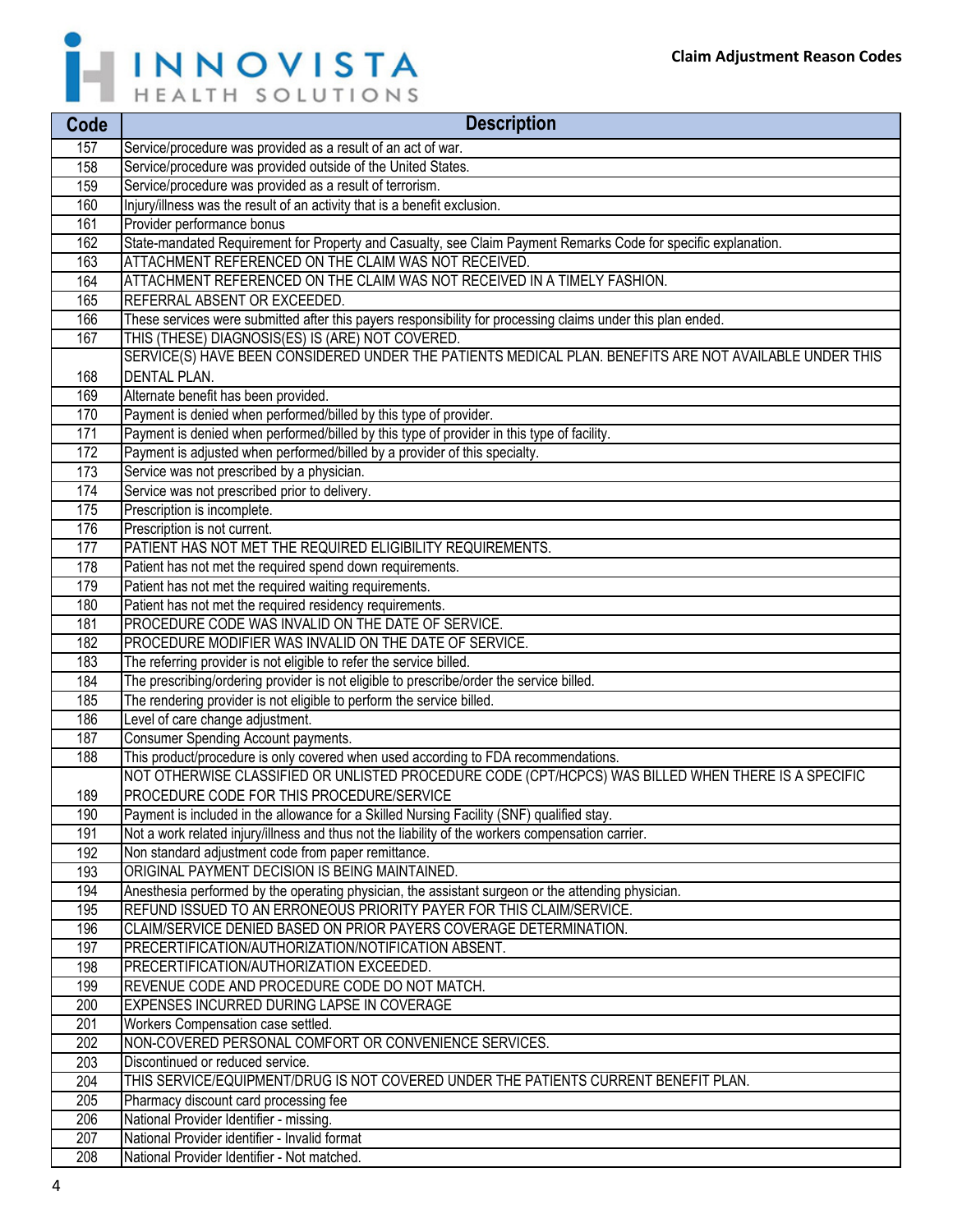

| Code             | <b>Description</b>                                                                                                                             |
|------------------|------------------------------------------------------------------------------------------------------------------------------------------------|
| 209              | Per regulatory or other agreement.                                                                                                             |
| 210              | PAYMENT ADJUSTED BECAUSE PRE-CERTIFICATION/AUTHORIZATION NOT RECEIVED IN A TIMELY FASHION.                                                     |
| 211              | National Drug Codes (NDC) not eligible for rebate, are not covered.                                                                            |
| 212              | Administrative surcharges are not covered                                                                                                      |
| 213              | Non-compliance with the physician self referral prohibition legislation or payer policy.                                                       |
| 214              | Workers Compensation claim adjudicated as non-compensable.                                                                                     |
| 215              | Based on subrogation of a third party settlement.                                                                                              |
| 216              | Based on the findings of a review organization.                                                                                                |
| 217              | Based on payer reasonable and customary fees.                                                                                                  |
| 218              | Based on entitlement to benefits.                                                                                                              |
| $\overline{219}$ | Based on extent of injury.                                                                                                                     |
| 220              | The applicable fee schedule does not contain the billed code.                                                                                  |
| 221              | Workers Compensation claim is under investigation.                                                                                             |
| $\overline{222}$ | Exceeds the contracted maximum number of hours/days/units by this provider for this period.                                                    |
|                  | Adjustment code for mandated federal, state or local law/regulation that is not already covered by another code and is mandated before         |
| 223              | a new code can be created.                                                                                                                     |
| 224              | Patient identification compromised by identity theft.                                                                                          |
| 225              | Penalty or Interest Payment by Payer.                                                                                                          |
| 226              | Information requested from the Billing/Rendering Provider was not provided or was insufficient/incomplete.                                     |
| 227              | Information requested from the patient/insured/responsible party was not provided or was insufficient/incomplete.                              |
|                  | Denied for failure of this provider, another provider or the subscriber to supply requested information to a previous payer for their          |
| 228              | adjudication                                                                                                                                   |
| 229              | Partial charge amount not considered by Medicare due to the initial claim Type of Bill being 12X.                                              |
| 230              | No available or correlating CPT/HCPCS code to describe this service.                                                                           |
| 231              | MUTUALLY EXCLUSIVE PROCEDURES CANNOT BE DONE IN THE SAME DAY/SETTING.                                                                          |
| 232              | Institutional Transfer Amount.                                                                                                                 |
| 233              | Services/charges related to the treatment of a hospital-acquired condition or preventable medical error.                                       |
| 234              | THIS PROCEDURE IS NOT PAID SEPARATELY.                                                                                                         |
| 235              | <b>Sales Tax</b>                                                                                                                               |
|                  | THIS PROCEDURE OR PROCEDURE/MODIFIER COMBINATION IS NOT COMPATIBLE WITH ANOTHER PROCEDURE OR                                                   |
|                  | PROCEDURE/MODIFIER COMBINATION PROVIDED ON THE SAME DAY ACCORDING TO THE NATIONAL CORRECT CODING                                               |
| 236              | INITIATIVE.                                                                                                                                    |
| 237              | LEGISLATED/REGULATORY PENALTY.                                                                                                                 |
|                  |                                                                                                                                                |
| 238              | Claim spans eligible and ineligible periods of coverage, this is the reduction for the ineligible period. (Use only with Group Code PR)        |
| 239              | Claim spans eligible and ineligible periods of coverage. Rebill separate claims.                                                               |
|                  | The diagnosis is inconsistent with the patient's birth weight. Note: Refer to the 835 Healthcare Policy Identification Segment (loop 2110      |
| 240              | Service Payment Information REF), if present.                                                                                                  |
| 241              | Low Income Subsidy (LIS) Co-payment Amount                                                                                                     |
| 242              | Services not provided by network/primary care providers.                                                                                       |
| 243              | Services not authorized by network/primary care providers.                                                                                     |
|                  | Payment reduced to zero due to litigation. Additional information will be sent following the conclusion of litigation. To be used for Property |
| 244              | & Casualty only.                                                                                                                               |
| 245              | Provider performance program withhold.                                                                                                         |
| 246              | This non-payable code is for required reporting only.                                                                                          |
| 247              | Deductible for Professional service rendered in an Institutional setting and billed on an Institutional claim.                                 |
| 248              | Coinsurance for Professional service rendered in an Institutional setting and billed on an Institutional claim.                                |
| 249              | This claim has been identified as a readmission. (Use only with Group Code CO)                                                                 |
| 250              | The attachment/other documentation content received is inconsistent with the expected content.                                                 |
| 251              | The attachment/other documentation content received did not contain the content required to process this claim or service.                     |
|                  | An attachment/other documentation is required to adjudicate this claim/service. At least one Remark Code must be provided (may be              |
| 252              | comprised of either the NCPDP Reject Reason Code, or Remittance Advice Remark Code that is not an ALERT).                                      |
| 253              | Sequestration - reduction in federal payment                                                                                                   |
|                  |                                                                                                                                                |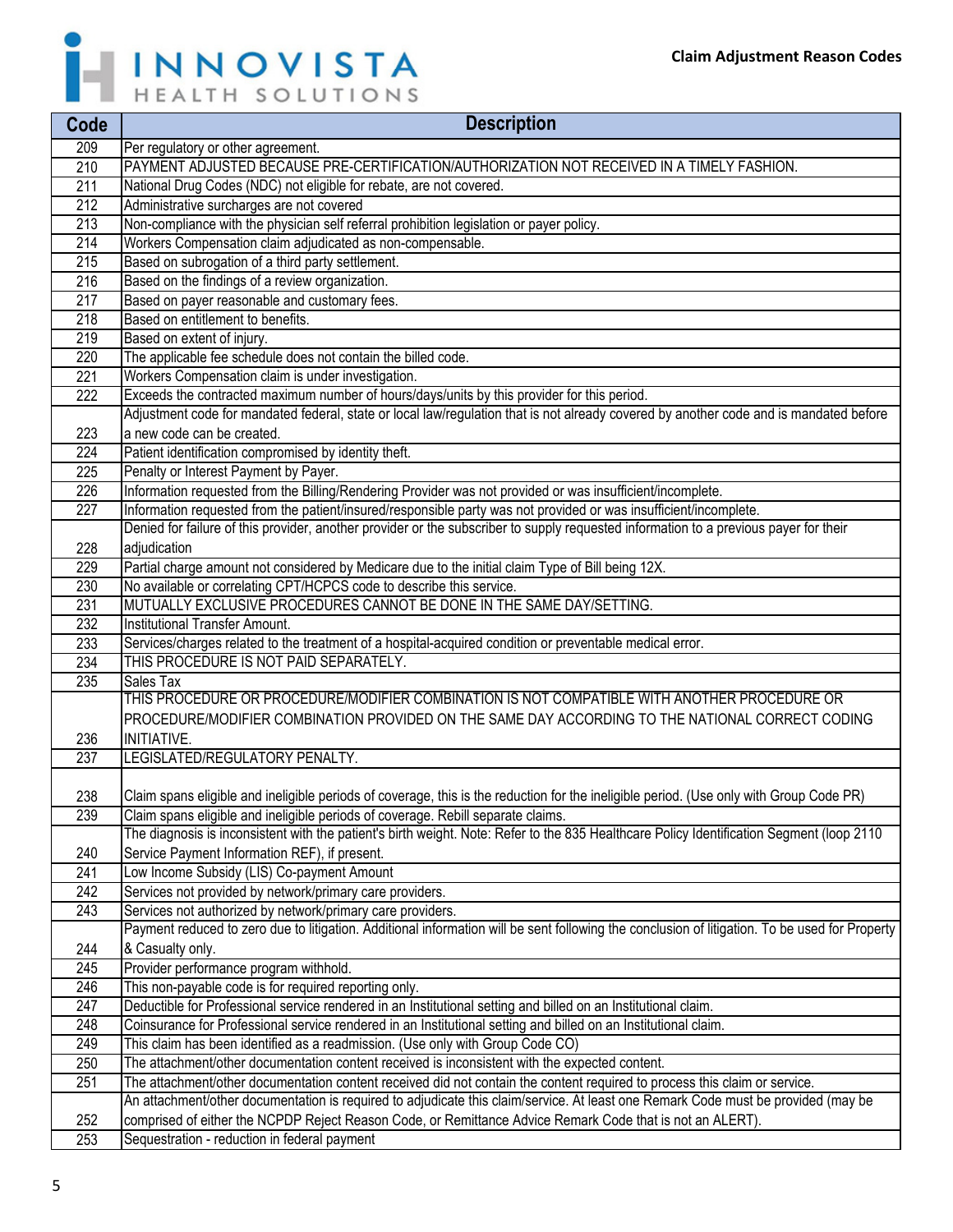

| Code           | <b>Description</b>                                                                                                                       |
|----------------|------------------------------------------------------------------------------------------------------------------------------------------|
|                | Claim received by the dental plan, but benefits not available under this plan. Submit these services to the patient's medical plan for   |
| 254            | further consideration.                                                                                                                   |
|                |                                                                                                                                          |
| 255            | The disposition of the related Property & Casualty claim (injury or illness) is pending due to litigation. (Use only with Group Code OA) |
| 256            | Service not payable per managed care contract.                                                                                           |
|                | The disposition of the claim/service is pending during the premium payment grace period, per Health Insurance Exchange requirements.     |
| 257            | (Use only with Group Code OA)                                                                                                            |
|                | Claim/service not covered when patient is in custody/incarcerated. Applicable federal, state or local authority may cover the            |
| 258            | claim/service.                                                                                                                           |
| 259            | ADDITIONAL PAYMENT FOR DENTAL/VISION SERVICE UTILIZATION.                                                                                |
| 260            | PROCESSED UNDER MEDICAID ACA ENHANCED FEE SCHEDULE                                                                                       |
| 261            | THE PROCEDURE OR SERVICE IS INCONSISTENT WITH THE PATIENT'S HISTORY.                                                                     |
|                |                                                                                                                                          |
|                | CLAIM/SERVICE SPANS MULTIPLE MONTHS. AT LEAST ONE REMARK CODE MUST BE PROVIDED (MAY BE COMPRISED OF                                      |
| 267            | EITHER THE NCPDP REJECT REASON CODE, OR REMITTANCE ADVICE REMARK CODE THAT IS NOT AN ALERT.)                                             |
| 268            | THE CLAIM SPANS TWO CALENDAR YEARS. PLEASE RESUBMIT ONE CLAIM PER CALENDAR YEAR.                                                         |
| 269            | ANESTHESIA NOT COVERED FOR THIS SERVICE/PROCEDURE.                                                                                       |
|                | CLAIM RECEIVED BY THE MEDICAL PLAN, BUT BENEFITS NOT AVAILABLE UNDER THIS PLAN. SUBMIT THESE SERVICES TO                                 |
| 270            | THE PATIENT'S DENTAL PLAN FOR FURTHER CONSIDERATION.                                                                                     |
|                | PRIOR CONTRACTUAL REDUCTIONS RELATED TO A CURRENT PERIODIC PAYMENT AS PART OF A CONTRACTUAL PAYMENT                                      |
| 271            | SCHEDULE WHEN DEFERRED AMOUNTS HAVE BEEN PREVIOUSLY REPORTED.                                                                            |
| 272            | COVERAGE/PROGRAM GUIDELINES WERE NOT MET.                                                                                                |
| 273            | COVERAGE/PROGRAM GUIDELINES WERE EXCEEDED.                                                                                               |
| 274            | FEE/SERVICE NOT PAYABLE PER PATIENT CARE COORDINATION ARRANGEMENT.                                                                       |
|                |                                                                                                                                          |
| 275            | PRIOR PAYER'S (OR PAYERS') PATIENT RESPONSIBILITY (DEDUCTIBLE, COINSURANCE, CO-PAYMENT) NOT COVERED.                                     |
| 276            | SERVICES DENIED BY THE PRIOR PAYER(S) ARE NOT COVERED BY THIS PAYER.                                                                     |
|                | THE DISPOSITION OF THE CLAIM/SERVICE IS UNDETERMINED DURING THE PREMIUM PAYMENT GRACE PERIOD, PER                                        |
|                | HEALTH INSURANCE SHOP EXCHANGE REQUIREMENTS. THIS CLAIM/SERVICE WILL BE REVERSED AND CORRECTED WHEN                                      |
| 277            | THE GRACE PERIOD ENDS (DUE TO PREMIUM PAYMENT OR LACK OF PREMIUM PAYMENT).                                                               |
| 278            | PERFORMANCE PROGRAM PROFICIENCY REQUIREMENTS NOT MET.                                                                                    |
| 279            | SERVICES NOT PROVIDED BY PREFERRED NETWORK PROVIDERS.                                                                                    |
|                | CLAIM RECEIVED BY THE MEDICAL PLAN, BUT BENEFITS NOT AVAILABLE UNDER THIS PLAN. SUBMIT THESE SERVICES TO                                 |
| 280            | THE PATIENT'S PHARMACY PLAN FOR FURTHER CONSIDERATION.<br>DEDUCTIBLE WAIVED PER CONTRACTUAL AGREEMENT.                                   |
| 281<br>282     | THE PROCEDURE/REVENUE CODE IS INCONSISTENT WITH THE TYPE OF BILL                                                                         |
| 283            | ATTENDING PROVIDER IS NOT ELIGIBLE TO PROVIDE DIRECTION OF CARE.                                                                         |
|                | PRECERTIFICATION/AUTHORIZATION/NOTIFICATION/PRE-TREATMENT NUMBER MAY BE VALID BUT DOES NOT APPLY TO                                      |
| 284            | THE BILLED SERVICES.                                                                                                                     |
| 285            | APPEAL PROCEDURES NOT FOLLOWED                                                                                                           |
| 286            | APPEAL TIME LIMITS NOT MET                                                                                                               |
| 287            | <b>REFERRAL EXCEEDED</b>                                                                                                                 |
| 288            | <b>REFERRAL ABSENT</b>                                                                                                                   |
| 289            | SERVICES CONSIDERED UNDER THE DENTAL AND MEDICAL PLANS, BENEFITS NOT AVAILABLE.                                                          |
|                | CLAIM RECEIVED BY THE DENTAL PLAN, BUT BENEFITS NOT AVAILABLE UNDER THIS PLAN. CLAIM HAS BEEN FORWARDED                                  |
| 290            | TO THE PATIENT'S MEDICAL PLAN FOR FURTHER CONSIDERATION.                                                                                 |
|                | CLAIM RECEIVED BY THE MEDICAL PLAN, BUT BENEFITS NOT AVAILABLE UNDER THIS PLAN. CLAIM HAS BEEN FORWARDED                                 |
| 291            | TO THE PATIENT'S DENTAL PLAN FOR FURTHER CONSIDERATION.                                                                                  |
|                | CLAIM RECEIVED BY THE MEDICAL PLAN, BUT BENEFITS NOT AVAILABLE UNDER THIS PLAN. CLAIM HAS BEEN FORWARDED                                 |
| 292            | TO THE PATIENT'S PHARMACY PLAN FOR FURTHER CONSIDERATION.                                                                                |
| 293            | PAYMENT MADE TO EMPLOYER.                                                                                                                |
| 294            | PAYMENT MADE TO ATTORNEY.                                                                                                                |
| #C             | SYSTEM-CAPITATED SERVICE                                                                                                                 |
| A <sub>0</sub> | Patient refund amount.                                                                                                                   |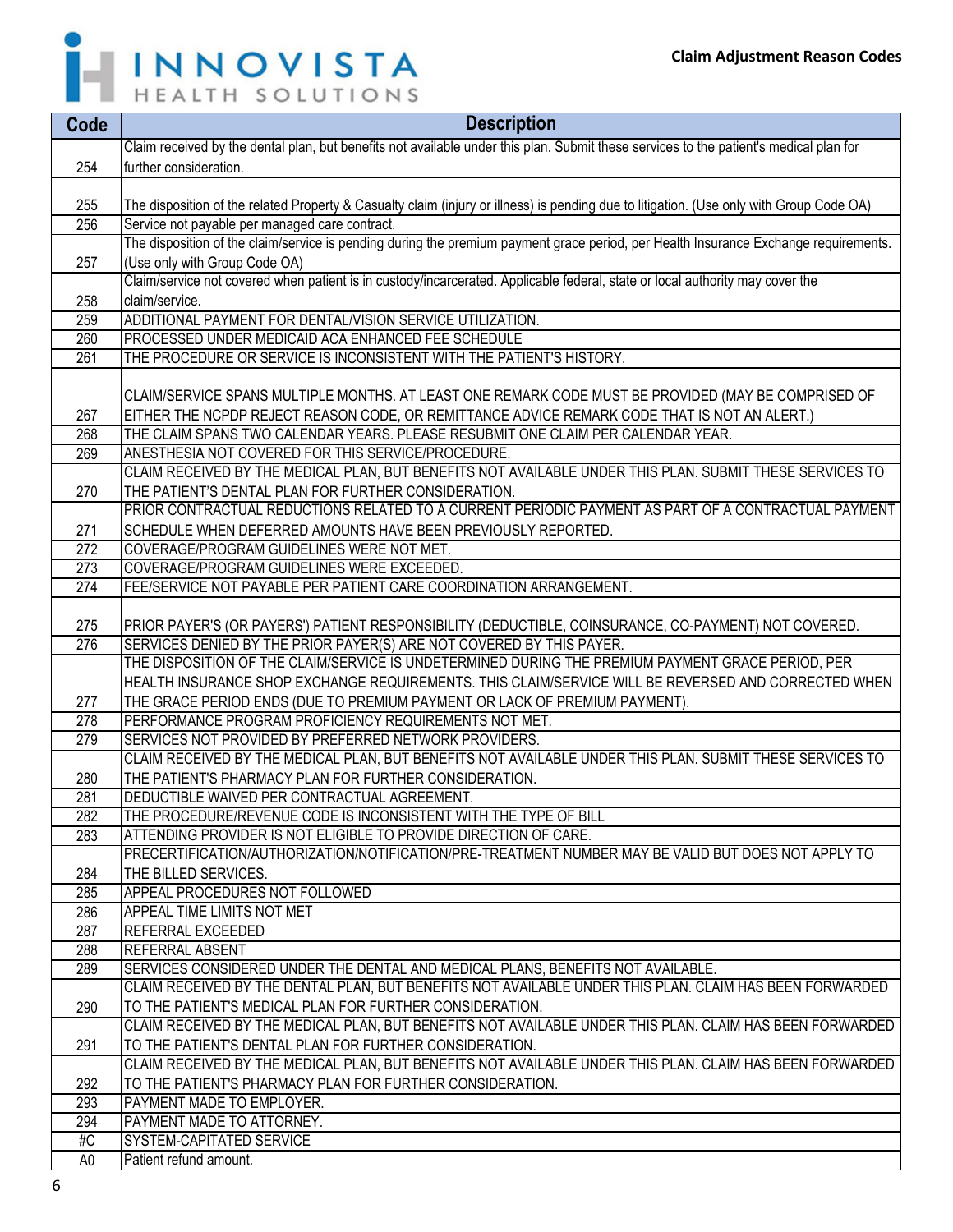

| Code            | <b>Description</b>                                                                                                                                                                                                           |
|-----------------|------------------------------------------------------------------------------------------------------------------------------------------------------------------------------------------------------------------------------|
| A1              | Claim/Service denied.                                                                                                                                                                                                        |
| A <sub>2</sub>  | Contractual adjustment.                                                                                                                                                                                                      |
| A <sub>3</sub>  | Medicare Secondary Payer liability met.                                                                                                                                                                                      |
| A4              | Medicare Claim PPS Capital Day Outlier Amount.                                                                                                                                                                               |
| A <sub>5</sub>  | Medicare Claim PPS Capital Cost Outlier Amount.                                                                                                                                                                              |
| A <sub>6</sub>  | Prior hospitalization or 30 day transfer requirement not met.                                                                                                                                                                |
| A7              | Presumptive Payment Adjustment                                                                                                                                                                                               |
| A <sub>8</sub>  | Ungroupable DRG.                                                                                                                                                                                                             |
| $\overline{B1}$ | Non-covered visits.                                                                                                                                                                                                          |
| <b>B10</b>      | Allowed amount has been reduced because a component of the basic procedure/test was paid.                                                                                                                                    |
| <b>B11</b>      | THE CLAIM/SERVICE HAS BEEN TRANSFERRED TO THE PROPER PAYER/PROCESSOR FOR PROCESSING.                                                                                                                                         |
| <b>B12</b>      | Services not documented in patients medical records.                                                                                                                                                                         |
| <b>B13</b>      | PREVIOUSLY PAID. PAYMENT FOR THIS CLAIM/SERVICE MAY HAVE BEEN PROVIDED IN A PREVIOUS PAYMENT.                                                                                                                                |
| <b>B14</b>      | Only one visit or consultation per physician per day is covered.                                                                                                                                                             |
| B15             | This service/procedure requires that a qualifying service/procedure be received and covered.                                                                                                                                 |
| <b>B16</b>      | New Patient qualifications were not met.                                                                                                                                                                                     |
|                 | Payment adjusted because this service was not prescribed by a physician, not prescribed prior to delivery, the prescription is incomplete,                                                                                   |
| <b>B17</b>      | or the prescription is not current.                                                                                                                                                                                          |
| <b>B18</b>      | This procedure code and modifier were invalid on the date of service.                                                                                                                                                        |
| <b>B19</b>      | Claim/service adjusted because of the finding of a Review Organization.                                                                                                                                                      |
| B2              | Covered visits.                                                                                                                                                                                                              |
| <b>B20</b>      | Procedure/service was partially or fully furnished by another provider.                                                                                                                                                      |
| <b>B21</b>      | THE CHARGES WERE REDUCED BECAUSE THE SERVICE/CARE WAS PARTIALLY FURNISHED BY ANOTHER PHYSICIAN.                                                                                                                              |
| <b>B22</b>      | This payment is adjusted based on the diagnosis.                                                                                                                                                                             |
|                 | PROCEDURE BILLED IS NOT AUTHORIZED PER YOUR CLINICAL LABORATORY IMPROVEMENT AMENDMENT (CLIA)                                                                                                                                 |
| <b>B23</b>      | <b>PROFICIENCY TEST.</b>                                                                                                                                                                                                     |
| B <sub>3</sub>  | Covered charges.                                                                                                                                                                                                             |
| <b>B4</b>       | Late filing penalty.                                                                                                                                                                                                         |
| B <sub>5</sub>  | Coverage/program guidelines were not met or were exceeded.                                                                                                                                                                   |
|                 | This payment is adjusted when performed/billed by this type of provider, by this type of provider in this type of facility, or by a provider of                                                                              |
| B <sub>6</sub>  | this specialty.                                                                                                                                                                                                              |
| B7              | This provider was not certified/eligible to be paid for this procedure/service on this date of service.                                                                                                                      |
| B <sub>8</sub>  | Alternative services were available, and should have been utilized.                                                                                                                                                          |
| B <sub>9</sub>  | Patient is enrolled in a Hospice.                                                                                                                                                                                            |
| $\overline{M1}$ | X-ray not taken within the past 12 months or near enough to the start of treatment.                                                                                                                                          |
| M10             | Equipment purchases are limited to the first or the tenth month of medical necessity.                                                                                                                                        |
|                 | We do not pay for an oral anti-emetic drug that is not administered for use immediately before, at, or within 48 hours of administration of                                                                                  |
| M100            | a covered chemotherapy drug.                                                                                                                                                                                                 |
| M102            | Service not performed on equipment approved by the FDA for this purpose.                                                                                                                                                     |
|                 | Information supplied supports a break in therapy. However, the medical information we have for this patient does not support the need                                                                                        |
|                 | for this item as billed. We have approved payment for this item at a reduced level, and a new capped rental period will begin with the                                                                                       |
| M103            | delivery of this equipment.                                                                                                                                                                                                  |
|                 | Information supplied supports a break in therapy. A new capped rental period will begin with delivery of the equipment. This is the                                                                                          |
| M104            | maximum approved under the fee schedule for this item or service.                                                                                                                                                            |
|                 |                                                                                                                                                                                                                              |
| M105            | Information supplied does not support a break in therapy. The medical information we have for this patient does not support the need for                                                                                     |
|                 | this item as billed. We have approved payment for this item at a reduced level, and a new capped rental period will not begin.                                                                                               |
| M107            | Payment reduced as 90-day rolling average hematocrit for ESRD patient exceeded 36.5%.<br>We have provided you with a bundled payment for a teleconsultation. You must send 25 percent of the teleconsultation payment to the |
| M109            | referring practitioner.                                                                                                                                                                                                      |
| M11             | DME, orthotics and prosthetics must be billed to the DME carrier who services the patient's zip code.                                                                                                                        |
| M111            | We do not pay for chiropractic manipulative treatment when the patient refuses to have an x-ray taken.                                                                                                                       |
|                 |                                                                                                                                                                                                                              |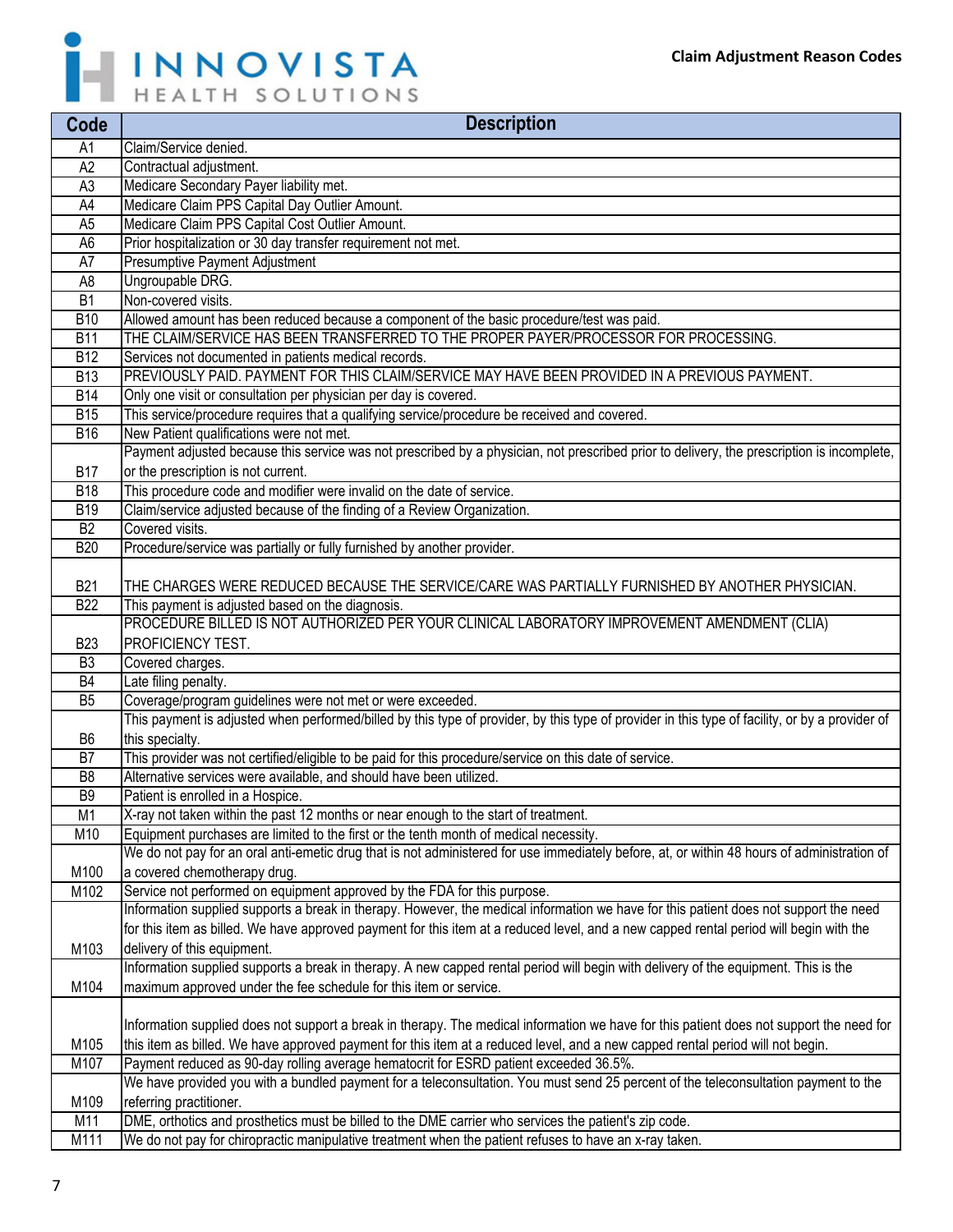

| Code           | <b>Description</b>                                                                                                                            |
|----------------|-----------------------------------------------------------------------------------------------------------------------------------------------|
|                | Reimbursement for this item is based on the single payment amount required under the DMEPOS Competitive Bidding Program for the               |
| M112           | area where the patient resides.                                                                                                               |
|                | Our records indicate that this patient began using this item/service prior to the current contract period for the DMEPOS Competitive          |
| M113           | Bidding Program.                                                                                                                              |
|                | This service was processed in accordance with rules and guidelines under the DMEPOS Competitive Bidding Program or a                          |
| M114           | Demonstration Project. For more information regarding these projects, contact your local contractor.                                          |
| M115           | This item is denied when provided to this patient by a non-contract or non-demonstration supplier.                                            |
|                | Processed under a demonstration project or program. Project or program is ending and additional services may not be paid under this           |
| M116           | project or program.                                                                                                                           |
| M117           | Not covered unless submitted via electronic claim.                                                                                            |
| M119           | Missing/incomplete/invalid/ deactivated/withdrawn National Drug Code (NDC).                                                                   |
| M12            | Diagnostic tests performed by a physician must indicate whether purchased services are included on the claim.                                 |
| M121           | We pay for this service only when performed with a covered cryosurgical ablation.                                                             |
| M122           | Missing/incomplete/invalid level of subluxation.                                                                                              |
| M123           | Missing/incomplete/invalid name, strength, or dosage of the drug furnished.                                                                   |
| M124           | Missing indication of whether the patient owns the equipment that requires the part or supply.                                                |
| M125           | Missing/incomplete/invalid information on the period of time for which the service/supply/equipment will be needed.                           |
| M126           | Missing/incomplete/invalid individual lab codes included in the test.                                                                         |
| M127           | Missing patient medical record for this service.                                                                                              |
| M129           | Missing/incomplete/invalid indicator of x-ray availability for review.                                                                        |
| M13            | Only one initial visit is covered per specialty per medical group.                                                                            |
| M130           | Missing invoice or statement certifying the actual cost of the lens, less discounts, and/or the type of intraocular lens used.                |
| M131           | Missing physician financial relationship form.                                                                                                |
| M132           | Missing pacemaker registration form.                                                                                                          |
| M133           | Claim did not identify who performed the purchased diagnostic test or the amount you were charged for the test.                               |
| M134           | Performed by a facility/supplier in which the provider has a financial interest.                                                              |
| M135           | Missing/incomplete/invalid plan of treatment.                                                                                                 |
| M136           | Missing/incomplete/invalid indication that the service was supervised or evaluated by a physician.                                            |
| M137           | Part B coinsurance under a demonstration project or pilot program.                                                                            |
|                | Patient identified as a demonstration participant but the patient was not enrolled in the demonstration at the time services were rendered.   |
| M138           | Coverage is limited to demonstration participants.                                                                                            |
| M139           | Denied services exceed the coverage limit for the demonstration.                                                                              |
|                | No separate payment for an injection administered during an office visit, and no payment for a full office visit if the patient only received |
| M14            | an injection.                                                                                                                                 |
| M141           | Missing physician certified plan of care.                                                                                                     |
| M142           | Missing American Diabetes Association Certificate of Recognition.                                                                             |
| M143           | The provider must update license information with the payer.                                                                                  |
| M144           | Pre-/post-operative care payment is included in the allowance for the surgery/procedure.                                                      |
|                | Separately billed services/tests have been bundled as they are considered components of the same procedure. Separate payment is not           |
| M15            | allowed.                                                                                                                                      |
| M16            | Alert: Please see our web site, mailings, or bulletins for more details concerning this policy/procedure/decision.                            |
|                |                                                                                                                                               |
|                | Alert: Payment approved as you did not know, and could not reasonably have been expected to know, that this would not normally have           |
| M17            | been covered for this patient. In the future, you will be liable for charges for the same service(s) under the same or similar conditions.    |
|                | Certain services may be approved for home use. Neither a hospital nor a Skilled Nursing Facility (SNF) is considered to be a patient's        |
| M18            | home.                                                                                                                                         |
| M19            | Missing oxygen certification/re-certification.                                                                                                |
| M <sub>2</sub> | Not paid separately when the patient is an inpatient.                                                                                         |
| M20            | Missing/incomplete/invalid HCPCS.                                                                                                             |
| M21            | Missing/incomplete/invalid place of residence for this service/item provided in a home.                                                       |
| M22            | Missing/incomplete/invalid number of miles traveled.                                                                                          |
| M23            | Missing invoice.                                                                                                                              |
| M24            | Missing/incomplete/invalid number of doses per vial.                                                                                          |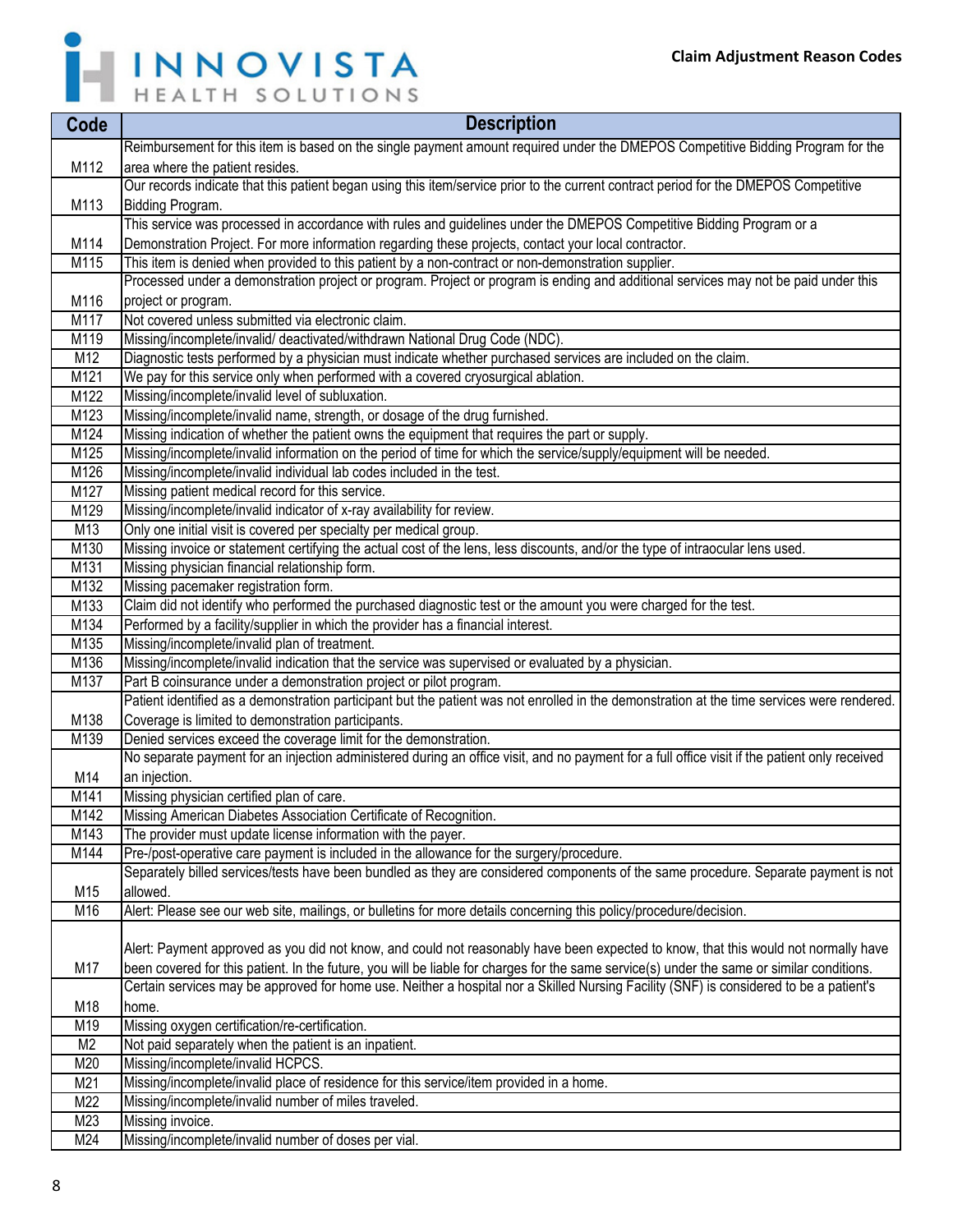

| The information furnished does not substantiate the need for this level of service. If you believe the service should have been fully<br>covered as billed, or if you did not know and could not reasonably have been expected to know that we would not pay for this level of<br>service, or if you notified the patient in writing in advance that we would not pay for this level of service and he/she agreed in writing to<br>pay, ask us to review your claim within 120 days of the date of this notice. If you do not request an appeal, we will, upon application from<br>the patient, reimburse him/her for the amount you have collected from him/her in excess of any deductible and coinsurance amounts. We<br>M25<br>will recover the reimbursement from you as an overpayment.<br>The information furnished does not substantiate the need for this level of service. If you have collected any amount from the patient for<br>this level of service /any amount that exceeds the limiting charge for the less extensive service, the law requires you to refund that<br>amount to the patient within 30 days of receiving this notice.<br>M26<br>Alert: The patient has been relieved of liability of payment of these items and services under the limitation of liability provision of the law.<br>The provider is ultimately liable for the patient's waived charges, including any charges for coinsurance, since the items or services were<br>not reasonable and necessary or constituted custodial care, and you knew or could reasonably have been expected to know, that they<br>were not covered. You may appeal this determination. You may ask for an appeal regarding both the coverage determination and the<br>issue of whether you exercised due care. The appeal request must be filed within 120 days of the date you receive this notice. You must<br>M27<br>make the request through this office.<br>This does not qualify for payment under Part B when Part A coverage is exhausted or not otherwise available.<br>M28<br>M29<br>Missing operative note/report.<br>Equipment is the same or similar to equipment already being used.<br>M <sub>3</sub><br>M30<br>Missing pathology report.<br>M31<br>Missing radiology report.<br>Alert: This is a conditional payment made pending a decision on this service by the patient's primary payer. This payment may be subject<br>to refund upon your receipt of any additional payment for this service from another payer. You must contact this office immediately upon<br>receipt of an additional payment for this service.<br>M32<br>This is the 11th rental month. We cannot pay for this until you indicate that the patient has been given the option of changing the rental to<br>a purchase.<br>M36<br>Not covered when the patient is under age 35.<br>M37<br>The patient is liable for the charges for this service as you informed the patient in writing before the service was furnished that we would<br>M38<br>not pay for it, and the patient agreed to pay.<br>The patient is not liable for payment for this service as the advance notice of non-coverage you provided the patient did not comply with<br>M39<br>program requirements.<br>Alert: This is the last monthly installment payment for this durable medical equipment.<br>M4<br>Claim must be assigned and must be filed by the practitioner's employer.<br>M40<br>M41<br>We do not pay for this as the patient has no legal obligation to pay for this.<br>The medical necessity form must be personally signed by the attending physician.<br>M42<br>M44<br>Missing/incomplete/invalid condition code.<br>M45<br>Missing/incomplete/invalid occurrence code(s).<br>Missing/incomplete/invalid occurrence span code(s).<br>M46<br>M47<br>Missing/incomplete/invalid internal or document control number.<br>M49<br>Missing/incomplete/invalid value code(s) or amount(s).<br>Monthly rental payments can continue until the earlier of the 15th month from the first rental month, or the month when the equipment is<br>no longer needed.<br>M <sub>5</sub><br>M50<br>Missing/incomplete/invalid revenue code(s).<br>Missing/incomplete/invalid procedure code(s).<br>M51<br>M52<br>Missing/incomplete/invalid "from" date(s) of service.<br>M53<br>Missing/incomplete/invalid days or units of service.<br>Missing/incomplete/invalid total charges.<br>M54<br>M55<br>We do not pay for self-administered anti-emetic drugs that are not administered with a covered oral anti-cancer drug.<br>M56<br>Missing/incomplete/invalid payer identifier.<br>M59<br>Missing/incomplete/invalid "to" date(s) of service.<br>Alert: You must furnish and service this item for any period of medical need for the remainder of the reasonable useful lifetime of the<br>M <sub>6</sub><br>equipment.<br>Missing Certificate of Medical Necessity.<br>M60<br>We cannot pay for this as the approval period for the FDA clinical trial has expired.<br>M61 | Code | <b>Description</b>                                       |
|-----------------------------------------------------------------------------------------------------------------------------------------------------------------------------------------------------------------------------------------------------------------------------------------------------------------------------------------------------------------------------------------------------------------------------------------------------------------------------------------------------------------------------------------------------------------------------------------------------------------------------------------------------------------------------------------------------------------------------------------------------------------------------------------------------------------------------------------------------------------------------------------------------------------------------------------------------------------------------------------------------------------------------------------------------------------------------------------------------------------------------------------------------------------------------------------------------------------------------------------------------------------------------------------------------------------------------------------------------------------------------------------------------------------------------------------------------------------------------------------------------------------------------------------------------------------------------------------------------------------------------------------------------------------------------------------------------------------------------------------------------------------------------------------------------------------------------------------------------------------------------------------------------------------------------------------------------------------------------------------------------------------------------------------------------------------------------------------------------------------------------------------------------------------------------------------------------------------------------------------------------------------------------------------------------------------------------------------------------------------------------------------------------------------------------------------------------------------------------------------------------------------------------------------------------------------------------------------------------------------------------------------------------------------------------------------------------------------------------------------------------------------------------------------------------------------------------------------------------------------------------------------------------------------------------------------------------------------------------------------------------------------------------------------------------------------------------------------------------------------------------------------------------------------------------------------------------------------------------------------------------------------------------------------------------------------------------------------------------------------------------------------------------------------------------------------------------------------------------------------------------------------------------------------------------------------------------------------------------------------------------------------------------------------------------------------------------------------------------------------------------------------------------------------------------------------------------------------------------------------------------------------------------------------------------------------------------------------------------------------------------------------------------------------------------------------------------------------------------------------------------------------------------------------------------------------------------------------------------------------------------------------------------------------------------------------------------------------------------------------------------------------------------------------------------------------------------------------------------------------------------------------------------------------------------------------------------------------------------------------------------------------------------------------------------------------------------------------------------------------------------------------------------------------------------------------------------------------------------------------------------------------------------------------------------------------------------------------------------------------------------------------------|------|----------------------------------------------------------|
|                                                                                                                                                                                                                                                                                                                                                                                                                                                                                                                                                                                                                                                                                                                                                                                                                                                                                                                                                                                                                                                                                                                                                                                                                                                                                                                                                                                                                                                                                                                                                                                                                                                                                                                                                                                                                                                                                                                                                                                                                                                                                                                                                                                                                                                                                                                                                                                                                                                                                                                                                                                                                                                                                                                                                                                                                                                                                                                                                                                                                                                                                                                                                                                                                                                                                                                                                                                                                                                                                                                                                                                                                                                                                                                                                                                                                                                                                                                                                                                                                                                                                                                                                                                                                                                                                                                                                                                                                                                                                                                                                                                                                                                                                                                                                                                                                                                                                                                                                                                                                       |      |                                                          |
|                                                                                                                                                                                                                                                                                                                                                                                                                                                                                                                                                                                                                                                                                                                                                                                                                                                                                                                                                                                                                                                                                                                                                                                                                                                                                                                                                                                                                                                                                                                                                                                                                                                                                                                                                                                                                                                                                                                                                                                                                                                                                                                                                                                                                                                                                                                                                                                                                                                                                                                                                                                                                                                                                                                                                                                                                                                                                                                                                                                                                                                                                                                                                                                                                                                                                                                                                                                                                                                                                                                                                                                                                                                                                                                                                                                                                                                                                                                                                                                                                                                                                                                                                                                                                                                                                                                                                                                                                                                                                                                                                                                                                                                                                                                                                                                                                                                                                                                                                                                                                       |      |                                                          |
|                                                                                                                                                                                                                                                                                                                                                                                                                                                                                                                                                                                                                                                                                                                                                                                                                                                                                                                                                                                                                                                                                                                                                                                                                                                                                                                                                                                                                                                                                                                                                                                                                                                                                                                                                                                                                                                                                                                                                                                                                                                                                                                                                                                                                                                                                                                                                                                                                                                                                                                                                                                                                                                                                                                                                                                                                                                                                                                                                                                                                                                                                                                                                                                                                                                                                                                                                                                                                                                                                                                                                                                                                                                                                                                                                                                                                                                                                                                                                                                                                                                                                                                                                                                                                                                                                                                                                                                                                                                                                                                                                                                                                                                                                                                                                                                                                                                                                                                                                                                                                       |      |                                                          |
|                                                                                                                                                                                                                                                                                                                                                                                                                                                                                                                                                                                                                                                                                                                                                                                                                                                                                                                                                                                                                                                                                                                                                                                                                                                                                                                                                                                                                                                                                                                                                                                                                                                                                                                                                                                                                                                                                                                                                                                                                                                                                                                                                                                                                                                                                                                                                                                                                                                                                                                                                                                                                                                                                                                                                                                                                                                                                                                                                                                                                                                                                                                                                                                                                                                                                                                                                                                                                                                                                                                                                                                                                                                                                                                                                                                                                                                                                                                                                                                                                                                                                                                                                                                                                                                                                                                                                                                                                                                                                                                                                                                                                                                                                                                                                                                                                                                                                                                                                                                                                       |      |                                                          |
|                                                                                                                                                                                                                                                                                                                                                                                                                                                                                                                                                                                                                                                                                                                                                                                                                                                                                                                                                                                                                                                                                                                                                                                                                                                                                                                                                                                                                                                                                                                                                                                                                                                                                                                                                                                                                                                                                                                                                                                                                                                                                                                                                                                                                                                                                                                                                                                                                                                                                                                                                                                                                                                                                                                                                                                                                                                                                                                                                                                                                                                                                                                                                                                                                                                                                                                                                                                                                                                                                                                                                                                                                                                                                                                                                                                                                                                                                                                                                                                                                                                                                                                                                                                                                                                                                                                                                                                                                                                                                                                                                                                                                                                                                                                                                                                                                                                                                                                                                                                                                       |      |                                                          |
|                                                                                                                                                                                                                                                                                                                                                                                                                                                                                                                                                                                                                                                                                                                                                                                                                                                                                                                                                                                                                                                                                                                                                                                                                                                                                                                                                                                                                                                                                                                                                                                                                                                                                                                                                                                                                                                                                                                                                                                                                                                                                                                                                                                                                                                                                                                                                                                                                                                                                                                                                                                                                                                                                                                                                                                                                                                                                                                                                                                                                                                                                                                                                                                                                                                                                                                                                                                                                                                                                                                                                                                                                                                                                                                                                                                                                                                                                                                                                                                                                                                                                                                                                                                                                                                                                                                                                                                                                                                                                                                                                                                                                                                                                                                                                                                                                                                                                                                                                                                                                       |      |                                                          |
|                                                                                                                                                                                                                                                                                                                                                                                                                                                                                                                                                                                                                                                                                                                                                                                                                                                                                                                                                                                                                                                                                                                                                                                                                                                                                                                                                                                                                                                                                                                                                                                                                                                                                                                                                                                                                                                                                                                                                                                                                                                                                                                                                                                                                                                                                                                                                                                                                                                                                                                                                                                                                                                                                                                                                                                                                                                                                                                                                                                                                                                                                                                                                                                                                                                                                                                                                                                                                                                                                                                                                                                                                                                                                                                                                                                                                                                                                                                                                                                                                                                                                                                                                                                                                                                                                                                                                                                                                                                                                                                                                                                                                                                                                                                                                                                                                                                                                                                                                                                                                       |      |                                                          |
|                                                                                                                                                                                                                                                                                                                                                                                                                                                                                                                                                                                                                                                                                                                                                                                                                                                                                                                                                                                                                                                                                                                                                                                                                                                                                                                                                                                                                                                                                                                                                                                                                                                                                                                                                                                                                                                                                                                                                                                                                                                                                                                                                                                                                                                                                                                                                                                                                                                                                                                                                                                                                                                                                                                                                                                                                                                                                                                                                                                                                                                                                                                                                                                                                                                                                                                                                                                                                                                                                                                                                                                                                                                                                                                                                                                                                                                                                                                                                                                                                                                                                                                                                                                                                                                                                                                                                                                                                                                                                                                                                                                                                                                                                                                                                                                                                                                                                                                                                                                                                       |      |                                                          |
|                                                                                                                                                                                                                                                                                                                                                                                                                                                                                                                                                                                                                                                                                                                                                                                                                                                                                                                                                                                                                                                                                                                                                                                                                                                                                                                                                                                                                                                                                                                                                                                                                                                                                                                                                                                                                                                                                                                                                                                                                                                                                                                                                                                                                                                                                                                                                                                                                                                                                                                                                                                                                                                                                                                                                                                                                                                                                                                                                                                                                                                                                                                                                                                                                                                                                                                                                                                                                                                                                                                                                                                                                                                                                                                                                                                                                                                                                                                                                                                                                                                                                                                                                                                                                                                                                                                                                                                                                                                                                                                                                                                                                                                                                                                                                                                                                                                                                                                                                                                                                       |      |                                                          |
|                                                                                                                                                                                                                                                                                                                                                                                                                                                                                                                                                                                                                                                                                                                                                                                                                                                                                                                                                                                                                                                                                                                                                                                                                                                                                                                                                                                                                                                                                                                                                                                                                                                                                                                                                                                                                                                                                                                                                                                                                                                                                                                                                                                                                                                                                                                                                                                                                                                                                                                                                                                                                                                                                                                                                                                                                                                                                                                                                                                                                                                                                                                                                                                                                                                                                                                                                                                                                                                                                                                                                                                                                                                                                                                                                                                                                                                                                                                                                                                                                                                                                                                                                                                                                                                                                                                                                                                                                                                                                                                                                                                                                                                                                                                                                                                                                                                                                                                                                                                                                       |      |                                                          |
|                                                                                                                                                                                                                                                                                                                                                                                                                                                                                                                                                                                                                                                                                                                                                                                                                                                                                                                                                                                                                                                                                                                                                                                                                                                                                                                                                                                                                                                                                                                                                                                                                                                                                                                                                                                                                                                                                                                                                                                                                                                                                                                                                                                                                                                                                                                                                                                                                                                                                                                                                                                                                                                                                                                                                                                                                                                                                                                                                                                                                                                                                                                                                                                                                                                                                                                                                                                                                                                                                                                                                                                                                                                                                                                                                                                                                                                                                                                                                                                                                                                                                                                                                                                                                                                                                                                                                                                                                                                                                                                                                                                                                                                                                                                                                                                                                                                                                                                                                                                                                       |      |                                                          |
|                                                                                                                                                                                                                                                                                                                                                                                                                                                                                                                                                                                                                                                                                                                                                                                                                                                                                                                                                                                                                                                                                                                                                                                                                                                                                                                                                                                                                                                                                                                                                                                                                                                                                                                                                                                                                                                                                                                                                                                                                                                                                                                                                                                                                                                                                                                                                                                                                                                                                                                                                                                                                                                                                                                                                                                                                                                                                                                                                                                                                                                                                                                                                                                                                                                                                                                                                                                                                                                                                                                                                                                                                                                                                                                                                                                                                                                                                                                                                                                                                                                                                                                                                                                                                                                                                                                                                                                                                                                                                                                                                                                                                                                                                                                                                                                                                                                                                                                                                                                                                       |      |                                                          |
|                                                                                                                                                                                                                                                                                                                                                                                                                                                                                                                                                                                                                                                                                                                                                                                                                                                                                                                                                                                                                                                                                                                                                                                                                                                                                                                                                                                                                                                                                                                                                                                                                                                                                                                                                                                                                                                                                                                                                                                                                                                                                                                                                                                                                                                                                                                                                                                                                                                                                                                                                                                                                                                                                                                                                                                                                                                                                                                                                                                                                                                                                                                                                                                                                                                                                                                                                                                                                                                                                                                                                                                                                                                                                                                                                                                                                                                                                                                                                                                                                                                                                                                                                                                                                                                                                                                                                                                                                                                                                                                                                                                                                                                                                                                                                                                                                                                                                                                                                                                                                       |      |                                                          |
|                                                                                                                                                                                                                                                                                                                                                                                                                                                                                                                                                                                                                                                                                                                                                                                                                                                                                                                                                                                                                                                                                                                                                                                                                                                                                                                                                                                                                                                                                                                                                                                                                                                                                                                                                                                                                                                                                                                                                                                                                                                                                                                                                                                                                                                                                                                                                                                                                                                                                                                                                                                                                                                                                                                                                                                                                                                                                                                                                                                                                                                                                                                                                                                                                                                                                                                                                                                                                                                                                                                                                                                                                                                                                                                                                                                                                                                                                                                                                                                                                                                                                                                                                                                                                                                                                                                                                                                                                                                                                                                                                                                                                                                                                                                                                                                                                                                                                                                                                                                                                       |      |                                                          |
|                                                                                                                                                                                                                                                                                                                                                                                                                                                                                                                                                                                                                                                                                                                                                                                                                                                                                                                                                                                                                                                                                                                                                                                                                                                                                                                                                                                                                                                                                                                                                                                                                                                                                                                                                                                                                                                                                                                                                                                                                                                                                                                                                                                                                                                                                                                                                                                                                                                                                                                                                                                                                                                                                                                                                                                                                                                                                                                                                                                                                                                                                                                                                                                                                                                                                                                                                                                                                                                                                                                                                                                                                                                                                                                                                                                                                                                                                                                                                                                                                                                                                                                                                                                                                                                                                                                                                                                                                                                                                                                                                                                                                                                                                                                                                                                                                                                                                                                                                                                                                       |      |                                                          |
|                                                                                                                                                                                                                                                                                                                                                                                                                                                                                                                                                                                                                                                                                                                                                                                                                                                                                                                                                                                                                                                                                                                                                                                                                                                                                                                                                                                                                                                                                                                                                                                                                                                                                                                                                                                                                                                                                                                                                                                                                                                                                                                                                                                                                                                                                                                                                                                                                                                                                                                                                                                                                                                                                                                                                                                                                                                                                                                                                                                                                                                                                                                                                                                                                                                                                                                                                                                                                                                                                                                                                                                                                                                                                                                                                                                                                                                                                                                                                                                                                                                                                                                                                                                                                                                                                                                                                                                                                                                                                                                                                                                                                                                                                                                                                                                                                                                                                                                                                                                                                       |      |                                                          |
|                                                                                                                                                                                                                                                                                                                                                                                                                                                                                                                                                                                                                                                                                                                                                                                                                                                                                                                                                                                                                                                                                                                                                                                                                                                                                                                                                                                                                                                                                                                                                                                                                                                                                                                                                                                                                                                                                                                                                                                                                                                                                                                                                                                                                                                                                                                                                                                                                                                                                                                                                                                                                                                                                                                                                                                                                                                                                                                                                                                                                                                                                                                                                                                                                                                                                                                                                                                                                                                                                                                                                                                                                                                                                                                                                                                                                                                                                                                                                                                                                                                                                                                                                                                                                                                                                                                                                                                                                                                                                                                                                                                                                                                                                                                                                                                                                                                                                                                                                                                                                       |      |                                                          |
|                                                                                                                                                                                                                                                                                                                                                                                                                                                                                                                                                                                                                                                                                                                                                                                                                                                                                                                                                                                                                                                                                                                                                                                                                                                                                                                                                                                                                                                                                                                                                                                                                                                                                                                                                                                                                                                                                                                                                                                                                                                                                                                                                                                                                                                                                                                                                                                                                                                                                                                                                                                                                                                                                                                                                                                                                                                                                                                                                                                                                                                                                                                                                                                                                                                                                                                                                                                                                                                                                                                                                                                                                                                                                                                                                                                                                                                                                                                                                                                                                                                                                                                                                                                                                                                                                                                                                                                                                                                                                                                                                                                                                                                                                                                                                                                                                                                                                                                                                                                                                       |      |                                                          |
|                                                                                                                                                                                                                                                                                                                                                                                                                                                                                                                                                                                                                                                                                                                                                                                                                                                                                                                                                                                                                                                                                                                                                                                                                                                                                                                                                                                                                                                                                                                                                                                                                                                                                                                                                                                                                                                                                                                                                                                                                                                                                                                                                                                                                                                                                                                                                                                                                                                                                                                                                                                                                                                                                                                                                                                                                                                                                                                                                                                                                                                                                                                                                                                                                                                                                                                                                                                                                                                                                                                                                                                                                                                                                                                                                                                                                                                                                                                                                                                                                                                                                                                                                                                                                                                                                                                                                                                                                                                                                                                                                                                                                                                                                                                                                                                                                                                                                                                                                                                                                       |      |                                                          |
|                                                                                                                                                                                                                                                                                                                                                                                                                                                                                                                                                                                                                                                                                                                                                                                                                                                                                                                                                                                                                                                                                                                                                                                                                                                                                                                                                                                                                                                                                                                                                                                                                                                                                                                                                                                                                                                                                                                                                                                                                                                                                                                                                                                                                                                                                                                                                                                                                                                                                                                                                                                                                                                                                                                                                                                                                                                                                                                                                                                                                                                                                                                                                                                                                                                                                                                                                                                                                                                                                                                                                                                                                                                                                                                                                                                                                                                                                                                                                                                                                                                                                                                                                                                                                                                                                                                                                                                                                                                                                                                                                                                                                                                                                                                                                                                                                                                                                                                                                                                                                       |      |                                                          |
|                                                                                                                                                                                                                                                                                                                                                                                                                                                                                                                                                                                                                                                                                                                                                                                                                                                                                                                                                                                                                                                                                                                                                                                                                                                                                                                                                                                                                                                                                                                                                                                                                                                                                                                                                                                                                                                                                                                                                                                                                                                                                                                                                                                                                                                                                                                                                                                                                                                                                                                                                                                                                                                                                                                                                                                                                                                                                                                                                                                                                                                                                                                                                                                                                                                                                                                                                                                                                                                                                                                                                                                                                                                                                                                                                                                                                                                                                                                                                                                                                                                                                                                                                                                                                                                                                                                                                                                                                                                                                                                                                                                                                                                                                                                                                                                                                                                                                                                                                                                                                       |      |                                                          |
|                                                                                                                                                                                                                                                                                                                                                                                                                                                                                                                                                                                                                                                                                                                                                                                                                                                                                                                                                                                                                                                                                                                                                                                                                                                                                                                                                                                                                                                                                                                                                                                                                                                                                                                                                                                                                                                                                                                                                                                                                                                                                                                                                                                                                                                                                                                                                                                                                                                                                                                                                                                                                                                                                                                                                                                                                                                                                                                                                                                                                                                                                                                                                                                                                                                                                                                                                                                                                                                                                                                                                                                                                                                                                                                                                                                                                                                                                                                                                                                                                                                                                                                                                                                                                                                                                                                                                                                                                                                                                                                                                                                                                                                                                                                                                                                                                                                                                                                                                                                                                       |      |                                                          |
|                                                                                                                                                                                                                                                                                                                                                                                                                                                                                                                                                                                                                                                                                                                                                                                                                                                                                                                                                                                                                                                                                                                                                                                                                                                                                                                                                                                                                                                                                                                                                                                                                                                                                                                                                                                                                                                                                                                                                                                                                                                                                                                                                                                                                                                                                                                                                                                                                                                                                                                                                                                                                                                                                                                                                                                                                                                                                                                                                                                                                                                                                                                                                                                                                                                                                                                                                                                                                                                                                                                                                                                                                                                                                                                                                                                                                                                                                                                                                                                                                                                                                                                                                                                                                                                                                                                                                                                                                                                                                                                                                                                                                                                                                                                                                                                                                                                                                                                                                                                                                       |      |                                                          |
|                                                                                                                                                                                                                                                                                                                                                                                                                                                                                                                                                                                                                                                                                                                                                                                                                                                                                                                                                                                                                                                                                                                                                                                                                                                                                                                                                                                                                                                                                                                                                                                                                                                                                                                                                                                                                                                                                                                                                                                                                                                                                                                                                                                                                                                                                                                                                                                                                                                                                                                                                                                                                                                                                                                                                                                                                                                                                                                                                                                                                                                                                                                                                                                                                                                                                                                                                                                                                                                                                                                                                                                                                                                                                                                                                                                                                                                                                                                                                                                                                                                                                                                                                                                                                                                                                                                                                                                                                                                                                                                                                                                                                                                                                                                                                                                                                                                                                                                                                                                                                       |      |                                                          |
|                                                                                                                                                                                                                                                                                                                                                                                                                                                                                                                                                                                                                                                                                                                                                                                                                                                                                                                                                                                                                                                                                                                                                                                                                                                                                                                                                                                                                                                                                                                                                                                                                                                                                                                                                                                                                                                                                                                                                                                                                                                                                                                                                                                                                                                                                                                                                                                                                                                                                                                                                                                                                                                                                                                                                                                                                                                                                                                                                                                                                                                                                                                                                                                                                                                                                                                                                                                                                                                                                                                                                                                                                                                                                                                                                                                                                                                                                                                                                                                                                                                                                                                                                                                                                                                                                                                                                                                                                                                                                                                                                                                                                                                                                                                                                                                                                                                                                                                                                                                                                       |      |                                                          |
|                                                                                                                                                                                                                                                                                                                                                                                                                                                                                                                                                                                                                                                                                                                                                                                                                                                                                                                                                                                                                                                                                                                                                                                                                                                                                                                                                                                                                                                                                                                                                                                                                                                                                                                                                                                                                                                                                                                                                                                                                                                                                                                                                                                                                                                                                                                                                                                                                                                                                                                                                                                                                                                                                                                                                                                                                                                                                                                                                                                                                                                                                                                                                                                                                                                                                                                                                                                                                                                                                                                                                                                                                                                                                                                                                                                                                                                                                                                                                                                                                                                                                                                                                                                                                                                                                                                                                                                                                                                                                                                                                                                                                                                                                                                                                                                                                                                                                                                                                                                                                       |      |                                                          |
|                                                                                                                                                                                                                                                                                                                                                                                                                                                                                                                                                                                                                                                                                                                                                                                                                                                                                                                                                                                                                                                                                                                                                                                                                                                                                                                                                                                                                                                                                                                                                                                                                                                                                                                                                                                                                                                                                                                                                                                                                                                                                                                                                                                                                                                                                                                                                                                                                                                                                                                                                                                                                                                                                                                                                                                                                                                                                                                                                                                                                                                                                                                                                                                                                                                                                                                                                                                                                                                                                                                                                                                                                                                                                                                                                                                                                                                                                                                                                                                                                                                                                                                                                                                                                                                                                                                                                                                                                                                                                                                                                                                                                                                                                                                                                                                                                                                                                                                                                                                                                       |      |                                                          |
|                                                                                                                                                                                                                                                                                                                                                                                                                                                                                                                                                                                                                                                                                                                                                                                                                                                                                                                                                                                                                                                                                                                                                                                                                                                                                                                                                                                                                                                                                                                                                                                                                                                                                                                                                                                                                                                                                                                                                                                                                                                                                                                                                                                                                                                                                                                                                                                                                                                                                                                                                                                                                                                                                                                                                                                                                                                                                                                                                                                                                                                                                                                                                                                                                                                                                                                                                                                                                                                                                                                                                                                                                                                                                                                                                                                                                                                                                                                                                                                                                                                                                                                                                                                                                                                                                                                                                                                                                                                                                                                                                                                                                                                                                                                                                                                                                                                                                                                                                                                                                       |      |                                                          |
|                                                                                                                                                                                                                                                                                                                                                                                                                                                                                                                                                                                                                                                                                                                                                                                                                                                                                                                                                                                                                                                                                                                                                                                                                                                                                                                                                                                                                                                                                                                                                                                                                                                                                                                                                                                                                                                                                                                                                                                                                                                                                                                                                                                                                                                                                                                                                                                                                                                                                                                                                                                                                                                                                                                                                                                                                                                                                                                                                                                                                                                                                                                                                                                                                                                                                                                                                                                                                                                                                                                                                                                                                                                                                                                                                                                                                                                                                                                                                                                                                                                                                                                                                                                                                                                                                                                                                                                                                                                                                                                                                                                                                                                                                                                                                                                                                                                                                                                                                                                                                       |      |                                                          |
|                                                                                                                                                                                                                                                                                                                                                                                                                                                                                                                                                                                                                                                                                                                                                                                                                                                                                                                                                                                                                                                                                                                                                                                                                                                                                                                                                                                                                                                                                                                                                                                                                                                                                                                                                                                                                                                                                                                                                                                                                                                                                                                                                                                                                                                                                                                                                                                                                                                                                                                                                                                                                                                                                                                                                                                                                                                                                                                                                                                                                                                                                                                                                                                                                                                                                                                                                                                                                                                                                                                                                                                                                                                                                                                                                                                                                                                                                                                                                                                                                                                                                                                                                                                                                                                                                                                                                                                                                                                                                                                                                                                                                                                                                                                                                                                                                                                                                                                                                                                                                       |      |                                                          |
|                                                                                                                                                                                                                                                                                                                                                                                                                                                                                                                                                                                                                                                                                                                                                                                                                                                                                                                                                                                                                                                                                                                                                                                                                                                                                                                                                                                                                                                                                                                                                                                                                                                                                                                                                                                                                                                                                                                                                                                                                                                                                                                                                                                                                                                                                                                                                                                                                                                                                                                                                                                                                                                                                                                                                                                                                                                                                                                                                                                                                                                                                                                                                                                                                                                                                                                                                                                                                                                                                                                                                                                                                                                                                                                                                                                                                                                                                                                                                                                                                                                                                                                                                                                                                                                                                                                                                                                                                                                                                                                                                                                                                                                                                                                                                                                                                                                                                                                                                                                                                       |      |                                                          |
|                                                                                                                                                                                                                                                                                                                                                                                                                                                                                                                                                                                                                                                                                                                                                                                                                                                                                                                                                                                                                                                                                                                                                                                                                                                                                                                                                                                                                                                                                                                                                                                                                                                                                                                                                                                                                                                                                                                                                                                                                                                                                                                                                                                                                                                                                                                                                                                                                                                                                                                                                                                                                                                                                                                                                                                                                                                                                                                                                                                                                                                                                                                                                                                                                                                                                                                                                                                                                                                                                                                                                                                                                                                                                                                                                                                                                                                                                                                                                                                                                                                                                                                                                                                                                                                                                                                                                                                                                                                                                                                                                                                                                                                                                                                                                                                                                                                                                                                                                                                                                       |      |                                                          |
|                                                                                                                                                                                                                                                                                                                                                                                                                                                                                                                                                                                                                                                                                                                                                                                                                                                                                                                                                                                                                                                                                                                                                                                                                                                                                                                                                                                                                                                                                                                                                                                                                                                                                                                                                                                                                                                                                                                                                                                                                                                                                                                                                                                                                                                                                                                                                                                                                                                                                                                                                                                                                                                                                                                                                                                                                                                                                                                                                                                                                                                                                                                                                                                                                                                                                                                                                                                                                                                                                                                                                                                                                                                                                                                                                                                                                                                                                                                                                                                                                                                                                                                                                                                                                                                                                                                                                                                                                                                                                                                                                                                                                                                                                                                                                                                                                                                                                                                                                                                                                       |      |                                                          |
|                                                                                                                                                                                                                                                                                                                                                                                                                                                                                                                                                                                                                                                                                                                                                                                                                                                                                                                                                                                                                                                                                                                                                                                                                                                                                                                                                                                                                                                                                                                                                                                                                                                                                                                                                                                                                                                                                                                                                                                                                                                                                                                                                                                                                                                                                                                                                                                                                                                                                                                                                                                                                                                                                                                                                                                                                                                                                                                                                                                                                                                                                                                                                                                                                                                                                                                                                                                                                                                                                                                                                                                                                                                                                                                                                                                                                                                                                                                                                                                                                                                                                                                                                                                                                                                                                                                                                                                                                                                                                                                                                                                                                                                                                                                                                                                                                                                                                                                                                                                                                       |      |                                                          |
|                                                                                                                                                                                                                                                                                                                                                                                                                                                                                                                                                                                                                                                                                                                                                                                                                                                                                                                                                                                                                                                                                                                                                                                                                                                                                                                                                                                                                                                                                                                                                                                                                                                                                                                                                                                                                                                                                                                                                                                                                                                                                                                                                                                                                                                                                                                                                                                                                                                                                                                                                                                                                                                                                                                                                                                                                                                                                                                                                                                                                                                                                                                                                                                                                                                                                                                                                                                                                                                                                                                                                                                                                                                                                                                                                                                                                                                                                                                                                                                                                                                                                                                                                                                                                                                                                                                                                                                                                                                                                                                                                                                                                                                                                                                                                                                                                                                                                                                                                                                                                       |      |                                                          |
|                                                                                                                                                                                                                                                                                                                                                                                                                                                                                                                                                                                                                                                                                                                                                                                                                                                                                                                                                                                                                                                                                                                                                                                                                                                                                                                                                                                                                                                                                                                                                                                                                                                                                                                                                                                                                                                                                                                                                                                                                                                                                                                                                                                                                                                                                                                                                                                                                                                                                                                                                                                                                                                                                                                                                                                                                                                                                                                                                                                                                                                                                                                                                                                                                                                                                                                                                                                                                                                                                                                                                                                                                                                                                                                                                                                                                                                                                                                                                                                                                                                                                                                                                                                                                                                                                                                                                                                                                                                                                                                                                                                                                                                                                                                                                                                                                                                                                                                                                                                                                       |      |                                                          |
|                                                                                                                                                                                                                                                                                                                                                                                                                                                                                                                                                                                                                                                                                                                                                                                                                                                                                                                                                                                                                                                                                                                                                                                                                                                                                                                                                                                                                                                                                                                                                                                                                                                                                                                                                                                                                                                                                                                                                                                                                                                                                                                                                                                                                                                                                                                                                                                                                                                                                                                                                                                                                                                                                                                                                                                                                                                                                                                                                                                                                                                                                                                                                                                                                                                                                                                                                                                                                                                                                                                                                                                                                                                                                                                                                                                                                                                                                                                                                                                                                                                                                                                                                                                                                                                                                                                                                                                                                                                                                                                                                                                                                                                                                                                                                                                                                                                                                                                                                                                                                       |      |                                                          |
|                                                                                                                                                                                                                                                                                                                                                                                                                                                                                                                                                                                                                                                                                                                                                                                                                                                                                                                                                                                                                                                                                                                                                                                                                                                                                                                                                                                                                                                                                                                                                                                                                                                                                                                                                                                                                                                                                                                                                                                                                                                                                                                                                                                                                                                                                                                                                                                                                                                                                                                                                                                                                                                                                                                                                                                                                                                                                                                                                                                                                                                                                                                                                                                                                                                                                                                                                                                                                                                                                                                                                                                                                                                                                                                                                                                                                                                                                                                                                                                                                                                                                                                                                                                                                                                                                                                                                                                                                                                                                                                                                                                                                                                                                                                                                                                                                                                                                                                                                                                                                       |      |                                                          |
|                                                                                                                                                                                                                                                                                                                                                                                                                                                                                                                                                                                                                                                                                                                                                                                                                                                                                                                                                                                                                                                                                                                                                                                                                                                                                                                                                                                                                                                                                                                                                                                                                                                                                                                                                                                                                                                                                                                                                                                                                                                                                                                                                                                                                                                                                                                                                                                                                                                                                                                                                                                                                                                                                                                                                                                                                                                                                                                                                                                                                                                                                                                                                                                                                                                                                                                                                                                                                                                                                                                                                                                                                                                                                                                                                                                                                                                                                                                                                                                                                                                                                                                                                                                                                                                                                                                                                                                                                                                                                                                                                                                                                                                                                                                                                                                                                                                                                                                                                                                                                       |      |                                                          |
|                                                                                                                                                                                                                                                                                                                                                                                                                                                                                                                                                                                                                                                                                                                                                                                                                                                                                                                                                                                                                                                                                                                                                                                                                                                                                                                                                                                                                                                                                                                                                                                                                                                                                                                                                                                                                                                                                                                                                                                                                                                                                                                                                                                                                                                                                                                                                                                                                                                                                                                                                                                                                                                                                                                                                                                                                                                                                                                                                                                                                                                                                                                                                                                                                                                                                                                                                                                                                                                                                                                                                                                                                                                                                                                                                                                                                                                                                                                                                                                                                                                                                                                                                                                                                                                                                                                                                                                                                                                                                                                                                                                                                                                                                                                                                                                                                                                                                                                                                                                                                       |      |                                                          |
|                                                                                                                                                                                                                                                                                                                                                                                                                                                                                                                                                                                                                                                                                                                                                                                                                                                                                                                                                                                                                                                                                                                                                                                                                                                                                                                                                                                                                                                                                                                                                                                                                                                                                                                                                                                                                                                                                                                                                                                                                                                                                                                                                                                                                                                                                                                                                                                                                                                                                                                                                                                                                                                                                                                                                                                                                                                                                                                                                                                                                                                                                                                                                                                                                                                                                                                                                                                                                                                                                                                                                                                                                                                                                                                                                                                                                                                                                                                                                                                                                                                                                                                                                                                                                                                                                                                                                                                                                                                                                                                                                                                                                                                                                                                                                                                                                                                                                                                                                                                                                       |      |                                                          |
|                                                                                                                                                                                                                                                                                                                                                                                                                                                                                                                                                                                                                                                                                                                                                                                                                                                                                                                                                                                                                                                                                                                                                                                                                                                                                                                                                                                                                                                                                                                                                                                                                                                                                                                                                                                                                                                                                                                                                                                                                                                                                                                                                                                                                                                                                                                                                                                                                                                                                                                                                                                                                                                                                                                                                                                                                                                                                                                                                                                                                                                                                                                                                                                                                                                                                                                                                                                                                                                                                                                                                                                                                                                                                                                                                                                                                                                                                                                                                                                                                                                                                                                                                                                                                                                                                                                                                                                                                                                                                                                                                                                                                                                                                                                                                                                                                                                                                                                                                                                                                       |      |                                                          |
|                                                                                                                                                                                                                                                                                                                                                                                                                                                                                                                                                                                                                                                                                                                                                                                                                                                                                                                                                                                                                                                                                                                                                                                                                                                                                                                                                                                                                                                                                                                                                                                                                                                                                                                                                                                                                                                                                                                                                                                                                                                                                                                                                                                                                                                                                                                                                                                                                                                                                                                                                                                                                                                                                                                                                                                                                                                                                                                                                                                                                                                                                                                                                                                                                                                                                                                                                                                                                                                                                                                                                                                                                                                                                                                                                                                                                                                                                                                                                                                                                                                                                                                                                                                                                                                                                                                                                                                                                                                                                                                                                                                                                                                                                                                                                                                                                                                                                                                                                                                                                       |      |                                                          |
|                                                                                                                                                                                                                                                                                                                                                                                                                                                                                                                                                                                                                                                                                                                                                                                                                                                                                                                                                                                                                                                                                                                                                                                                                                                                                                                                                                                                                                                                                                                                                                                                                                                                                                                                                                                                                                                                                                                                                                                                                                                                                                                                                                                                                                                                                                                                                                                                                                                                                                                                                                                                                                                                                                                                                                                                                                                                                                                                                                                                                                                                                                                                                                                                                                                                                                                                                                                                                                                                                                                                                                                                                                                                                                                                                                                                                                                                                                                                                                                                                                                                                                                                                                                                                                                                                                                                                                                                                                                                                                                                                                                                                                                                                                                                                                                                                                                                                                                                                                                                                       |      |                                                          |
|                                                                                                                                                                                                                                                                                                                                                                                                                                                                                                                                                                                                                                                                                                                                                                                                                                                                                                                                                                                                                                                                                                                                                                                                                                                                                                                                                                                                                                                                                                                                                                                                                                                                                                                                                                                                                                                                                                                                                                                                                                                                                                                                                                                                                                                                                                                                                                                                                                                                                                                                                                                                                                                                                                                                                                                                                                                                                                                                                                                                                                                                                                                                                                                                                                                                                                                                                                                                                                                                                                                                                                                                                                                                                                                                                                                                                                                                                                                                                                                                                                                                                                                                                                                                                                                                                                                                                                                                                                                                                                                                                                                                                                                                                                                                                                                                                                                                                                                                                                                                                       |      |                                                          |
|                                                                                                                                                                                                                                                                                                                                                                                                                                                                                                                                                                                                                                                                                                                                                                                                                                                                                                                                                                                                                                                                                                                                                                                                                                                                                                                                                                                                                                                                                                                                                                                                                                                                                                                                                                                                                                                                                                                                                                                                                                                                                                                                                                                                                                                                                                                                                                                                                                                                                                                                                                                                                                                                                                                                                                                                                                                                                                                                                                                                                                                                                                                                                                                                                                                                                                                                                                                                                                                                                                                                                                                                                                                                                                                                                                                                                                                                                                                                                                                                                                                                                                                                                                                                                                                                                                                                                                                                                                                                                                                                                                                                                                                                                                                                                                                                                                                                                                                                                                                                                       |      |                                                          |
|                                                                                                                                                                                                                                                                                                                                                                                                                                                                                                                                                                                                                                                                                                                                                                                                                                                                                                                                                                                                                                                                                                                                                                                                                                                                                                                                                                                                                                                                                                                                                                                                                                                                                                                                                                                                                                                                                                                                                                                                                                                                                                                                                                                                                                                                                                                                                                                                                                                                                                                                                                                                                                                                                                                                                                                                                                                                                                                                                                                                                                                                                                                                                                                                                                                                                                                                                                                                                                                                                                                                                                                                                                                                                                                                                                                                                                                                                                                                                                                                                                                                                                                                                                                                                                                                                                                                                                                                                                                                                                                                                                                                                                                                                                                                                                                                                                                                                                                                                                                                                       |      |                                                          |
|                                                                                                                                                                                                                                                                                                                                                                                                                                                                                                                                                                                                                                                                                                                                                                                                                                                                                                                                                                                                                                                                                                                                                                                                                                                                                                                                                                                                                                                                                                                                                                                                                                                                                                                                                                                                                                                                                                                                                                                                                                                                                                                                                                                                                                                                                                                                                                                                                                                                                                                                                                                                                                                                                                                                                                                                                                                                                                                                                                                                                                                                                                                                                                                                                                                                                                                                                                                                                                                                                                                                                                                                                                                                                                                                                                                                                                                                                                                                                                                                                                                                                                                                                                                                                                                                                                                                                                                                                                                                                                                                                                                                                                                                                                                                                                                                                                                                                                                                                                                                                       |      |                                                          |
|                                                                                                                                                                                                                                                                                                                                                                                                                                                                                                                                                                                                                                                                                                                                                                                                                                                                                                                                                                                                                                                                                                                                                                                                                                                                                                                                                                                                                                                                                                                                                                                                                                                                                                                                                                                                                                                                                                                                                                                                                                                                                                                                                                                                                                                                                                                                                                                                                                                                                                                                                                                                                                                                                                                                                                                                                                                                                                                                                                                                                                                                                                                                                                                                                                                                                                                                                                                                                                                                                                                                                                                                                                                                                                                                                                                                                                                                                                                                                                                                                                                                                                                                                                                                                                                                                                                                                                                                                                                                                                                                                                                                                                                                                                                                                                                                                                                                                                                                                                                                                       |      |                                                          |
|                                                                                                                                                                                                                                                                                                                                                                                                                                                                                                                                                                                                                                                                                                                                                                                                                                                                                                                                                                                                                                                                                                                                                                                                                                                                                                                                                                                                                                                                                                                                                                                                                                                                                                                                                                                                                                                                                                                                                                                                                                                                                                                                                                                                                                                                                                                                                                                                                                                                                                                                                                                                                                                                                                                                                                                                                                                                                                                                                                                                                                                                                                                                                                                                                                                                                                                                                                                                                                                                                                                                                                                                                                                                                                                                                                                                                                                                                                                                                                                                                                                                                                                                                                                                                                                                                                                                                                                                                                                                                                                                                                                                                                                                                                                                                                                                                                                                                                                                                                                                                       |      |                                                          |
|                                                                                                                                                                                                                                                                                                                                                                                                                                                                                                                                                                                                                                                                                                                                                                                                                                                                                                                                                                                                                                                                                                                                                                                                                                                                                                                                                                                                                                                                                                                                                                                                                                                                                                                                                                                                                                                                                                                                                                                                                                                                                                                                                                                                                                                                                                                                                                                                                                                                                                                                                                                                                                                                                                                                                                                                                                                                                                                                                                                                                                                                                                                                                                                                                                                                                                                                                                                                                                                                                                                                                                                                                                                                                                                                                                                                                                                                                                                                                                                                                                                                                                                                                                                                                                                                                                                                                                                                                                                                                                                                                                                                                                                                                                                                                                                                                                                                                                                                                                                                                       |      |                                                          |
|                                                                                                                                                                                                                                                                                                                                                                                                                                                                                                                                                                                                                                                                                                                                                                                                                                                                                                                                                                                                                                                                                                                                                                                                                                                                                                                                                                                                                                                                                                                                                                                                                                                                                                                                                                                                                                                                                                                                                                                                                                                                                                                                                                                                                                                                                                                                                                                                                                                                                                                                                                                                                                                                                                                                                                                                                                                                                                                                                                                                                                                                                                                                                                                                                                                                                                                                                                                                                                                                                                                                                                                                                                                                                                                                                                                                                                                                                                                                                                                                                                                                                                                                                                                                                                                                                                                                                                                                                                                                                                                                                                                                                                                                                                                                                                                                                                                                                                                                                                                                                       | M62  | Missing/incomplete/invalid treatment authorization code. |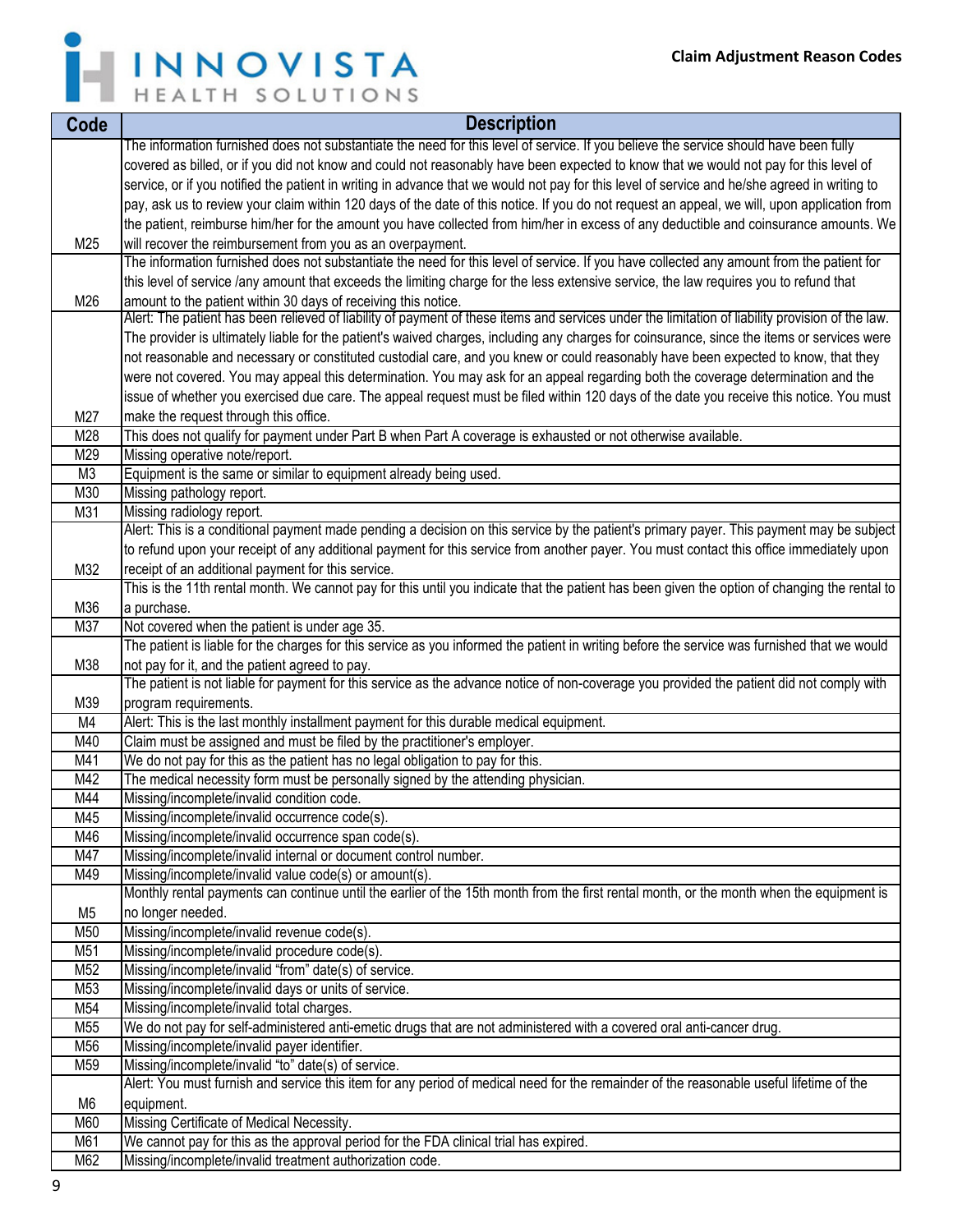

| Code             | <b>Description</b>                                                                                                                                                                     |
|------------------|----------------------------------------------------------------------------------------------------------------------------------------------------------------------------------------|
| M64              | Missing/incomplete/invalid other diagnosis.                                                                                                                                            |
|                  | One interpreting physician charge can be submitted per claim when a purchased diagnostic test is indicated. Please submit a separate                                                   |
| M65              | claim for each interpreting physician.                                                                                                                                                 |
|                  | Our records indicate that you billed diagnostic tests subject to price limitations and the procedure code submitted includes a professional                                            |
|                  | component. Only the technical component is subject to price limitations. Please submit the technical and professional components of this                                               |
| M66              | service as separate line items.                                                                                                                                                        |
| M67              | Missing/incomplete/invalid other procedure code(s).                                                                                                                                    |
| M69              | Paid at the regular rate as you did not submit documentation to justify the modified procedure code.                                                                                   |
| M7               | No rental payments after the item is purchased, or after the total of issued rental payments equals the purchase price.                                                                |
|                  | Alert: The NDC code submitted for this service was translated to a HCPCS code for processing, but please continue to submit the NDC                                                    |
| M70              | on future claims for this item.                                                                                                                                                        |
| $\overline{M7}1$ | Total payment reduced due to overlap of tests billed.                                                                                                                                  |
|                  | The HPSA/Physician Scarcity bonus can only be paid on the professional component of this service. Rebill as separate professional and                                                  |
| M73              | technical components.                                                                                                                                                                  |
| M74              | This service does not qualify for a HPSA/Physician Scarcity bonus payment.                                                                                                             |
| M75              | Multiple automated multichannel tests performed on the same day combined for payment.                                                                                                  |
| M76<br>M77       | Missing/incomplete/invalid diagnosis or condition.<br>Missing/incomplete/invalid place of service.                                                                                     |
| M79              | Missing/incomplete/invalid charge.                                                                                                                                                     |
|                  |                                                                                                                                                                                        |
| M8               | We do not accept blood gas tests results when the test was conducted by a medical supplier or taken while the patient is on oxygen.                                                    |
| M80              | Not covered when performed during the same session/date as a previously processed service for the patient.                                                                             |
| M81              | You are required to code to the highest level of specificity.                                                                                                                          |
| M82              | Service is not covered when patient is under age 50.                                                                                                                                   |
| M83              | Service is not covered unless the patient is classified as at high risk.                                                                                                               |
| M84              | Medical code sets used must be the codes in effect at the time of service                                                                                                              |
| M85              | Subjected to review of physician evaluation and management services.                                                                                                                   |
| M86              | Service denied because payment already made for same/similar procedure within set time frame.                                                                                          |
| M87              | Claim/service(s) subjected to CFO-CAP prepayment review.                                                                                                                               |
| M89              | Not covered more than once under age 40.                                                                                                                                               |
| M <sub>9</sub>   | Alert: This is the tenth rental month. You must offer the patient the choice of changing the rental to a purchase agreement.                                                           |
| M90              | Not covered more than once in a 12 month period.                                                                                                                                       |
| M91              | Lab procedures with different CLIA certification numbers must be billed on separate claims.                                                                                            |
| M93              | Information supplied supports a break in therapy. A new capped rental period began with delivery of this equipment.                                                                    |
| M94<br>M95       | Information supplied does not support a break in therapy. A new capped rental period will not begin.<br>Services subjected to Home Health Initiative medical review/cost report audit. |
|                  |                                                                                                                                                                                        |
|                  | The technical component of a service furnished to an inpatient may only be billed by that inpatient facility. You must contact the inpatient                                           |
| M96              | facility for technical component reimbursement. If not already billed, you should bill us for the professional component only.                                                         |
|                  |                                                                                                                                                                                        |
| M97              | Not paid to practitioner when provided to patient in this place of service. Payment included in the reimbursement issued the facility.                                                 |
| M99              | Missing/incomplete/invalid Universal Product Number/Serial Number.                                                                                                                     |
|                  |                                                                                                                                                                                        |
|                  | Alert: If you do not agree with what we approved for these services, you may appeal our decision. To make sure that we are fair to you,                                                |
|                  | we require another individual that did not process your initial claim to conduct the appeal. However, in order to be eligible for an appeal,                                           |
| <b>MA01</b>      | you must write to us within 120 days of the date you received this notice, unless you have a good reason for being late.                                                               |
|                  | Alert: If you do not agree with this determination, you have the right to appeal. You must file a written request for an appeal within 180                                             |
| <b>MA02</b>      | days of the date you receive this notice.                                                                                                                                              |
|                  | Secondary payment cannot be considered without the identity of or payment information from the primary payer. The information was                                                      |
| <b>MA04</b>      | either not reported or was illegible.                                                                                                                                                  |
| <b>MA07</b>      | Alert: The claim information has also been forwarded to Medicaid for review.                                                                                                           |
|                  | Alert: Claim information was not forwarded because the supplemental coverage is not with a Medigap plan, or you do not participate in                                                  |
| <b>MA08</b>      | Medicare.                                                                                                                                                                              |
| <b>MA09</b>      | Claim submitted as unassigned but processed as assigned. You agreed to accept assignment for all claims.                                                                               |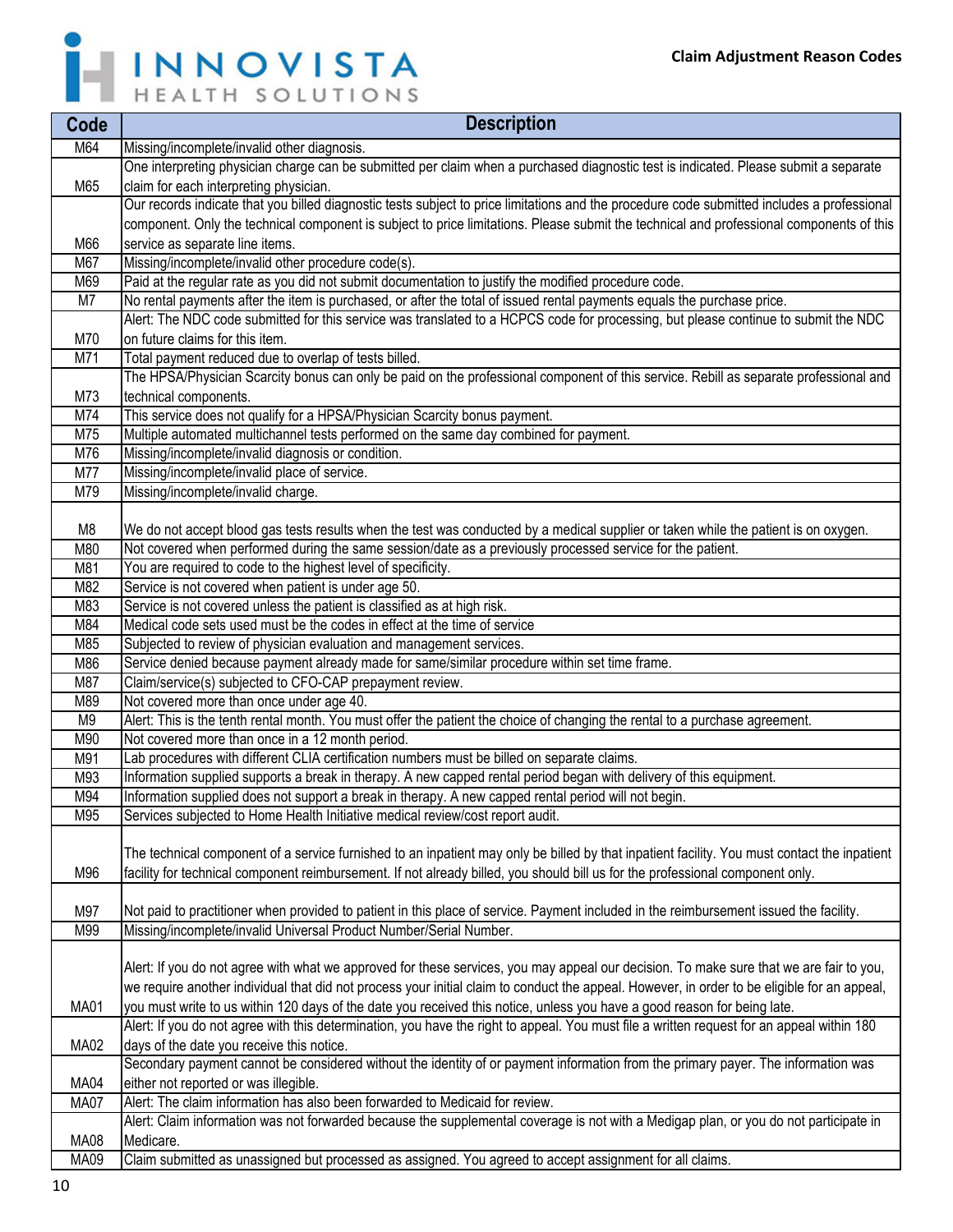

| Code                  | <b>Description</b>                                                                                                                                  |
|-----------------------|-----------------------------------------------------------------------------------------------------------------------------------------------------|
| <b>MA10</b>           | Alert: The patient's payment was in excess of the amount owed. You must refund the overpayment to the patient.                                      |
| MA100                 | Missing/incomplete/invalid date of current illness or symptoms                                                                                      |
| MA103                 | Hemophilia Add On.                                                                                                                                  |
| MA106                 | PIP (Periodic Interim Payment) claim.                                                                                                               |
| MA109                 | Claim processed in accordance with ambulatory surgical guidelines.                                                                                  |
|                       | Missing/incomplete/invalid information on whether the diagnostic test(s) were performed by an outside entity or if no purchased tests are           |
| MA110                 | included on the claim.                                                                                                                              |
| <b>MA111</b>          | Missing/incomplete/invalid purchase price of the test(s) and/or the performing laboratory's name and address.                                       |
| MA112                 | Missing/incomplete/invalid group practice information.                                                                                              |
|                       | Incomplete/invalid taxpayer identification number (TIN) submitted by you per the Internal Revenue Service. Your claims cannot be                    |
|                       | processed without your correct TIN, and you may not bill the patient pending correction of your TIN. There are no appeal rights for                 |
| MA113                 | unprocessable claims, but you may resubmit this claim after you have notified this office of your correct TIN.                                      |
| MA114                 | Missing/incomplete/invalid information on where the services were furnished.                                                                        |
|                       | Missing/incomplete/invalid physical location (name and address, or PIN) where the service(s) were rendered in a Health Professional                 |
| MA115                 | Shortage Area (HPSA).                                                                                                                               |
|                       | Did not complete the statement 'Homebound' on the claim to validate whether laboratory services were performed at home or in an                     |
| MA116                 | institution.                                                                                                                                        |
| <b>MA117</b>          | This claim has been assessed a \$1.00 user fee.                                                                                                     |
|                       | Coinsurance and/or deductible amounts apply to a claim for services or supplies furnished to a Medicare-eligible veteran through a                  |
| MA118                 | facility of the Department of Veterans Affairs. No Medicare payment issued.                                                                         |
|                       | You have not established that you have the right under the law to bill for services furnished by the person(s) that furnished this (these)          |
| <b>MA12</b>           | service(s).                                                                                                                                         |
| MA120                 | Missing/incomplete/invalid CLIA certification number.                                                                                               |
| MA121                 | Missing/incomplete/invalid x-ray date.                                                                                                              |
| MA122                 | Missing/incomplete/invalid initial treatment date.                                                                                                  |
| MA123                 | Your center was not selected to participate in this study, therefore, we cannot pay for these services.                                             |
| MA125                 | Per legislation governing this program, payment constitutes payment in full.<br>Pancreas transplant not covered unless kidney transplant performed. |
| MA126<br><b>MA128</b> | Missing/incomplete/invalid FDA approval number.                                                                                                     |
|                       |                                                                                                                                                     |
| <b>MA13</b>           | Alert: You may be subject to penalties if you bill the patient for amounts not reported with the PR (patient responsibility) group code.            |
|                       | Your claim contains incomplete and/or invalid information, and no appeal rights are afforded because the claim is unprocessable. Please             |
| MA130                 | submit a new claim with the complete/correct information.                                                                                           |
|                       | Physician already paid for services in conjunction with this demonstration claim. You must have the physician withdraw that claim and               |
| MA131                 | refund the payment before we can process your claim.                                                                                                |
| <b>MA132</b>          | Adjustment to the pre-demonstration rate.                                                                                                           |
| MA133                 | Claim overlaps inpatient stay. Rebill only those services rendered outside the inpatient stay.                                                      |
| MA134                 | Missing/incomplete/invalid provider number of the facility where the patient resides.                                                               |
|                       |                                                                                                                                                     |
|                       | Alert: The patient is a member of an employer-sponsored prepaid health plan. Services from outside that health plan are not covered.                |
| <b>MA14</b>           | However, as you were not previously notified of this, we are paying this time. In the future, we will not pay you for non-plan services.            |
| <b>MA15</b>           | Alert: Your claim has been separated to expedite handling. You will receive a separate notice for the other services reported.                      |
|                       | The patient is covered by the Black Lung Program. Send this claim to the Department of Labor, Federal Black Lung Program, P.O. Box                  |
| <b>MA16</b>           | 828, Lanham-Seabrook MD 20703.                                                                                                                      |
|                       | We are the primary payer and have paid at the primary rate. You must contact the patient's other insurer to refund any excess it may                |
| <b>MA17</b>           | have paid due to its erroneous primary payment.                                                                                                     |
|                       | Alert: The claim information is also being forwarded to the patient's supplemental insurer. Send any questions regarding supplemental               |
| <b>MA18</b>           | benefits to them.                                                                                                                                   |
|                       | Alert: Information was not sent to the Medigap insurer due to incorrect/invalid information you submitted concerning that insurer. Please           |
| <b>MA19</b>           | verify your information and submit your secondary claim directly to that insurer.                                                                   |
|                       | Skilled Nursing Facility (SNF) stay not covered when care is primarily related to the use of an urethral catheter for convenience or the            |
| <b>MA20</b>           | control of incontinence.                                                                                                                            |
| <b>MA21</b>           | SSA records indicate mismatch with name and sex.                                                                                                    |
| <b>MA22</b>           | Payment of less than \$1.00 suppressed.                                                                                                             |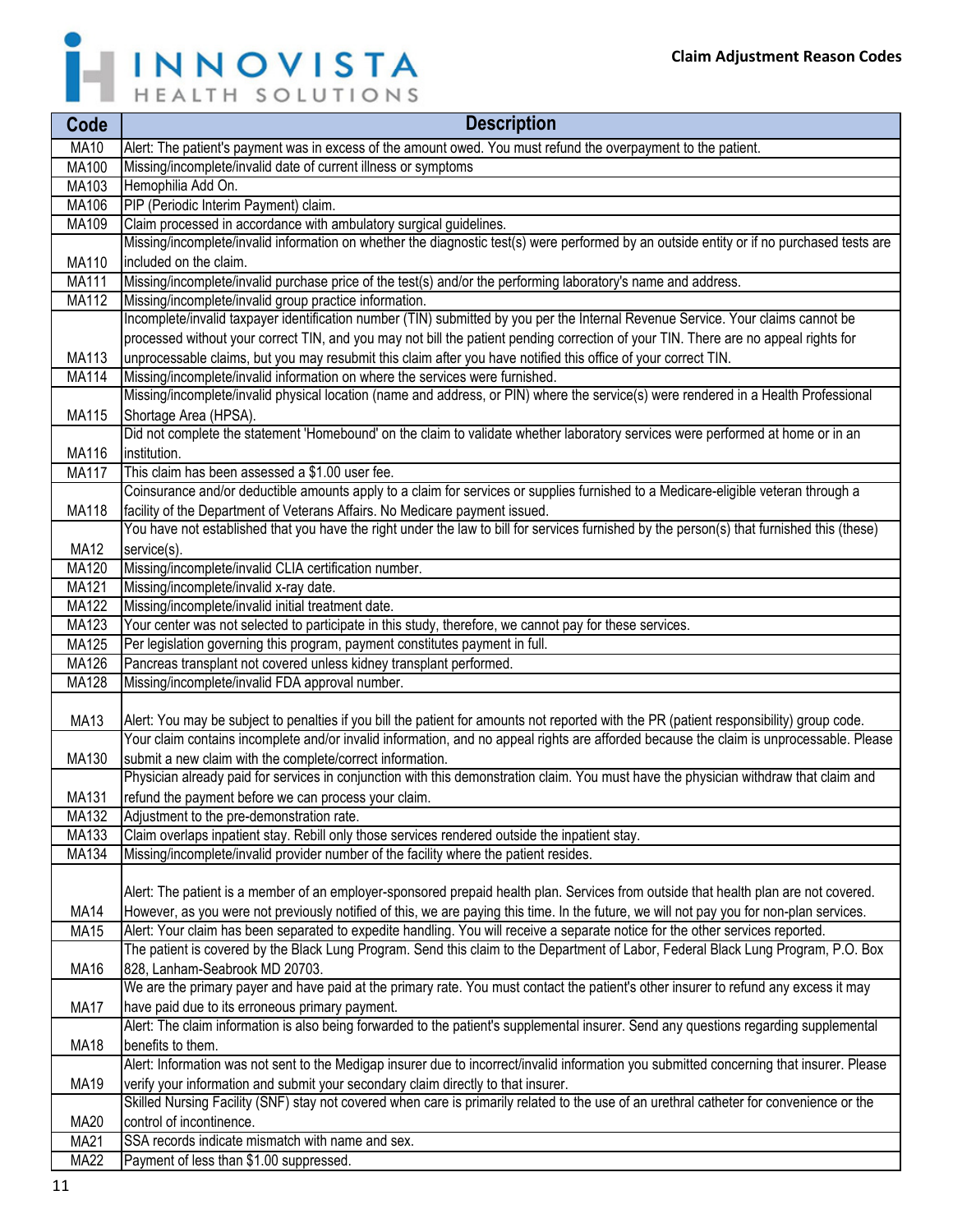

| Code        | <b>Description</b>                                                                                                                                              |
|-------------|-----------------------------------------------------------------------------------------------------------------------------------------------------------------|
| <b>MA23</b> | Demand bill approved as result of medical review.                                                                                                               |
| <b>MA24</b> | Christian Science Sanitarium/ Skilled Nursing Facility (SNF) bill in the same benefit period.                                                                   |
| <b>MA25</b> | A patient may not elect to change a hospice provider more than once in a benefit period.                                                                        |
| MA26        | Alert: Our records indicate that you were previously informed of this rule.                                                                                     |
| <b>MA27</b> | Missing/incomplete/invalid entitlement number or name shown on the claim.                                                                                       |
|             | Alert: Receipt of this notice by a physician or supplier who did not accept assignment is for information only and does not make the                            |
|             | physician or supplier a party to the determination. No additional rights to appeal this decision, above those rights already provided for by                    |
| <b>MA28</b> | regulation/instruction, are conferred by receipt of this notice.                                                                                                |
| MA30        | Missing/incomplete/invalid type of bill.                                                                                                                        |
| <b>MA31</b> | Missing/incomplete/invalid beginning and ending dates of the period billed.                                                                                     |
| <b>MA32</b> | Missing/incomplete/invalid number of covered days during the billing period.                                                                                    |
| MA33        | Missing/incomplete/invalid noncovered days during the billing period.                                                                                           |
| <b>MA34</b> | Missing/incomplete/invalid number of coinsurance days during the billing period.                                                                                |
| <b>MA35</b> | Missing/incomplete/invalid number of lifetime reserve days.                                                                                                     |
| MA36        | Missing/incomplete/invalid patient name.                                                                                                                        |
| <b>MA37</b> | Missing/incomplete/invalid patient's address.                                                                                                                   |
| MA39        | Missing/incomplete/invalid gender.                                                                                                                              |
| MA40        | Missing/incomplete/invalid admission date.                                                                                                                      |
| <b>MA41</b> | Missing/incomplete/invalid admission type.                                                                                                                      |
| <b>MA42</b> | Missing/incomplete/invalid admission source.                                                                                                                    |
| <b>MA43</b> | Missing/incomplete/invalid patient status.                                                                                                                      |
| <b>MA44</b> | Alert: No appeal rights. Adjudicative decision based on law.                                                                                                    |
| MA45        | Alert: As previously advised, a portion or all of your payment is being held in a special account.                                                              |
| MA46        | The new information was considered but additional payment will not be issued.                                                                                   |
|             | Our records show you have opted out of Medicare, agreeing with the patient not to bill Medicare for services/tests/supplies furnished. As                       |
| <b>MA47</b> | result, we cannot pay this claim. The patient is responsible for payment.                                                                                       |
| MA48        | Missing/incomplete/invalid name or address of responsible party or primary payer.                                                                               |
| <b>MA50</b> | Missing/incomplete/invalid Investigational Device Exemption number for FDA-approved clinical trial services.                                                    |
| MA53        | Missing/incomplete/invalid Competitive Bidding Demonstration Project identification.                                                                            |
| <b>MA54</b> | Physician certification or election consent for hospice care not received timely.                                                                               |
| <b>MA55</b> | Not covered as patient received medical health care services, automatically revoking his/her election to receive religious non-medical<br>health care services. |
|             | Our records show you have opted out of Medicare, agreeing with the patient not to bill Medicare for services/tests/supplies furnished. As                       |
|             | result, we cannot pay this claim. The patient is responsible for payment, but under Federal law, you cannot charge the patient more than                        |
| MA56        | the limiting charge amount.                                                                                                                                     |
| MA57        | Patient submitted written request to revoke his/her election for religious non-medical health care services.                                                    |
| <b>MA58</b> | Missing/incomplete/invalid release of information indicator.                                                                                                    |
|             | Alert: The patient overpaid you for these services. You must issue the patient a refund within 30 days for the difference between his/her                       |
| MA59        | payment and the total amount shown as patient responsibility on this notice.                                                                                    |
| MA60        | Missing/incomplete/invalid patient relationship to insured.                                                                                                     |
| <b>MA61</b> | Missing/incomplete/invalid social security number or health insurance claim number.                                                                             |
| MA62        | Alert: This is a telephone review decision.                                                                                                                     |
| MA63        | Missing/incomplete/invalid principal diagnosis.                                                                                                                 |
|             | Our records indicate that we should be the third payer for this claim. We cannot process this claim until we have received payment                              |
| MA64        | information from the primary and secondary payers.                                                                                                              |
| MA65        | Missing/incomplete/invalid admitting diagnosis.                                                                                                                 |
| <b>MA66</b> | Missing/incomplete/invalid principal procedure code.                                                                                                            |
| <b>MA67</b> | Correction to a prior claim.                                                                                                                                    |
|             | Alert: We did not crossover this claim because the secondary insurance information on the claim was incomplete. Please supply                                   |
| MA68        | complete information or use the PLANID of the insurer to assure correct and timely routing of the claim.                                                        |
| MA69        | Missing/incomplete/invalid remarks.                                                                                                                             |
| <b>MA70</b> | Missing/incomplete/invalid provider representative signature.                                                                                                   |
| <b>MA71</b> | Missing/incomplete/invalid provider representative signature date.                                                                                              |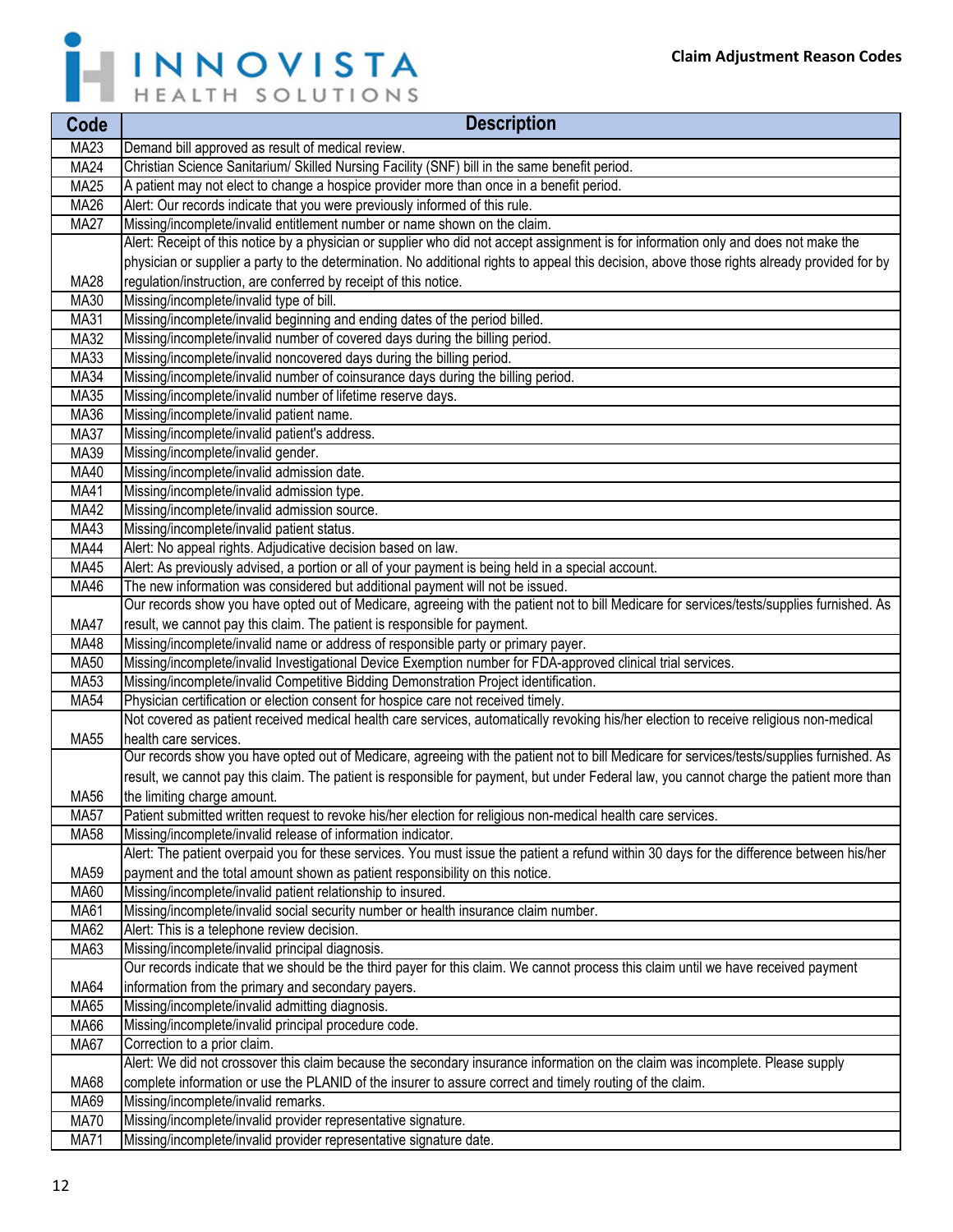Ē,



| Code                       | <b>Description</b>                                                                                                                                                   |
|----------------------------|----------------------------------------------------------------------------------------------------------------------------------------------------------------------|
|                            |                                                                                                                                                                      |
|                            | Alert: The patient overpaid you for these assigned services. You must issue the patient a refund within 30 days for the difference                                   |
| <b>MA72</b>                | between his/her payment to you and the total of the amount shown as patient responsibility and as paid to the patient on this notice.                                |
|                            | Informational remittance associated with a Medicare demonstration. No payment issued under fee-for-service Medicare as patient has                                   |
| <b>MA73</b>                | elected managed care.                                                                                                                                                |
| <b>MA74</b>                | This payment replaces an earlier payment for this claim that was either lost, damaged or returned.                                                                   |
| <b>MA75</b>                | Missing/incomplete/invalid patient or authorized representative signature.                                                                                           |
|                            | Missing/incomplete/invalid provider identifier for home health agency or hospice when physician is performing care plan oversight                                    |
| <b>MA76</b>                | services.                                                                                                                                                            |
|                            | Alert: The patient overpaid you. You must issue the patient a refund within 30 days for the difference between the patient's payment less                            |
| <b>MA77</b><br><b>MA79</b> | the total of our and other payer payments and the amount shown as patient responsibility on this notice.<br>Billed in excess of interim rate.                        |
|                            | Informational notice. No payment issued for this claim with this notice. Payment issued to the hospital by its intermediary for all services                         |
| <b>MA80</b>                | for this encounter under a demonstration project.                                                                                                                    |
| <b>MA81</b>                | Missing/incomplete/invalid provider/supplier signature.                                                                                                              |
| MA83                       | Did not indicate whether we are the primary or secondary payer.                                                                                                      |
|                            | Patient identified as participating in the National Emphysema Treatment Trial but our records indicate that this patient is either not a                             |
|                            | participant, or has not yet been approved for this phase of the study. Contact Johns Hopkins University, the study coordinator, to resolve                           |
| MA84                       | if there was a discrepancy.                                                                                                                                          |
| <b>MA88</b>                | Missing/incomplete/invalid insured's address and/or telephone number for the primary payer.                                                                          |
| MA89                       | Missing/incomplete/invalid patient's relationship to the insured for the primary payer.                                                                              |
| MA90                       | Missing/incomplete/invalid employment status code for the primary insured.                                                                                           |
| MA91                       | This determination is the result of the appeal you filed.                                                                                                            |
| <b>MA92</b>                | Missing plan information for other insurance.                                                                                                                        |
| MA93                       | Non-PIP (Periodic Interim Payment) claim.                                                                                                                            |
|                            | Did not enter the statement "Attending physician not hospice employee" on the claim form to certify that the rendering physician is not an                           |
| <b>MA94</b>                | employee of the hospice.                                                                                                                                             |
|                            |                                                                                                                                                                      |
| MA96                       | Claim rejected. Coded as a Medicare Managed Care Demonstration but patient is not enrolled in a Medicare managed care plan.                                          |
| <b>MA97</b><br><b>MA99</b> | Missing/incomplete/invalid Medicare Managed Care Demonstration contract number or clinical trial registry number.<br>Missing/incomplete/invalid Medigap information. |
|                            | Alert: You may appeal this decision in writing within the required time limits following receipt of this notice by following the instructions                        |
| N <sub>1</sub>             | included in your contract, plan benefit documents or jurisdiction statutes.                                                                                          |
|                            | Payment based on the findings of a review organization/professional consult/manual adjudication/medical advisor/dental advisor/peer                                  |
| N10                        | review.                                                                                                                                                              |
| N <sub>100</sub>           | PPS (Prospect Payment System) code corrected during adjudication.                                                                                                    |
|                            | This claim has been denied without reviewing the medical/dental record because the requested records were not received or were not                                   |
| N102                       | received timely.                                                                                                                                                     |
|                            | Records indicate this patient was a prisoner or in custody of a Federal, State, or local authority when the service was rendered. This                               |
|                            | payer does not cover items and services furnished to an individual while he or she is in custody under a penal statute or rule, unless                               |
|                            | under State or local law, the individual is personally liable for the cost of his or her health care while in custody and the State or local                         |
|                            | government pursues the collection of such debt in the same way and with the same vigor as the collection of its other debts. The provider                            |
| N103                       | can collect from the Federal/State/ Local Authority as appropriate.                                                                                                  |
|                            | This claim/service is not payable under our claims jurisdiction area. You can identify the correct Medicare contractor to process this                               |
| N104                       | claim/service through the CMS website at www.cms.gov.                                                                                                                |
|                            | This is a misdirected claim/service for an RRB beneficiary. Submit paper claims to the RRB carrier: Palmetto GBA, P.O. Box 10066,                                    |
| N105                       | Augusta, GA 30999. Call 866-749-4301 for RRB EDI information for electronic claims processing.                                                                       |
|                            | Payment for services furnished to Skilled Nursing Facility (SNF) inpatients (except for excluded services) can only be made to the SNF.                              |
| N106                       | You must request payment from the SNF rather than the patient for this service.                                                                                      |
|                            | Services furnished to Skilled Nursing Facility (SNF) inpatients must be billed on the inpatient claim. They cannot be billed separately as                           |
| N107<br>N <sub>108</sub>   | outpatient services.<br>Missing/incomplete/invalid upgrade information.                                                                                              |
| N109                       | This claim/service was chosen for complex review and was denied after reviewing the medical records.                                                                 |
| N11                        | Denial reversed because of medical review.                                                                                                                           |
|                            |                                                                                                                                                                      |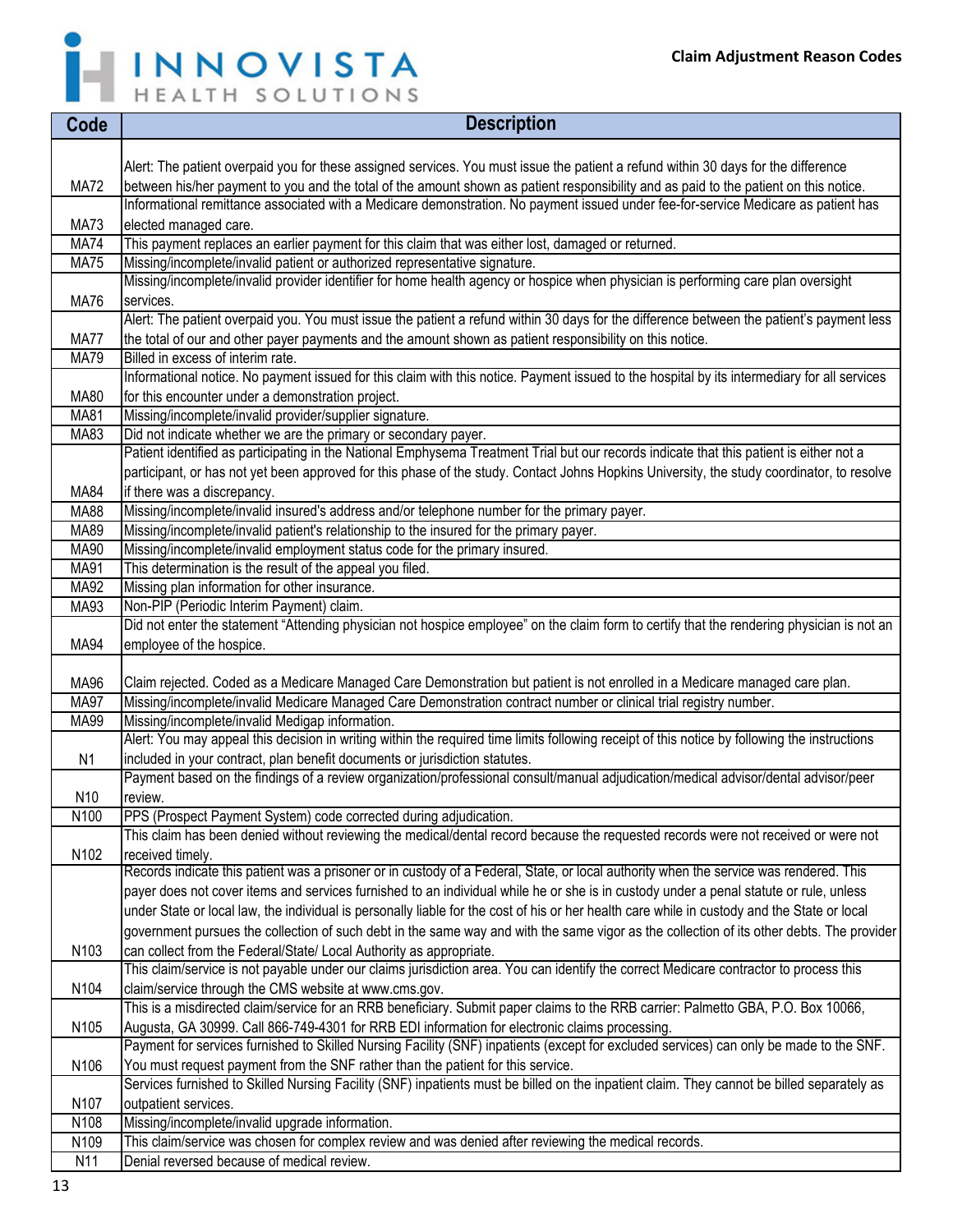

| Code             | <b>Description</b>                                                                                                                         |
|------------------|--------------------------------------------------------------------------------------------------------------------------------------------|
| N110             | This facility is not certified for film mammography.                                                                                       |
|                  | No appeal right except duplicate claim/service issue. This service was included in a claim that has been previously billed and             |
| N111             | adjudicated.                                                                                                                               |
| N112             | This claim is excluded from your electronic remittance advice.                                                                             |
| N113             | Only one initial visit is covered per physician, group practice or provider.                                                               |
|                  | During the transition to the Ambulance Fee Schedule, payment is based on the lesser of a blended amount calculated using a                 |
|                  | percentage of the reasonable charge/cost and fee schedule amounts, or the submitted charge for the service. You will be notified yearly    |
| N114             | what the percentages for the blended payment calculation will be.                                                                          |
|                  | This decision was based on a Local Coverage Determination (LCD). An LCD provides a guide to assist in determining whether a                |
|                  | particular item or service is covered. A copy of this policy is available at www.cms.gov/mcd, or if you do not have web access, you may    |
| N115             | contact the contractor to request a copy of the LCD.                                                                                       |
|                  |                                                                                                                                            |
|                  | This payment is being made conditionally because the service was provided in the home, and it is possible that the patient is under a      |
|                  | home health episode of care. When a patient is treated under a home health episode of care, consolidated billing requires that certain     |
|                  | therapy services and supplies, such as this, be included in the home health agency's (HHA's) payment. This payment will need to be         |
| N116             | recouped from you if we establish that the patient is concurrently receiving treatment under an HHA episode of care.                       |
| N117             | This service is paid only once in a patient's lifetime.                                                                                    |
| N118             | This service is not paid if billed more than once every 28 days.                                                                           |
|                  | This service is not paid if billed once every 28 days, and the patient has spent 5 or more consecutive days in any inpatient or Skilled    |
| N119             | /nursing Facility (SNF) within those 28 days.                                                                                              |
|                  | Policy provides coverage supplemental to Medicare. As the member does not appear to be enrolled in the applicable part of Medicare,        |
| N <sub>12</sub>  | the member is responsible for payment of the portion of the charge that would have been covered by Medicare.                               |
|                  | Payment is subject to home health prospective payment system partial episode payment adjustment. Patient was                               |
| N120             | transferred/discharged/readmitted during payment episode.                                                                                  |
|                  | Medicare Part B does not pay for items or services provided by this type of practitioner for beneficiaries in a Medicare Part A covered    |
| N121             | Skilled Nursing Facility (SNF) stay.                                                                                                       |
| N122             | Add-on code cannot be billed by itself.                                                                                                    |
| N <sub>123</sub> | This is a split service and represents a portion of the units from the originally submitted service.                                       |
|                  | Payment has been denied for the/made only for a less extensive service/item because the information furnished does not substantiate        |
|                  | the need for the (more extensive) service/item. The patient is liable for the charges for this service/item as you informed the patient in |
| N124             | writing before the service/item was furnished that we would not pay for it, and the patient agreed to pay.                                 |
|                  | Payment has been (denied for the/made only for a less extensive) service/item because the information furnished does not substantiate      |
|                  | the need for the (more extensive) service/item. If you have collected any amount from the patient, you must refund that amount to the      |
| N125             | patient within 30 days of receiving this notice.                                                                                           |
|                  | Social Security Records indicate that this individual has been deported. This payer does not cover items and services furnished to         |
| N126             | individuals who have been deported.                                                                                                        |
| N127             | This is a misdirected claim/service for a United Mine Workers of America (UMWA) beneficiary. Please submit claims to them.                 |
| N128             | This amount represents the prior to coverage portion of the allowance.                                                                     |
| N129             | Not eligible due to the patient's age.                                                                                                     |
| N <sub>13</sub>  | Payment based on professional/technical component modifier(s).                                                                             |
| N130             | Consult plan benefit documents/guidelines for information about restrictions for this service.                                             |
| N <sub>131</sub> | Total payments under multiple contracts cannot exceed the allowance for this service.                                                      |
|                  | Alert: Payments will cease for services rendered by this US Government debarred or excluded provider after the 30 day grace period as      |
| N132             | previously notified.                                                                                                                       |
| N133             | Alert: Services for predetermination and services requesting payment are being processed separately.                                       |
|                  |                                                                                                                                            |
| N134             | Alert: This represents your scheduled payment for this service. If treatment has been discontinued, please contact Customer Service.       |
| N135             | Record fees are the patient's responsibility and limited to the specified co-payment.                                                      |
|                  | Alert: To obtain information on the process to file an appeal in Arizona, call the Department's Consumer Assistance Office at (602) 912-   |
| N136             | 8444 or (800) 325-2548.                                                                                                                    |
|                  |                                                                                                                                            |
|                  | Alert: The provider acting on the Member's behalf, may file an appeal with the Payer. The provider, acting on the Member's behalf, may     |
|                  | file a complaint with the State Insurance Regulatory Authority without first filing an appeal, if the coverage decision involves an urgent |
| N <sub>137</sub> | condition for which care has not been rendered. The address may be obtained from the State Insurance Regulatory Authority.                 |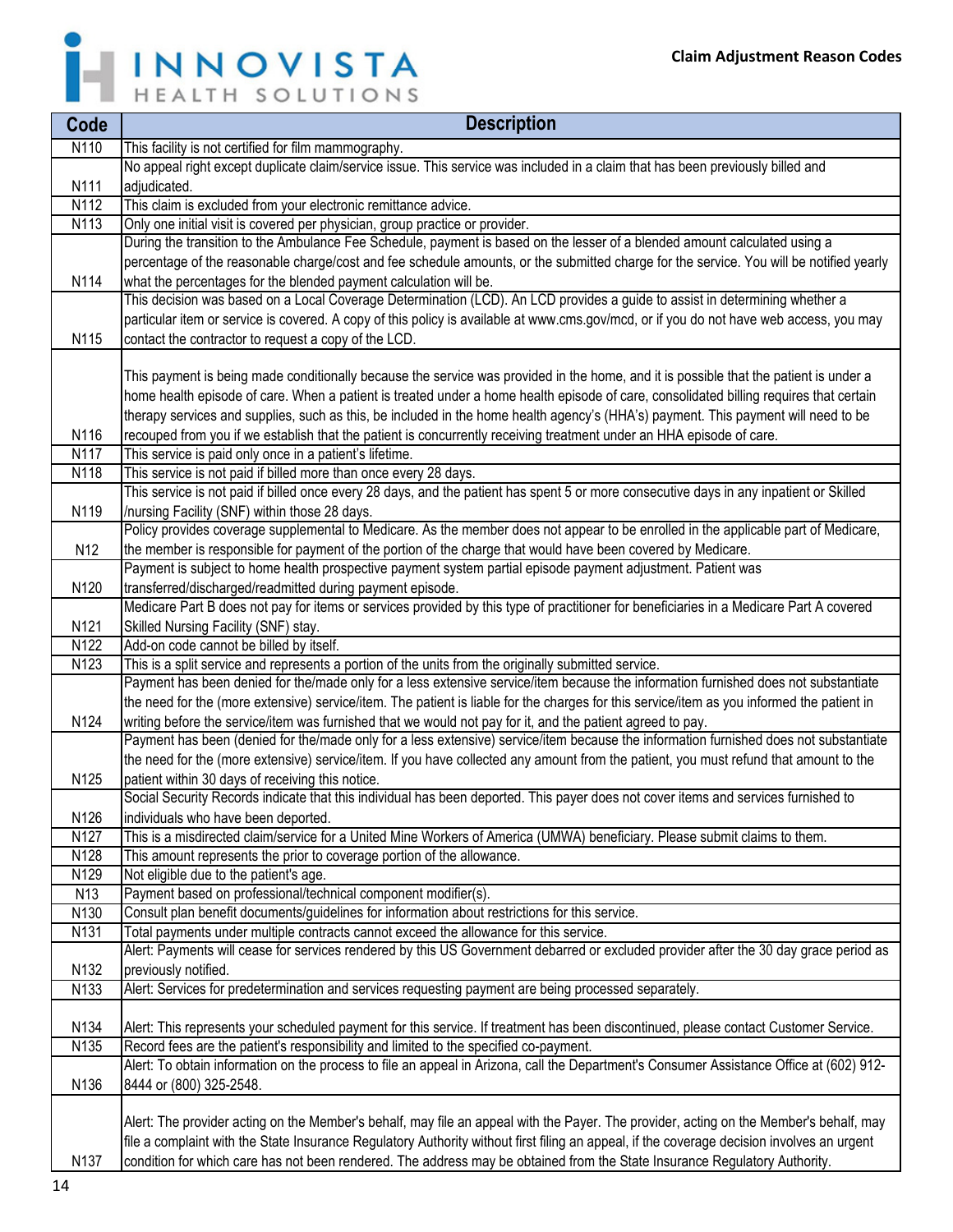

| Code                                | <b>Description</b>                                                                                                                                                                  |
|-------------------------------------|-------------------------------------------------------------------------------------------------------------------------------------------------------------------------------------|
|                                     |                                                                                                                                                                                     |
|                                     | Alert: In the event you disagree with the Dental Advisor's opinion and have additional information relative to the case, you may submit                                             |
| N138                                | radiographs to the Dental Advisor Unit at the subscriber's dental insurance carrier for a second Independent Dental Advisor Review.                                                 |
|                                     | Alert: Under the Code of Federal Regulations, Chapter 32, Section 199.13 a non-participating provider is not an appropriate appealing                                               |
|                                     | party. Therefore, if you disagree with the Dental Advisor's opinion, you may appeal the determination if appointed in writing, by the                                               |
|                                     | beneficiary, to act as his/her representative. Should you be appointed as a representative, submit a copy of this letter, a signed statement                                        |
|                                     | explaining the matter in which you disagree, and any radiographs and relevant information to the subscriber's Dental insurance carrier                                              |
| N139                                | within 90 days from the date of this letter.                                                                                                                                        |
|                                     | Alert: You have not been designated as an authorized OCONUS provider therefore are not considered an appropriate appealing party. If                                                |
|                                     | the beneficiary has appointed you, in writing, to act as his/her representative and you disagree with the Dental Advisor's opinion, you may                                         |
|                                     | appeal by submitting a copy of this letter, a signed statement explaining the matter in which you disagree, and any relevant information to                                         |
| N <sub>140</sub>                    | the subscriber's Dental insurance carrier within 90 days from the date of this letter.                                                                                              |
| N141                                | The patient was not residing in a long-term care facility during all or part of the service dates billed.                                                                           |
| N <sub>142</sub>                    | The original claim was denied. Resubmit a new claim, not a replacement claim.                                                                                                       |
| N <sub>143</sub>                    | The patient was not in a hospice program during all or part of the service dates billed.                                                                                            |
| N144                                | The rate changed during the dates of service billed.                                                                                                                                |
| N146                                | Missing screening document.                                                                                                                                                         |
|                                     | Long term care case mix or per diem rate cannot be determined because the patient ID number is missing, incomplete, or invalid on the                                               |
| N <sub>147</sub>                    | assignment request.                                                                                                                                                                 |
| N148                                | Missing/incomplete/invalid date of last menstrual period.                                                                                                                           |
| N149                                | Rebill all applicable services on a single claim.                                                                                                                                   |
| N <sub>15</sub><br>N <sub>150</sub> | Services for a newborn must be billed separately.<br>Missing/incomplete/invalid model number.                                                                                       |
| N151                                |                                                                                                                                                                                     |
| N152                                | Telephone contact services will not be paid until the face-to-face contact requirement has been met.<br>Missing/incomplete/invalid replacement claim information.                   |
| N153                                | Missing/incomplete/invalid room and board rate.                                                                                                                                     |
| N154                                | Alert: This payment was delayed for correction of provider's mailing address.                                                                                                       |
| N155                                | Alert: Our records do not indicate that other insurance is on file. Please submit other insurance information for our records.                                                      |
| N <sub>156</sub>                    | Alert: The patient is responsible for the difference between the approved treatment and the elective treatment.                                                                     |
| N157                                | Transportation to/from this destination is not covered.                                                                                                                             |
| N <sub>158</sub>                    | Transportation in a vehicle other than an ambulance is not covered.                                                                                                                 |
| N159                                | Payment denied/reduced because mileage is not covered when the patient is not in the ambulance.                                                                                     |
| N <sub>16</sub>                     | Family/member Out-of-Pocket maximum has been met. Payment based on a higher percentage.                                                                                             |
| N160                                | The patient must choose an option before a payment can be made for this procedure/ equipment/ supply/ service.                                                                      |
| N <sub>161</sub>                    | This drug/service/supply is covered only when the associated service is covered.                                                                                                    |
|                                     | Alert: Although your claim was paid, you have billed for a test/specialty not included in your Laboratory Certification. Your failure to                                            |
| N162                                | correct the laboratory certification information will result in a denial of payment in the near future.                                                                             |
| N163                                | Medical record does not support code billed per the code definition.                                                                                                                |
| N167                                | Charges exceed the post-transplant coverage limit.                                                                                                                                  |
| N170                                | A new/revised/renewed certificate of medical necessity is needed.                                                                                                                   |
| N171                                | Payment for repair or replacement is not covered or has exceeded the purchase price.                                                                                                |
| N172                                | The patient is not liable for the denied/adjusted charge(s) for receiving any updated service/item.                                                                                 |
| N173                                | No qualifying hospital stay dates were provided for this episode of care.                                                                                                           |
|                                     | This is not a covered service/procedure/ equipment/bed, however patient liability is limited to amounts shown in the adjustments under                                              |
| N174                                | group 'PR'.                                                                                                                                                                         |
| N175                                | Missing review organization approval.                                                                                                                                               |
|                                     | Services provided aboard a ship are covered only when the ship is of United States registry and is in United States waters. In addition, a                                          |
| N176                                | doctor licensed to practice in the United States must provide the service.                                                                                                          |
| N177                                | Alert: We did not send this claim to patient's other insurer. They have indicated no additional payment can be made.                                                                |
| N178<br>N179                        | Missing pre-operative images/visual field results.<br>Additional information has been requested from the member. The charges will be reconsidered upon receipt of that information. |
| N180                                | This item or service does not meet the criteria for the category under which it was billed.                                                                                         |
| N <sub>181</sub>                    | Additional information is required from another provider involved in this service.                                                                                                  |
| N <sub>182</sub>                    | This claim/service must be billed according to the schedule for this plan.                                                                                                          |
|                                     |                                                                                                                                                                                     |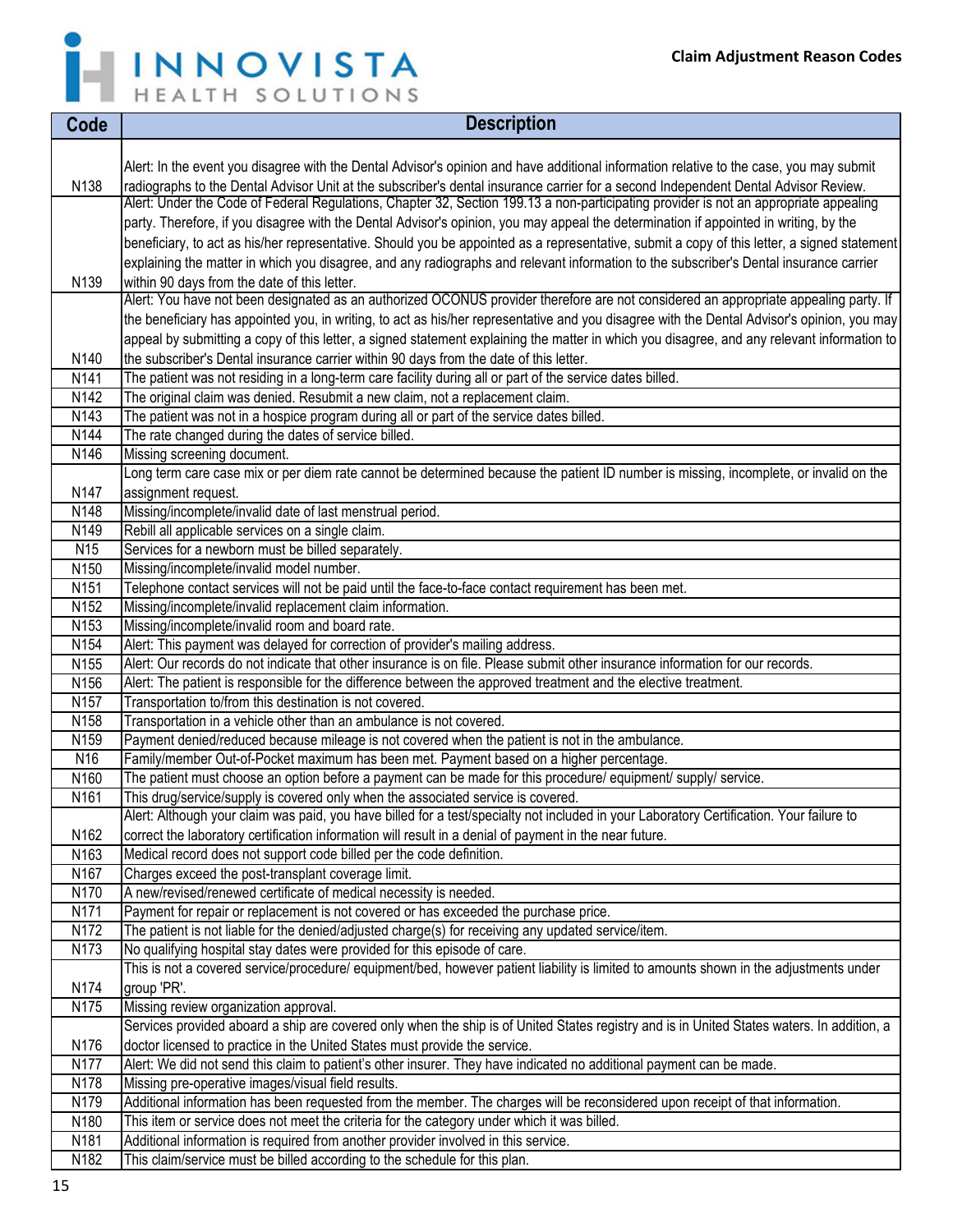

| Code              | <b>Description</b>                                                                                                                        |
|-------------------|-------------------------------------------------------------------------------------------------------------------------------------------|
|                   | Alert: This is a predetermination advisory message, when this service is submitted for payment additional documentation as specified in   |
| N183              | plan documents will be required to process benefits.                                                                                      |
| N184              | Rebill technical and professional components separately.                                                                                  |
| N <sub>185</sub>  | Alert: Do not resubmit this claim/service.                                                                                                |
| N186              | Non-Availability Statement (NAS) required for this service. Contact the nearest Military Treatment Facility (MTF) for assistance.         |
|                   | Alert: You may request a review in writing within the required time limits following receipt of this notice by following the instructions |
| N187              | included in your contract or plan benefit documents.                                                                                      |
| N188              | The approved level of care does not match the procedure code submitted.                                                                   |
| N189              | Alert: This service has been paid as a one-time exception to the plan's benefit restrictions.                                             |
| N19               | Procedure code incidental to primary procedure.                                                                                           |
| N190              | Missing contract indicator.                                                                                                               |
| N191              | The provider must update insurance information directly with payer.                                                                       |
| N <sub>192</sub>  | Patient is a Medicaid/Qualified Medicare Beneficiary.                                                                                     |
| N193              | Specific Federal/state/local program may cover this service through another payer.                                                        |
| N194              | Technical component not paid if provider does not own the equipment used.                                                                 |
| N195              | The technical component must be billed separately.                                                                                        |
| N196              | Alert: Patient eligible to apply for other coverage which may be primary.                                                                 |
| N197              | The subscriber must update insurance information directly with payer.                                                                     |
| N198              | Rendering provider must be affiliated with the pay-to provider.                                                                           |
| N199              | Additional payment/recoupment approved based on payer-initiated review/audit.                                                             |
| N <sub>2</sub>    | This allowance has been made in accordance with the most appropriate course of treatment provision of the plan.                           |
| N20               | Service not payable with other service rendered on the same date.                                                                         |
| N200              | The professional component must be billed separately.                                                                                     |
| N202              | Additional information/explanation will be sent separately                                                                                |
| N203              | Missing/incomplete/invalid anesthesia time/units                                                                                          |
| N204              | Services under review for possible pre-existing condition. Send medical records for prior 12 months                                       |
| N205              | Information provided was illegible                                                                                                        |
| N206              | The supporting documentation does not match the information sent on the claim.                                                            |
| N207              | Missing/incomplete/invalid weight.                                                                                                        |
| N208              | Missing/incomplete/invalid DRG code                                                                                                       |
| N209              | Missing/incomplete/invalid taxpayer identification number (TIN).                                                                          |
| N <sub>21</sub>   | Alert: Your line item has been separated into multiple lines to expedite handling.                                                        |
| N210              | Alert: You may appeal this decision                                                                                                       |
| N211              | Alert: You may not appeal this decision                                                                                                   |
| N212              | Charges processed under a Point of Service benefit                                                                                        |
| N <sub>2</sub> 13 | Missing/incomplete/invalid facility/discrete unit DRG/DRG exempt status information                                                       |
| N214              | Missing/incomplete/invalid history of the related initial surgical procedure(s)                                                           |
|                   | Alert: A payer providing supplemental or secondary coverage shall not require a claims determination for this service from a primary      |
| N215              | payer as a condition of making its own claims determination.                                                                              |
| N216              | We do not offer coverage for this type of service or the patient is not enrolled in this portion of our benefit package                   |
| N217              | We pay only one site of service per provider per claim                                                                                    |
|                   | You must furnish and service this item for as long as the patient continues to need it. We can pay for maintenance and/or servicing for   |
| N218              | the time period specified in the contract or coverage manual.                                                                             |
| N219              | Payment based on previous payer's allowed amount.                                                                                         |
| N <sub>22</sub>   | This procedure code was added/changed because it more accurately describes the services rendered.                                         |
|                   | Alert: See the payer's web site or contact the payer's Customer Service department to obtain forms and instructions for filing a provider |
| N220              | dispute.                                                                                                                                  |
| N221              | Missing Admitting History and Physical report.                                                                                            |
| N222              | Incomplete/invalid Admitting History and Physical report.                                                                                 |
| N223              | Missing documentation of benefit to the patient during initial treatment period.                                                          |
| N224              | Incomplete/invalid documentation of benefit to the patient during initial treatment period.                                               |
| N225              | Incomplete/invalid documentation/orders/notes/summary/report/chart.                                                                       |
| N226              | Incomplete/invalid American Diabetes Association Certificate of Recognition.                                                              |
| N227              | Incomplete/invalid Certificate of Medical Necessity.                                                                                      |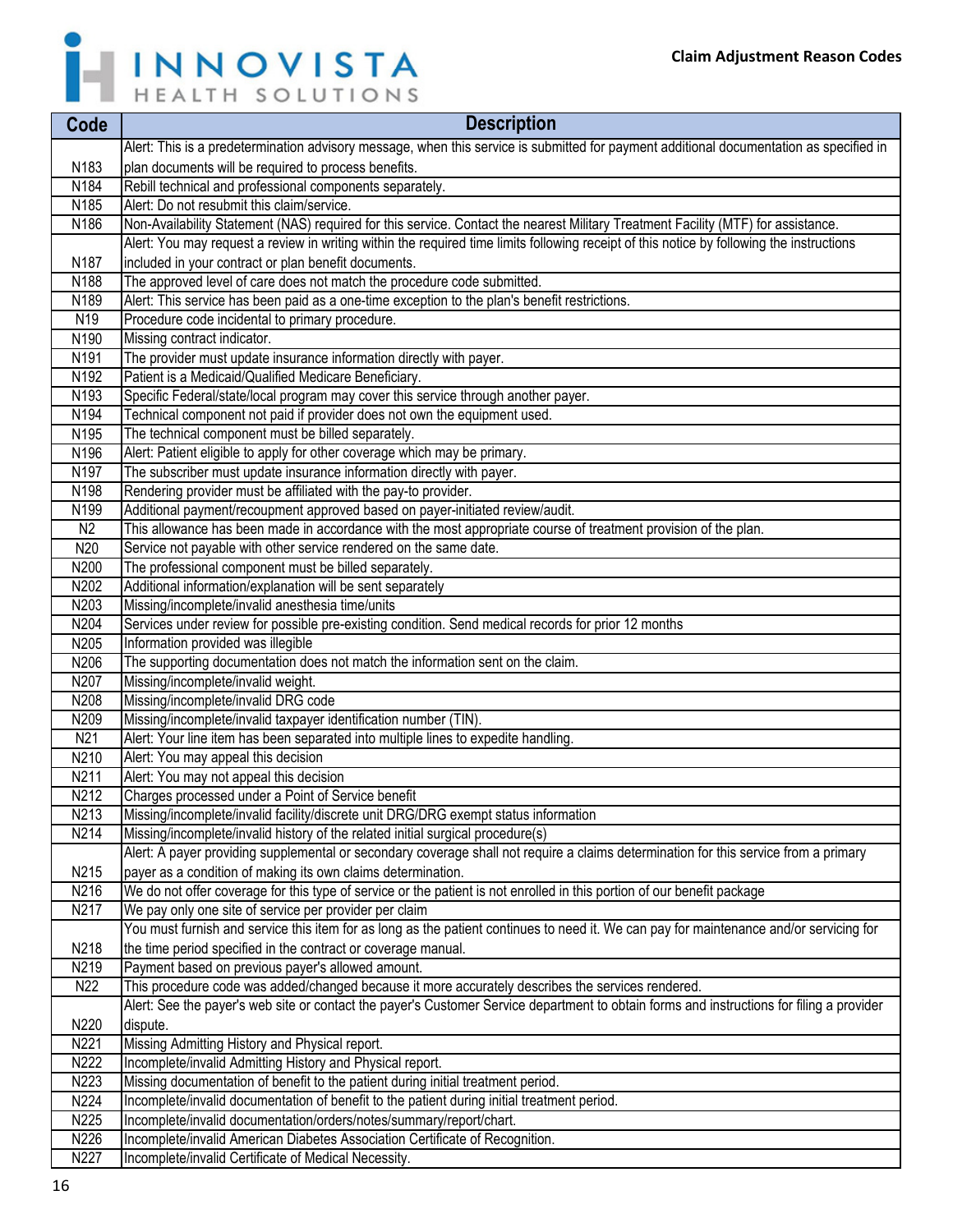

| Code              | <b>Description</b>                                                                                                                        |
|-------------------|-------------------------------------------------------------------------------------------------------------------------------------------|
| N228              | Incomplete/invalid consent form.                                                                                                          |
| N229              | Incomplete/invalid contract indicator.                                                                                                    |
| N <sub>23</sub>   | Alert: Patient liability may be affected due to coordination of benefits with other carriers and/or maximum benefit provisions.           |
| N230              | Incomplete/invalid indication of whether the patient owns the equipment that requires the part or supply.                                 |
|                   |                                                                                                                                           |
| N231              | Incomplete/invalid invoice or statement certifying the actual cost of the lens, less discounts, and/or the type of intraocular lens used. |
| N232              | Incomplete/invalid itemized bill/statement.                                                                                               |
| N233              | Incomplete/invalid operative note/report.                                                                                                 |
| N <sub>2</sub> 34 | Incomplete/invalid oxygen certification/re-certification.                                                                                 |
| N235              | Incomplete/invalid pacemaker registration form.                                                                                           |
| N236              | Incomplete/invalid pathology report.                                                                                                      |
| N237              | Incomplete/invalid patient medical record for this service.                                                                               |
| N238              | Incomplete/invalid physician certified plan of care                                                                                       |
| N239              | Incomplete/invalid physician financial relationship form.                                                                                 |
| N24               | Missing/incomplete/invalid Electronic Funds Transfer (EFT) banking information.                                                           |
| N240              | Incomplete/invalid radiology report.                                                                                                      |
| N241              | Incomplete/invalid review organization approval.                                                                                          |
| N <sub>242</sub>  | Incomplete/invalid radiology film(s)/image(s).                                                                                            |
| N243              | Incomplete/invalid/not approved screening document.                                                                                       |
| N244              | Incomplete/Invalid pre-operative images/visual field results.                                                                             |
| N245              | Incomplete/invalid plan information for other insurance                                                                                   |
| N246              | State regulated patient payment limitations apply to this service.                                                                        |
| N247              | Missing/incomplete/invalid assistant surgeon taxonomy.                                                                                    |
| N248              | Missing/incomplete/invalid assistant surgeon name.                                                                                        |
| N249              | Missing/incomplete/invalid assistant surgeon primary identifier.                                                                          |
| N250              | Missing/incomplete/invalid assistant surgeon secondary identifier.                                                                        |
| N <sub>251</sub>  | Missing/incomplete/invalid attending provider taxonomy.                                                                                   |
| N252<br>N253      | Missing/incomplete/invalid attending provider name.<br>Missing/incomplete/invalid attending provider primary identifier.                  |
| N254              | Missing/incomplete/invalid attending provider secondary identifier.                                                                       |
| N255              | Missing/incomplete/invalid billing provider taxonomy.                                                                                     |
| N256              | Missing/incomplete/invalid billing provider/supplier name.                                                                                |
| N257              | Missing/incomplete/invalid billing provider/supplier primary identifier.                                                                  |
| N258              | Missing/incomplete/invalid billing provider/supplier address.                                                                             |
| N259              | Missing/incomplete/invalid billing provider/supplier secondary identifier.                                                                |
| N26               | Missing itemized bill/statement.                                                                                                          |
| N260              | Missing/incomplete/invalid billing provider/supplier contact information.                                                                 |
| N261              | Missing/incomplete/invalid operating provider name.                                                                                       |
| N262              | Missing/incomplete/invalid operating provider primary identifier.                                                                         |
| N263              | Missing/incomplete/invalid operating provider secondary identifier.                                                                       |
| N264              | Missing/incomplete/invalid ordering provider name.                                                                                        |
| N265              | Missing/incomplete/invalid ordering provider primary identifier.                                                                          |
| N266              | Missing/incomplete/invalid ordering provider address.                                                                                     |
| N267              | MISSING/INCOMPLETE/INVALID ORDERING PROVIDER SECONDARY IDENTIFIER.                                                                        |
| N268              | Missing/incomplete/invalid ordering provider contact information.                                                                         |
| N269              | Missing/incomplete/invalid other provider name.                                                                                           |
| N <sub>27</sub>   | Missing/incomplete/invalid treatment number.                                                                                              |
| N270              | Missing/incomplete/invalid other provider primary identifier.                                                                             |
| N271              | Missing/incomplete/invalid other provider secondary identifier.                                                                           |
| N272              | Missing/incomplete/invalid other payer attending provider identifier.                                                                     |
| N273              | Missing/incomplete/invalid other payer operating provider identifier.                                                                     |
| N274              | Missing/incomplete/invalid other payer other provider identifier.                                                                         |
| N275              | Missing/incomplete/invalid other payer purchased service provider identifier.                                                             |

N276 Missing/incomplete/invalid other payer referring provider identifier.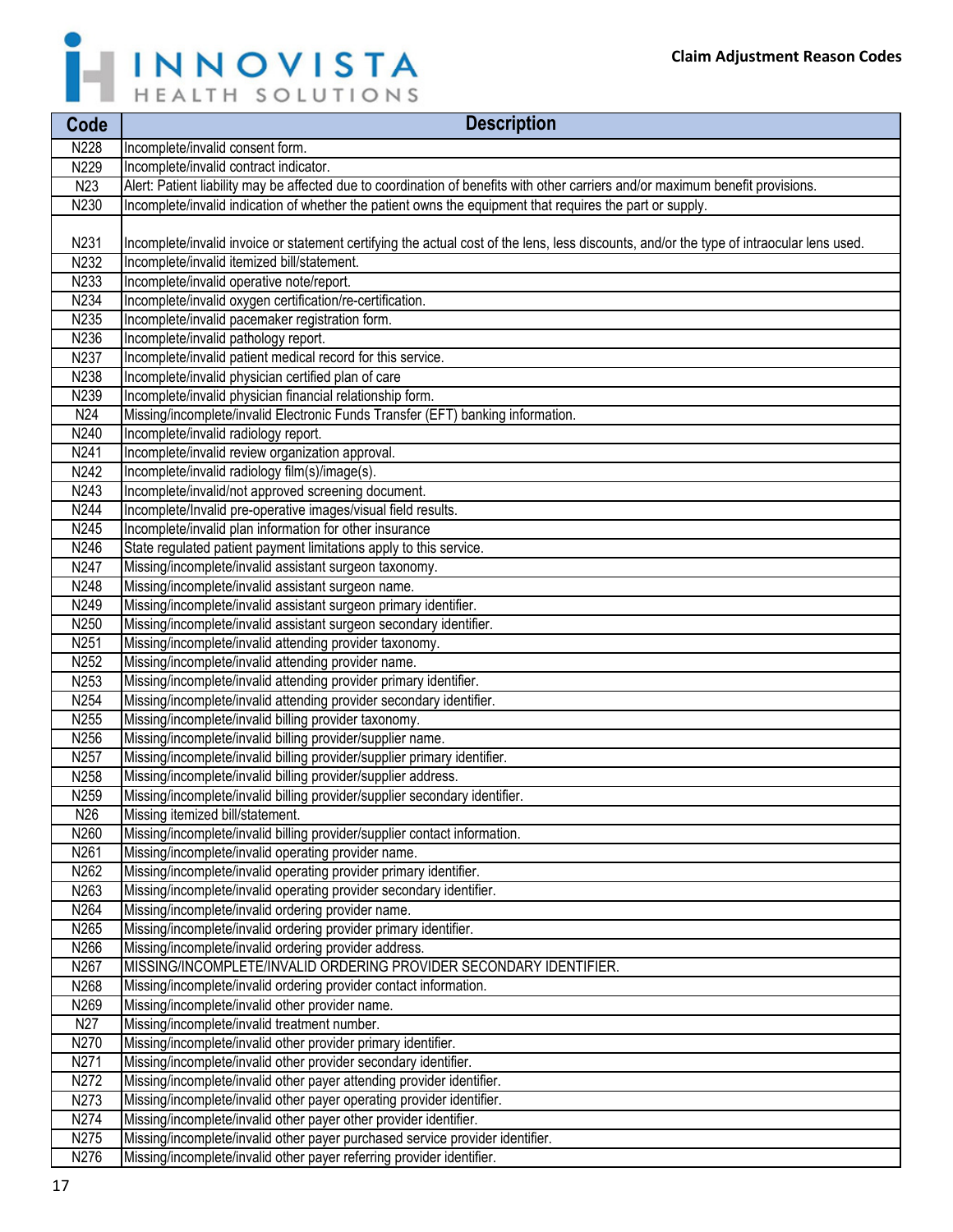

| Code           | <b>Description</b>                                                                                   |
|----------------|------------------------------------------------------------------------------------------------------|
| N277           | Missing/incomplete/invalid other payer rendering provider identifier.                                |
| N278           | Missing/incomplete/invalid other payer service facility provider identifier.                         |
| N279           | Missing/incomplete/invalid pay-to provider name.                                                     |
| N28            | Consent form requirements not fulfilled.                                                             |
| N280           | Missing/incomplete/invalid pay-to provider primary identifier.                                       |
| N281           | Missing/incomplete/invalid pay-to provider address.                                                  |
| N282           | Missing/incomplete/invalid pay-to provider secondary identifier.                                     |
| N283           | Missing/incomplete/invalid purchased service provider identifier.                                    |
| N284           | Missing/incomplete/invalid referring provider taxonomy.                                              |
| N285           | Missing/incomplete/invalid referring provider name.                                                  |
| N286           | Missing/incomplete/invalid referring provider primary identifier.                                    |
| N287           | Missing/incomplete/invalid referring provider secondary identifier.                                  |
| N288           | Missing/incomplete/invalid rendering provider taxonomy.                                              |
| N289           | Missing/incomplete/invalid rendering provider name.                                                  |
| N29            | Missing documentation/orders/notes/summary/report/chart.                                             |
| N290           | Missing/incomplete/invalid rendering provider primary identifier.                                    |
| N291           | Missing/incomplete/invalid rendering provider secondary identifier.                                  |
| N292           | Missing/incomplete/invalid service facility name.                                                    |
| N293           | Missing/incomplete/invalid service facility primary identifier.                                      |
| N294           | Missing/incomplete/invalid service facility primary address.                                         |
| N295           | Missing/incomplete/invalid service facility secondary identifier.                                    |
| N296           | Missing/incomplete/invalid supervising provider name.                                                |
| N297           | Missing/incomplete/invalid supervising provider primary identifier.                                  |
| N298           | Missing/incomplete/invalid supervising provider secondary identifier.                                |
| N299           | Missing/incomplete/invalid occurrence date(s).                                                       |
| N <sub>3</sub> | Missing consent form.                                                                                |
| N30            | Patient ineligible for this service.                                                                 |
| N300<br>N301   | Missing/incomplete/invalid occurrence span date(s).                                                  |
| N302           | Missing/incomplete/invalid procedure date(s).<br>Missing/incomplete/invalid other procedure date(s). |
| N303           | Missing/incomplete/invalid principal procedure date.                                                 |
| N304           | Missing/incomplete/invalid dispensed date.                                                           |
| N305           | Missing/incomplete/invalid accident date.                                                            |
| N306           | Missing/incomplete/invalid acute manifestation date.                                                 |
| N307           | Missing/incomplete/invalid adjudication or payment date.                                             |
| N308           | Missing/incomplete/invalid appliance placement date.                                                 |
| N309           | Missing/incomplete/invalid assessment date.                                                          |
| N31            | Missing/incomplete/invalid prescribing provider identifier.                                          |
| N310           | Missing/incomplete/invalid assumed or relinquished care date.                                        |
| N311           | Missing/incomplete/invalid authorized to return to work date.                                        |
| N312           | Missing/incomplete/invalid begin therapy date.                                                       |
| N313           | Missing/incomplete/invalid certification revision date.                                              |
| N314           | Missing/incomplete/invalid diagnosis date.                                                           |
| N315           | Missing/incomplete/invalid disability from date.                                                     |
| N316           | Missing/incomplete/invalid disability to date.                                                       |
| N317           | Missing/incomplete/invalid discharge hour.                                                           |
| N318           | Missing/incomplete/invalid discharge or end of care date.                                            |
| N319           | Missing/incomplete/invalid hearing or vision prescription date.                                      |
| N32            | Claim must be submitted by the provider who rendered the service.                                    |
| N320           | Missing/incomplete/invalid Home Health Certification Period.                                         |
| N321           | Missing/incomplete/invalid last admission period.                                                    |
| N322           | Missing/incomplete/invalid last certification date.                                                  |
| N323           | Missing/incomplete/invalid last contact date.                                                        |
| N324           | Missing/incomplete/invalid last seen/visit date.                                                     |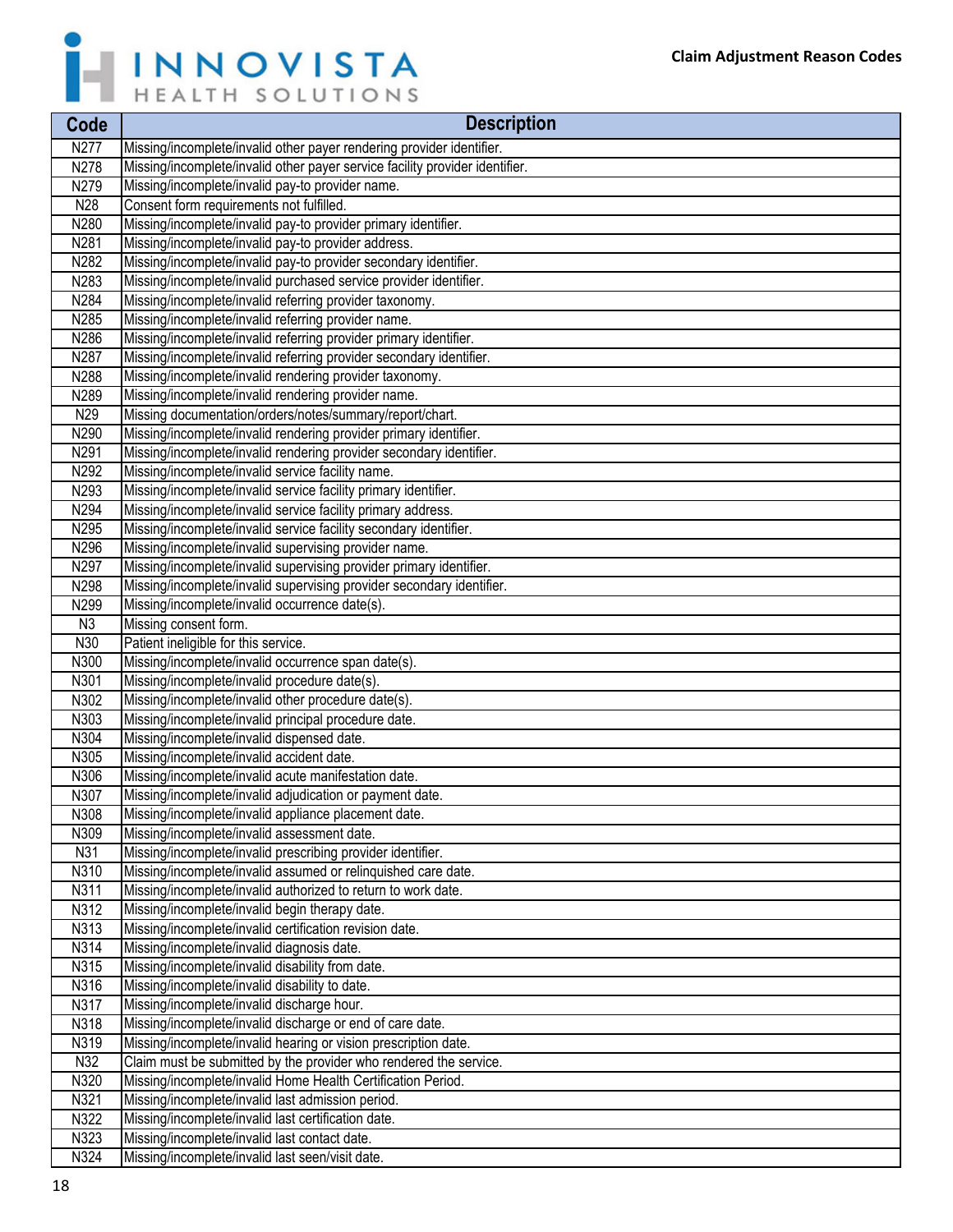

| Code         | <b>Description</b>                                                                                                                                                                                        |
|--------------|-----------------------------------------------------------------------------------------------------------------------------------------------------------------------------------------------------------|
| N325         | Missing/incomplete/invalid last worked date.                                                                                                                                                              |
| N326         | Missing/incomplete/invalid last x-ray date.                                                                                                                                                               |
| N327         | Missing/incomplete/invalid other insured birth date.                                                                                                                                                      |
| N328         | Missing/incomplete/invalid Oxygen Saturation Test date.                                                                                                                                                   |
| N329         | Missing/incomplete/invalid patient birth date.                                                                                                                                                            |
| N33          | No record of health check prior to initiation of treatment.                                                                                                                                               |
| N330         | Missing/incomplete/invalid patient death date.                                                                                                                                                            |
| N331         | Missing/incomplete/invalid physician order date.                                                                                                                                                          |
| N332         | Missing/incomplete/invalid prior hospital discharge date.                                                                                                                                                 |
| N333         | Missing/incomplete/invalid prior placement date.                                                                                                                                                          |
| N334         | Missing/incomplete/invalid re-evaluation date                                                                                                                                                             |
| N335         | Missing/incomplete/invalid referral date.                                                                                                                                                                 |
| N336         | Missing/incomplete/invalid replacement date.                                                                                                                                                              |
| N337         | Missing/incomplete/invalid secondary diagnosis date.                                                                                                                                                      |
| N338         | Missing/incomplete/invalid shipped date.                                                                                                                                                                  |
| N339         | Missing/incomplete/invalid similar illness or symptom date.                                                                                                                                               |
| N34          | Incorrect claim form/format for this service.                                                                                                                                                             |
| N340         | Missing/incomplete/invalid subscriber birth date.                                                                                                                                                         |
| N341         | Missing/incomplete/invalid surgery date.                                                                                                                                                                  |
| N342         | Missing/incomplete/invalid test performed date.                                                                                                                                                           |
| N343         | Missing/incomplete/invalid Transcutaneous Electrical Nerve Stimulator (TENS) trial start date.                                                                                                            |
| N344         | Missing/incomplete/invalid Transcutaneous Electrical Nerve Stimulator (TENS) trial end date.                                                                                                              |
| N345         | Date range not valid with units submitted.                                                                                                                                                                |
| N346         | Missing/incomplete/invalid oral cavity designation code.                                                                                                                                                  |
|              | Your claim for a referred or purchased service cannot be paid because payment has already been made for this same service to another                                                                      |
| N347         | provider by a payment contractor representing the payer.                                                                                                                                                  |
| N348         | You chose that this service/supply/drug would be rendered/supplied and billed by a different practitioner/supplier.                                                                                       |
| N349         | The administration method and drug must be reported to adjudicate this service.                                                                                                                           |
| N35          | Program integrity/utilization review decision.                                                                                                                                                            |
|              |                                                                                                                                                                                                           |
| N350<br>N351 | Missing/incomplete/invalid description of service for a Not Otherwise Classified (NOC) code or for an Unlisted/By Report procedure.<br>Service date outside of the approved treatment plan service dates. |
| N352         | Alert: There are no scheduled payments for this service. Submit a claim for each patient visit.                                                                                                           |
|              | Alert: Benefits have been estimated, when the actual services have been rendered, additional payment will be considered based on the                                                                      |
| N353         | submitted claim.                                                                                                                                                                                          |
| N354         | Incomplete/invalid invoice                                                                                                                                                                                |
|              |                                                                                                                                                                                                           |
|              | Alert: The law permits exceptions to the refund requirement in two cases: - If you did not know, and could not have reasonably been                                                                       |
|              | expected to know, that we would not pay for this service; or - If you notified the patient in writing before providing the service that you                                                               |
| N355         | believed that we were likely to deny the service, and the patient signed a statement agreeing to pay for the service.                                                                                     |
| N356         | Not covered when performed with, or subsequent to, a non-covered service.                                                                                                                                 |
| N357         | Time frame requirements between this service/procedure/supply and a related service/procedure/supply have not been met.                                                                                   |
|              |                                                                                                                                                                                                           |
| N358         | Alert: This decision may be reviewed if additional documentation as described in the contract or plan benefit documents is submitted.                                                                     |
| N359         | Missing/incomplete/invalid height.                                                                                                                                                                        |
| N36          | Claim must meet primary payer's processing requirements before we can consider payment.                                                                                                                   |
|              | Alert: Coordination of benefits has not been calculated when estimating benefits for this pre-determination. Submit payment information                                                                   |
| N360         | from the primary payer with the secondary claim.                                                                                                                                                          |
| N362         | The number of Days or Units of Service exceeds our acceptable maximum.                                                                                                                                    |
| N363         | Alert: in the near future we are implementing new policies/procedures that would affect this determination.                                                                                               |
| N364         | Alert: According to our agreement, you must waive the deductible and/or coinsurance amounts.                                                                                                              |
|              | Requested information not provided. The claim will be reopened if the information previously requested is submitted within one year after                                                                 |
| N366         | the date of this denial notice.                                                                                                                                                                           |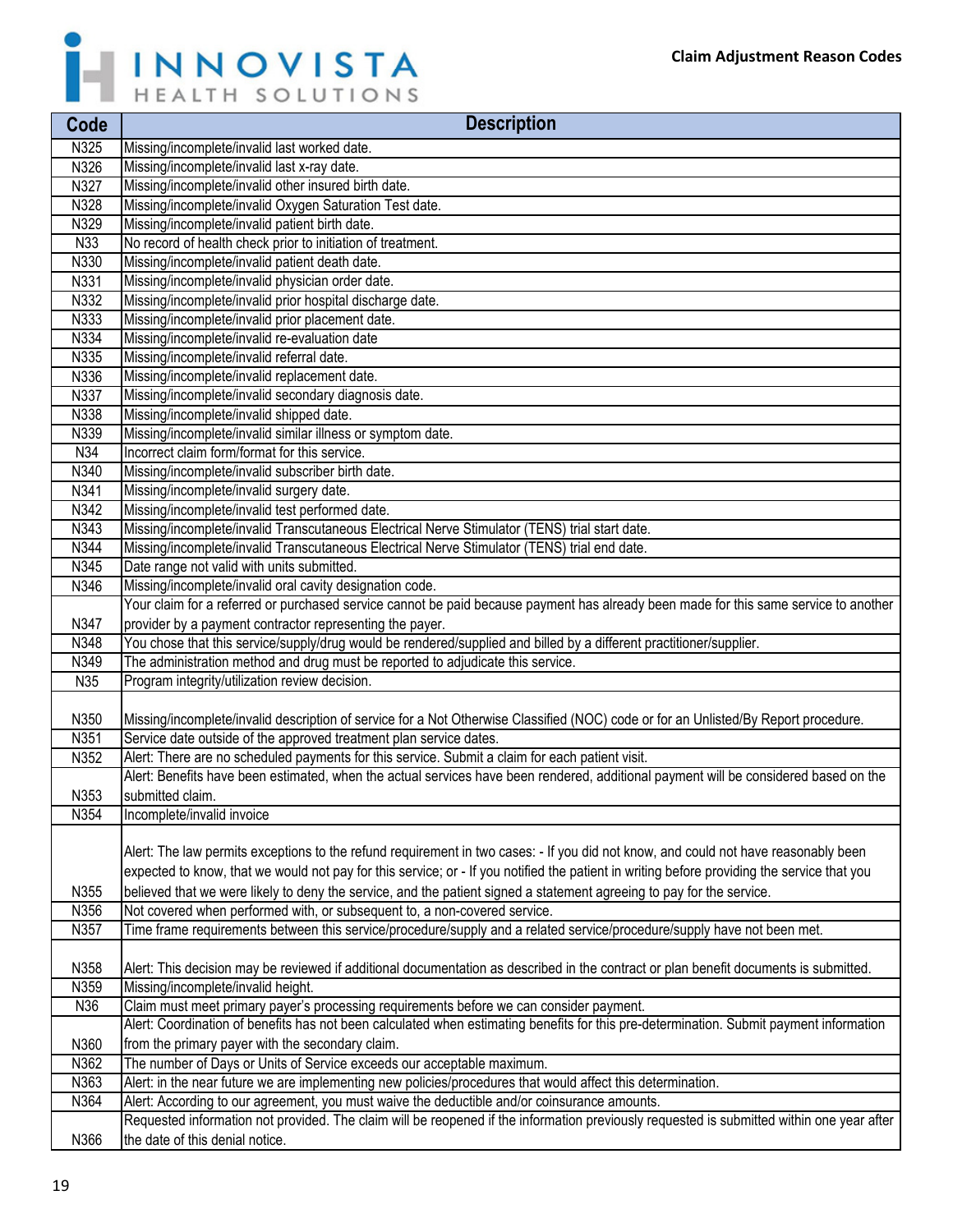

| Code | <b>Description</b>                                                                                                                      |
|------|-----------------------------------------------------------------------------------------------------------------------------------------|
|      | Alert: The claim information has been forwarded to a Consumer Spending Account processor for review; for example, flexible spending     |
| N367 | account or health savings account.                                                                                                      |
| N368 | You must appeal the determination of the previously adjudicated claim.                                                                  |
| N369 | Alert: Although this claim has been processed, it is deficient according to state legislation/regulation.                               |
| N37  | Missing/incomplete/invalid tooth number/letter.                                                                                         |
| N370 | Billing exceeds the rental months covered/approved by the payer.                                                                        |
| N371 | Alert: title of this equipment must be transferred to the patient.                                                                      |
| N372 | Only reasonable and necessary maintenance/service charges are covered.                                                                  |
|      | It has been determined that another payer paid the services as primary when they were not the primary payer. Therefore, we are          |
| N373 | refunding to the payer that paid as primary on your behalf.                                                                             |
| N374 | Primary Medicare Part A insurance has been exhausted and a Part B Remittance Advice is required.                                        |
| N375 | Missing/incomplete/invalid questionnaire/information required to determine dependent eligibility.                                       |
| N376 | Subscriber/patient is assigned to active military duty, therefore primary coverage may be TRICARE.                                      |
| N377 | Payment based on a processed replacement claim.                                                                                         |
| N378 | Missing/incomplete/invalid prescription quantity.                                                                                       |
| N379 | Claim level information does not match line level information.                                                                          |
| N380 | The original claim has been processed, submit a corrected claim.                                                                        |
| N381 | Consult our contractual agreement for restrictions/billing/payment information related to these charges.                                |
| N382 | Missing/incomplete/invalid patient identifier.                                                                                          |
| N383 | Not covered when deemed cosmetic.                                                                                                       |
| N384 | Records indicate that the referenced body part/tooth has been removed in a previous procedure.                                          |
| N385 | Notification of admission was not timely according to published plan procedures.                                                        |
|      | This decision was based on a National Coverage Determination (NCD). An NCD provides a coverage determination as to whether a            |
|      | particular item or service is covered. A copy of this policy is available at www.cms.gov/mcd/search.asp. If you do not have web access, |
| N386 | you may contact the contractor to request a copy of the NCD.                                                                            |
|      | Alert: Submit this claim to the patient's other insurer for potential payment of supplemental benefits. We did not forward the claim    |
| N387 | information.                                                                                                                            |
| N388 | Missing/incomplete/invalid prescription number                                                                                          |
| N389 | Duplicate prescription number submitted.                                                                                                |
| N39  | Procedure code is not compatible with tooth number/letter.                                                                              |
| N390 | This service/report cannot be billed separately.                                                                                        |
| N391 | Missing emergency department records.                                                                                                   |
| N392 | Incomplete/invalid emergency department records.                                                                                        |
| N393 | Missing progress notes/report.                                                                                                          |
| N394 | Incomplete/invalid progress notes/report.                                                                                               |
| N395 | Missing laboratory report.                                                                                                              |
| N396 | Incomplete/invalid laboratory report.                                                                                                   |
| N397 | Benefits are not available for incomplete service(s)/undelivered item(s).                                                               |
| N398 | Missing elective consent form.                                                                                                          |
| N399 | Incomplete/invalid elective consent form.                                                                                               |
| N4   | Missing/Incomplete/Invalid prior Insurance Carrier(s) EOB.                                                                              |
| N40  | Missing radiology film(s)/image(s).                                                                                                     |
| N400 | Alert: Electronically enabled providers should submit claims electronically.                                                            |
| N401 | Missing periodontal charting.                                                                                                           |
| N402 | Incomplete/invalid periodontal charting.                                                                                                |
| N403 | Missing facility certification.                                                                                                         |
| N404 | Incomplete/invalid facility certification.                                                                                              |
| N405 | This service is only covered when the donor's insurer(s) do not provide coverage for the service.                                       |
| N406 | This service is only covered when the recipient's insurer(s) do not provide coverage for the service.                                   |
| N407 | You are not an approved submitter for this transmission format.                                                                         |
| N408 | This payer does not cover deductibles assessed by a previous payer.                                                                     |
|      | This service is related to an accidental injury and is not covered unless provided within a specific time frame from the date of the    |
| N409 | accident.                                                                                                                               |
| N410 | Not covered unless the prescription changes.                                                                                            |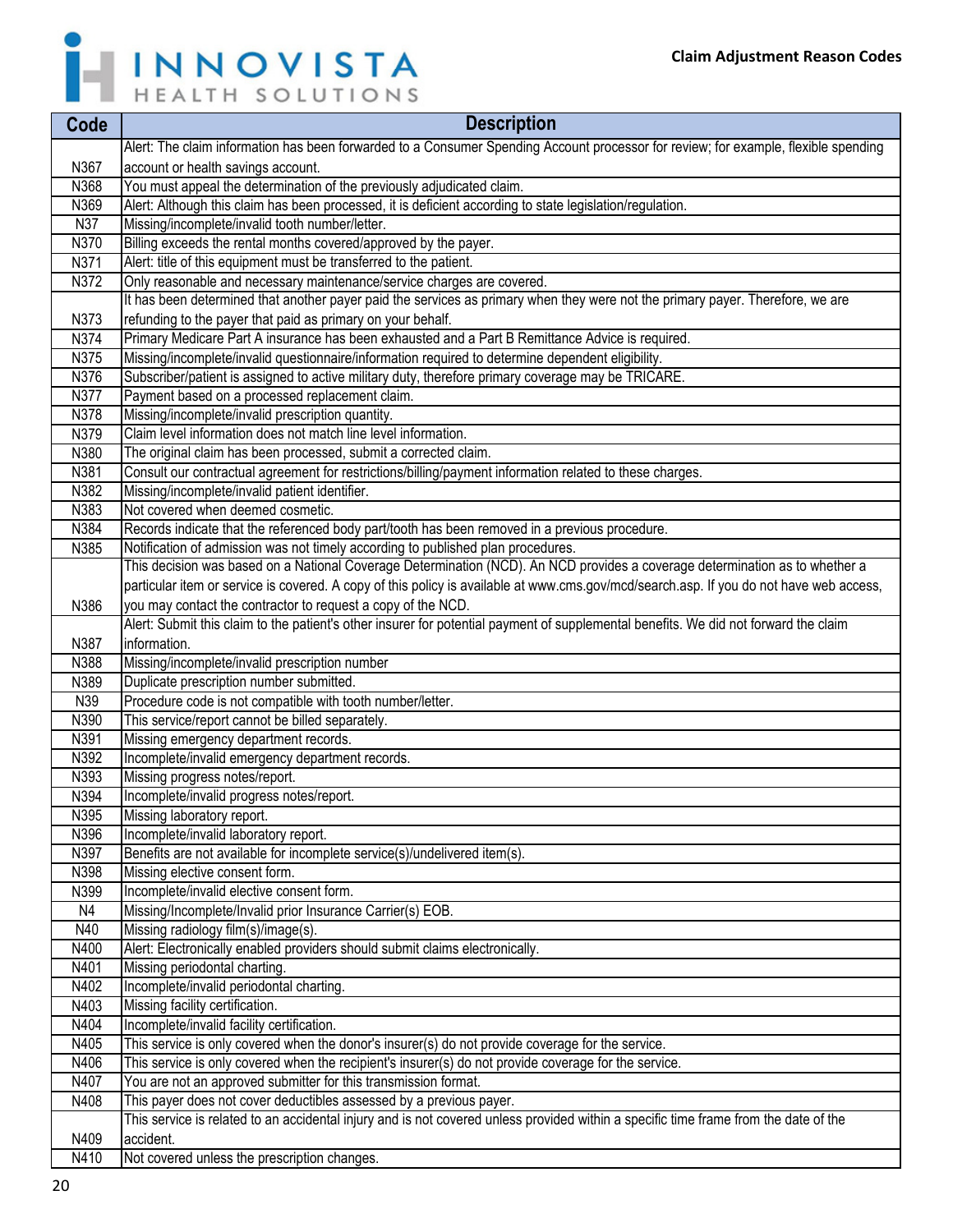

| Code | <b>Description</b>                                                                                                                    |
|------|---------------------------------------------------------------------------------------------------------------------------------------|
| N418 | Misrouted claim. See the payer's claim submission instructions.                                                                       |
| N419 | Claim payment was the result of a payer's retroactive adjustment due to a retroactive rate change.                                    |
| N42  | No record of mental health assessment.                                                                                                |
|      |                                                                                                                                       |
| N420 | Claim payment was the result of a payer's retroactive adjustment due to a Coordination of Benefits or Third Party Liability Recovery. |
| N421 | Claim payment was the result of a payer's retroactive adjustment due to a review organization decision.                               |
| N422 | Claim payment was the result of a payer's retroactive adjustment due to a payer's contract incentive program.                         |
| N423 | Claim payment was the result of a payer's retroactive adjustment due to a non standard program.                                       |
| N424 | Patient does not reside in the geographic area required for this type of payment.                                                     |
| N425 | Statutorily excluded service(s).                                                                                                      |
| N426 | No coverage when self-administered.                                                                                                   |
| N427 | Payment for eyeglasses or contact lenses can be made only after cataract surgery.                                                     |
| N428 | Not covered when performed in this place of service.                                                                                  |
| N429 | Not covered when considered routine.                                                                                                  |
| N43  | Bed hold or leave days exceeded.                                                                                                      |
| N430 | Procedure code is inconsistent with the units billed.                                                                                 |
| N431 | Not covered with this procedure.                                                                                                      |
| N432 | Adjustment based on a Recovery Audit.                                                                                                 |
| N433 | Resubmit this claim using only your National Provider Identifier (NPI)                                                                |
| N434 | Missing/Incomplete/Invalid Present on Admission indicator.                                                                            |
| N435 | Exceeds number/frequency approved /allowed within time period without support documentation.                                          |
| N436 | The injury claim has not been accepted and a mandatory medical reimbursement has been made.                                           |
| N437 | Alert: If the injury claim is accepted, these charges will be reconsidered.                                                           |
| N438 | This jurisdiction only accepts paper claims                                                                                           |
| N439 | Missing anesthesia physical status report/indicators.                                                                                 |
| N440 | Incomplete/invalid anesthesia physical status report/indicators.                                                                      |
| N441 | This missed/cancelled appointment is not covered.                                                                                     |
| N442 | Payment based on an alternate fee schedule.                                                                                           |
| N443 | Missing/incomplete/invalid total time or begin/end time.                                                                              |
| N444 | Alert: This facility has not filed the Election for High Cost Outlier form with the Division of Workers' Compensation.                |
| N445 | Missing document for actual cost or paid amount.                                                                                      |
| N446 | Incomplete/invalid document for actual cost or paid amount.                                                                           |
| N447 | Payment is based on a generic equivalent as required documentation was not provided.                                                  |
| N448 | This drug/service/supply is not included in the fee schedule or contracted/legislated fee arrangement                                 |
| N449 | Payment based on a comparable drug/service/supply.                                                                                    |
| N45  | Payment based on authorized amount.                                                                                                   |
| N450 | Covered only when performed by the primary treating physician or the designee.                                                        |
| N451 | Missing Admission Summary Report.                                                                                                     |
| N452 | Incomplete/invalid Admission Summary Report.                                                                                          |
| N453 | Missing Consultation Report.                                                                                                          |
| N454 | Incomplete/invalid Consultation Report.                                                                                               |
| N455 | Missing Physician Order.                                                                                                              |
| N456 | Incomplete/invalid Physician Order.                                                                                                   |
| N457 | Missing Diagnostic Report.                                                                                                            |
| N458 | Incomplete/invalid Diagnostic Report.                                                                                                 |
| N459 | Missing Discharge Summary.                                                                                                            |
| N46  | Missing/incomplete/invalid admission hour.                                                                                            |
| N460 | Incomplete/invalid Discharge Summary.                                                                                                 |
| N461 | Missing Nursing Notes.                                                                                                                |
| N462 | Incomplete/invalid Nursing Notes.                                                                                                     |
| N463 | Missing support data for claim.                                                                                                       |
| N464 | Incomplete/invalid support data for claim.                                                                                            |
| N465 | Missing Physical Therapy Notes/Report.                                                                                                |
| N466 | Incomplete/invalid Physical Therapy Notes/Report.                                                                                     |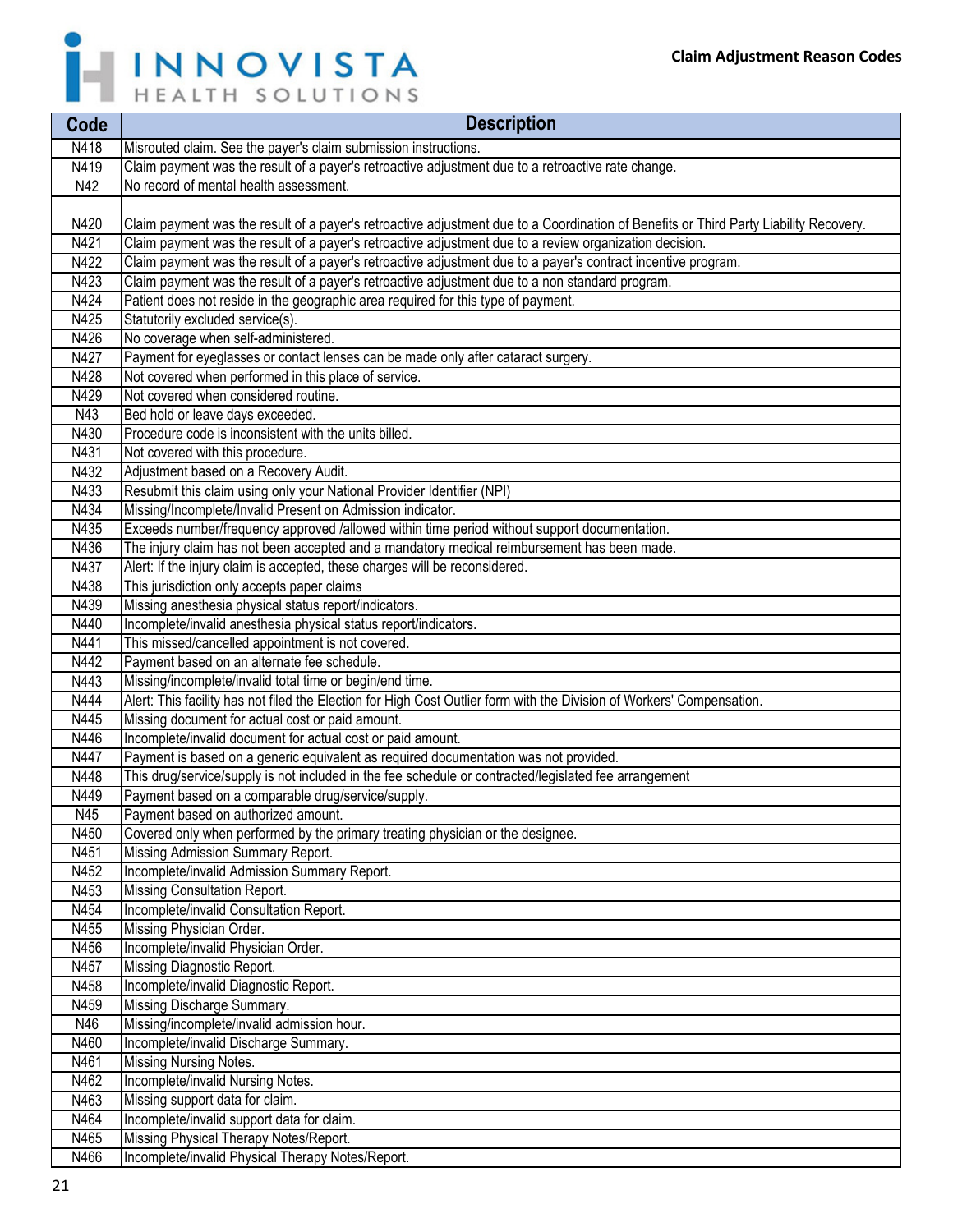

| Code            | <b>Description</b>                                                                                                                         |
|-----------------|--------------------------------------------------------------------------------------------------------------------------------------------|
| N467            | Missing Report of Tests and Analysis Report.                                                                                               |
| N468            | Incomplete/invalid Report of Tests and Analysis Report.                                                                                    |
|                 | Alert: Claim/Service(s) subject to appeal process, see section 935 of Medicare Prescription Drug, Improvement, and Modernization Act of    |
| N469            | 2003 (MMA).                                                                                                                                |
| N47             | Claim conflicts with another inpatient stay.                                                                                               |
| N470            | This payment will complete the mandatory medical reimbursement limit.                                                                      |
| N471            | Missing/incomplete/invalid HIPPS Rate Code.                                                                                                |
| N472            | Payment for this service has been issued to another provider.                                                                              |
| N473            | Missing certification.                                                                                                                     |
| N474            | Incomplete/invalid certification                                                                                                           |
| N475            | Missing completed referral form.                                                                                                           |
| N476            | Incomplete/invalid completed referral form                                                                                                 |
| N477            | Missing Dental Models.                                                                                                                     |
| N478            | Incomplete/invalid Dental Models                                                                                                           |
| N479            | Missing Explanation of Benefits (Coordination of Benefits or Medicare Secondary Payer).                                                    |
| N48             | Claim information does not agree with information received from other insurance carrier.                                                   |
| N480            | Incomplete/invalid Explanation of Benefits (Coordination of Benefits or Medicare Secondary Payer).                                         |
| N481            | <b>Missing Models.</b>                                                                                                                     |
| N482            | Incomplete/invalid Models                                                                                                                  |
| N483            | Missing Periodontal Charts.                                                                                                                |
| N484            | INCOMPLETE/INVALID PERIODONTAL CHARTS                                                                                                      |
| N485            | Missing Physical Therapy Certification.                                                                                                    |
| N486            | Incomplete/invalid Physical Therapy Certification.                                                                                         |
| N487            | Missing Prosthetics or Orthotics Certification.                                                                                            |
| N488            | Incomplete/invalid Prosthetics or Orthotics Certification                                                                                  |
| N489            | Missing referral form.                                                                                                                     |
| N49             | Court ordered coverage information needs validation.                                                                                       |
| N490            | Incomplete/invalid referral form                                                                                                           |
| N491            | Missing/Incomplete/Invalid Exclusionary Rider Condition.                                                                                   |
|                 | Alert: A network provider may bill the member for this service if the member requested the service and agreed in writing, prior to         |
| N492            | receiving the service, to be financially responsible for the billed charge.                                                                |
| N493            | Missing Doctor First Report of Injury.                                                                                                     |
| N494            | Incomplete/invalid Doctor First Report of Injury.                                                                                          |
| N495            | Missing Supplemental Medical Report.                                                                                                       |
| N496            | Incomplete/invalid Supplemental Medical Report.                                                                                            |
| N497            | Missing Medical Permanent Impairment or Disability Report.                                                                                 |
| N498            | Incomplete/invalid Medical Permanent Impairment or Disability Report.                                                                      |
| N499            | Missing Medical Legal Report.                                                                                                              |
| N <sub>5</sub>  | EOB received from previous payer. Claim not on file.                                                                                       |
| N <sub>50</sub> | Missing/incomplete/invalid discharge information.                                                                                          |
| N500            | Incomplete/invalid Medical Legal Report.                                                                                                   |
| N501            | Missing Vocational Report.                                                                                                                 |
| N502            | Incomplete/invalid Vocational Report.                                                                                                      |
| N503            | Missing Work Status Report.                                                                                                                |
| N504            | Incomplete/invalid Work Status Report.                                                                                                     |
|                 | Alert: This response includes only services that could be estimated in real time. No estimate will be provided for the services that could |
| N505            | not be estimated in real time.                                                                                                             |
|                 | Alert: This is an estimate of the member's liability based on the information available at the time the estimate was processed. Actual     |
|                 | coverage and member liability amounts will be determined when the claim is processed. This is not a pre-authorization or a guarantee of    |
| N506            | payment.                                                                                                                                   |
| N507            | Plan distance requirements have not been met.                                                                                              |
|                 | Alert: This real time claim adjudication response represents the member responsibility to the provider for services reported. The member   |
| N508            | will receive an Explanation of Benefits electronically or in the mail. Contact the insurer if there are any questions.                     |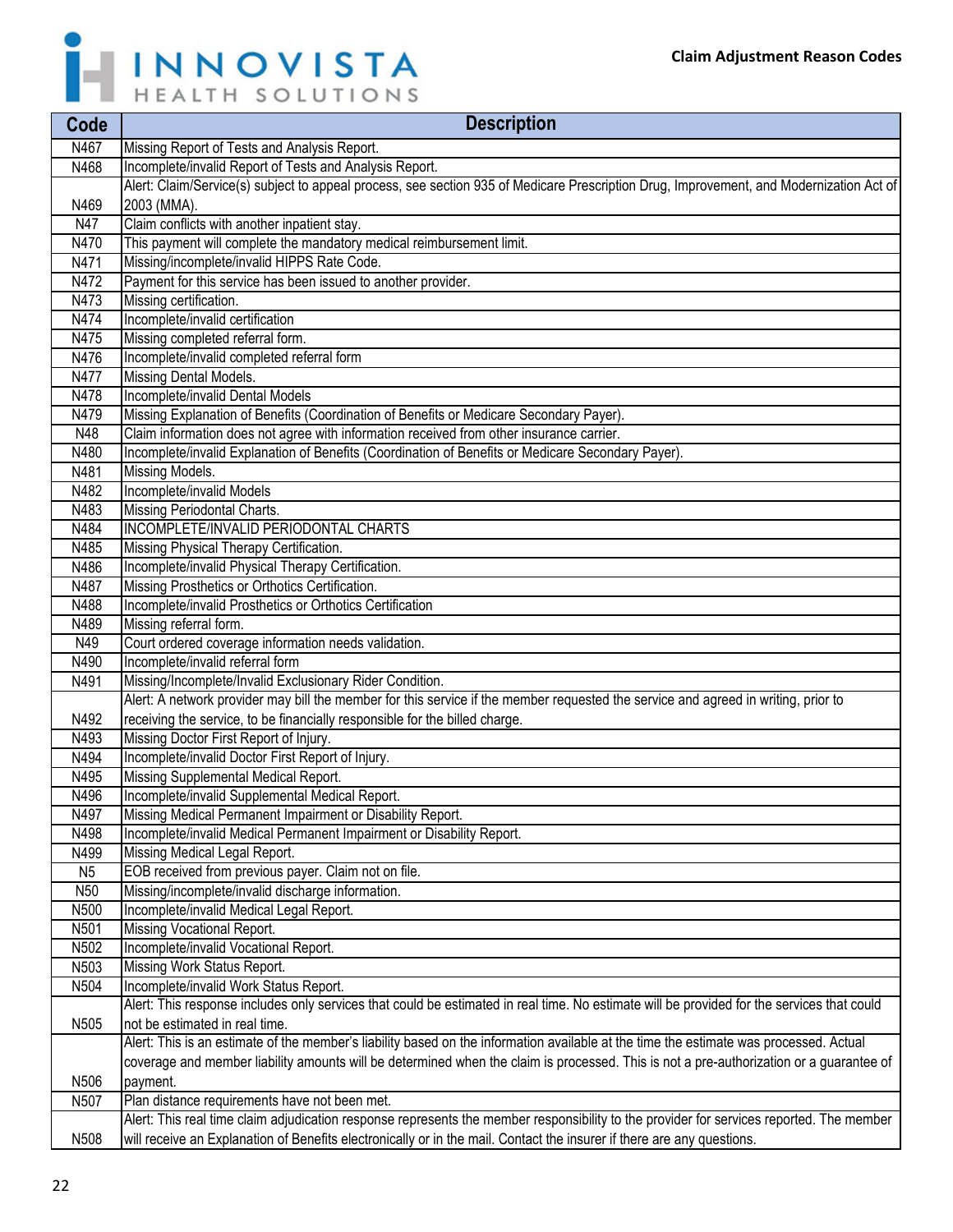

| Code              | <b>Description</b>                                                                                                                          |
|-------------------|---------------------------------------------------------------------------------------------------------------------------------------------|
|                   | Alert: A current inquiry shows the member's Consumer Spending Account contains sufficient funds to cover the member liability for this      |
|                   | claim/service. Actual payment from the Consumer Spending Account will depend on the availability of funds and determination of eligible     |
| N509              | services at the time of payment processing.                                                                                                 |
| N <sub>51</sub>   | Electronic interchange agreement not on file for provider/submitter.                                                                        |
|                   | Alert: A current inquiry shows the member's Consumer Spending Account does not contain sufficient funds to cover the member's liability     |
|                   | for this claim/service. Actual payment from the Consumer Spending Account will depend on the availability of funds and determination of     |
| N510              | eligible services at the time of payment processing.                                                                                        |
|                   | Alert: Information on the availability of Consumer Spending Account funds to cover the member liability on this claim/service is not        |
| N511              | available at this time.                                                                                                                     |
| N <sub>5</sub> 12 | Alert: This is the initial remit of a non-NCPDP claim originally submitted real-time without change to the adjudication.                    |
| N <sub>5</sub> 13 | Alert: This is the initial remit of a non-NCPDP claim originally submitted real-time with a change to the adjudication.                     |
| N516              | Records indicate a mismatch between the submitted NPI and EIN.                                                                              |
| N <sub>5</sub> 17 | Resubmit a new claim with the requested information.                                                                                        |
| N518              | No separate payment for accessories when furnished for use with oxygen equipment.                                                           |
| N519              | Invalid combination of HCPCS modifiers.                                                                                                     |
| N52               | Patient not enrolled in the billing provider's managed care plan on the date of service.                                                    |
| N520              | Alert: Payment made from a Consumer Spending Account.                                                                                       |
| N521              | Mismatch between the submitted provider information and the provider information stored in our system.                                      |
| N <sub>522</sub>  | Duplicate of a claim processed, or to be processed, as a crossover claim.                                                                   |
|                   | The limitation on outlier payments defined by this payer for this service period has been met. The outlier payment otherwise applicable to  |
| N523              | this claim has not been paid.                                                                                                               |
| N524              | Based on policy this payment constitutes payment in full.                                                                                   |
| N <sub>525</sub>  | These services are not covered when performed within the global period of another service.                                                  |
| N526              | Not qualified for recovery based on employer size.                                                                                          |
| N <sub>527</sub>  | We processed this claim as the primary payer prior to receiving the recovery demand.                                                        |
| N528              | Patient is entitled to benefits for Institutional Services only.                                                                            |
| N529              | Patient is entitled to benefits for Professional Services only.                                                                             |
| N <sub>53</sub>   | Missing/incomplete/invalid point of pick-up address.                                                                                        |
| N530              | Not Qualified for Recovery based on enrollment information.                                                                                 |
| N531              | Not qualified for recovery based on direct payment of premium.                                                                              |
| N <sub>532</sub>  | Not qualified for recovery based on disability and working status.                                                                          |
| N533              | Services performed in an Indian Health Services facility under a self-insured tribal Group Health Plan.                                     |
| N <sub>534</sub>  | This is an individual policy, the employer does not participate in plan sponsorship.                                                        |
| N535              | Payment is adjusted when procedure is performed in this place of service based on the submitted procedure code and place of service.        |
| N536              | We are not changing the prior payer's determination of patient responsibility, which you may collect, as this service is not covered by us. |
| N537              | We have examined claims history and no records of the services have been found.                                                             |
| N538              | A facility is responsible for payment to outside providers who furnish these services/supplies/drugs to its patients/residents.             |
| N539              | Alert: We processed appeals/waiver requests on your behalf and that request has been denied.                                                |
| N54               | Claim information is inconsistent with pre-certified/authorized services.                                                                   |
| N540              | Payment adjusted based on the interrupted stay policy.                                                                                      |
| N <sub>541</sub>  | Mismatch between the submitted insurance type code and the information stored in our system.                                                |
| N <sub>542</sub>  | Missing income verification.                                                                                                                |
| N543              | Incomplete/invalid income verification                                                                                                      |
|                   | Alert: Although this was paid, you have billed with a referring/ordering provider that does not match our system record. Unless, corrected, |
| N544              | this will not be paid in the future.                                                                                                        |
| N545              | Payment reduced based on status as an unsuccessful eprescriber per the Electronic Prescribing (eRx) Incentive Program.                      |
| N546              | Payment represents a previous reduction based on the Electronic Prescribing (eRx) Incentive Program.                                        |
| N <sub>547</sub>  | A refund request (Frequency Type Code 8) was processed previously.                                                                          |
| N548              | Alert: Patient's calendar year deductible has been met.                                                                                     |
| N549              | Alert: Patient's calendar year out-of-pocket maximum has been met.                                                                          |
| N55               | Procedures for billing with group/referring/performing providers were not followed.                                                         |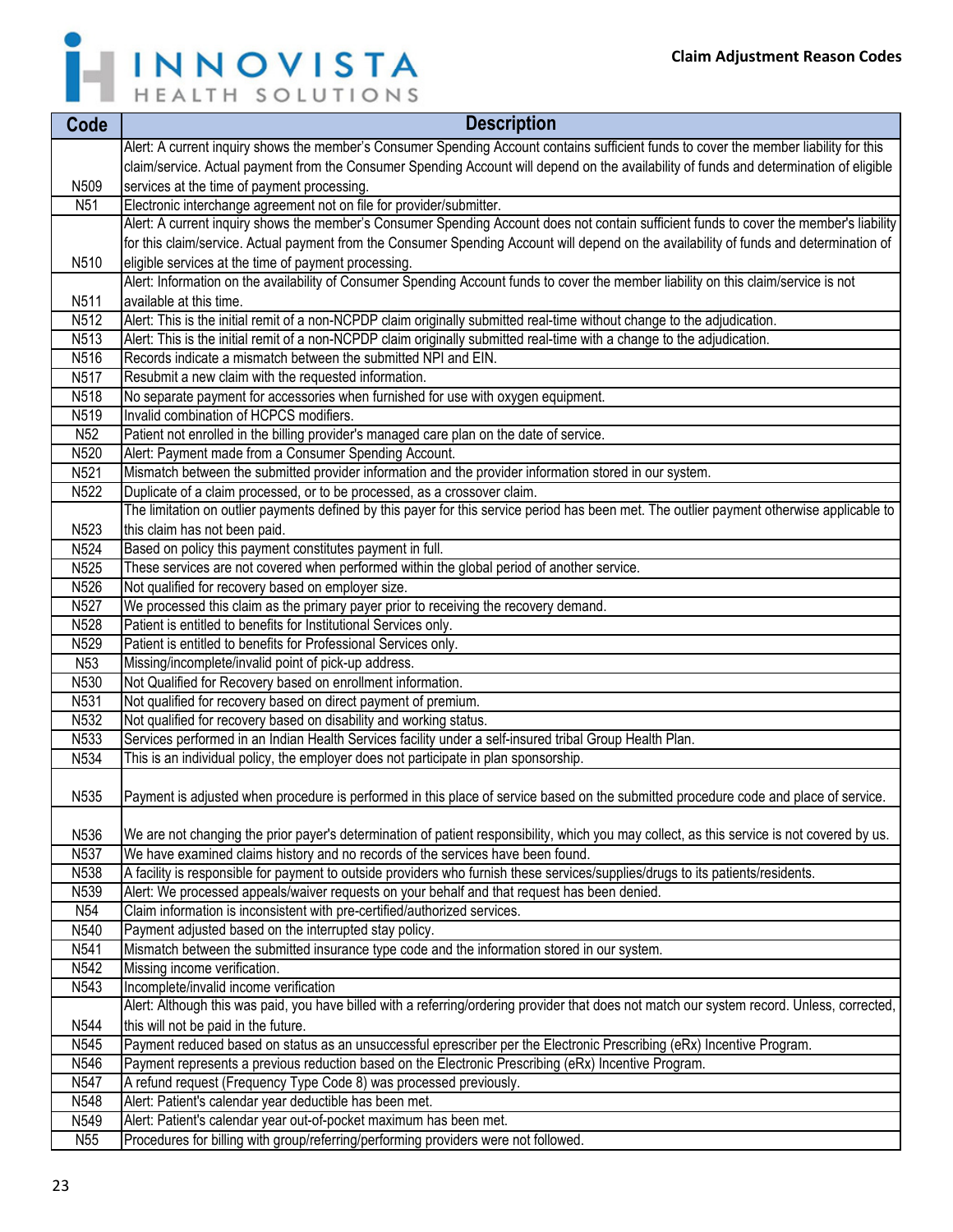

| Code             | <b>Description</b>                                                                                                                      |
|------------------|-----------------------------------------------------------------------------------------------------------------------------------------|
|                  | Alert: You have not responded to requests to revalidate your provider/supplier enrollment information. Your failure to revalidate your  |
| N550             | enrollment information will result in a payment hold in the near future.                                                                |
| N551             | Payment adjusted based on the Ambulatory Surgical Center (ASC) Quality Reporting Program.                                               |
| N552             | Payment adjusted to reverse a previous withhold/bonus amount.                                                                           |
| N554             | Missing/Incomplete/Invalid Family Planning Indicator                                                                                    |
| N555             | Missing medication list.                                                                                                                |
| N556             | Incomplete/invalid medication list.                                                                                                     |
|                  | This claim/service is not payable under our service area. The claim must be filed to the Payer/Plan in whose service area the specimen  |
| N557             | was collected.                                                                                                                          |
|                  | This claim/service is not payable under our service area. The claim must be filed to the Payer/Plan in whose service area the equipment |
| N558             | was received.                                                                                                                           |
|                  | This claim/service is not payable under our service area. The claim must be filed to the Payer/Plan in whose service area the Ordering  |
| N559             | Physician is located.                                                                                                                   |
| N <sub>56</sub>  | Procedure code billed is not correct/valid for the services billed or the date of service billed.                                       |
| N560             | The pilot program requires an interim or final claim within 60 days of the Notice of Admission. A claim was not received.               |
|                  | The bundled claim originally submitted for this episode of care includes related readmissions. You may resubmit the original claim to   |
| N561             | receive a corrected payment based on this readmission.                                                                                  |
|                  | The provider number of your incoming claim does not match the provider number on the processed Notice of Admission (NOA) for this       |
| N562             | bundled payment.                                                                                                                        |
|                  | Missing required provider/supplier issuance of advance patient notice of non-coverage. The patient is not liable for payment for this   |
| N563<br>N564     | service.<br>Patient did not meet the inclusion criteria for the demonstration project or pilot program.                                 |
|                  | Alert: This non-payable reporting code requires a modifier. Future claims containing this non-payable reporting code must include an    |
| N <sub>565</sub> | appropriate modifier for the claim to be processed.                                                                                     |
|                  | Alert: This procedure code requires functional reporting. Future claims containing this procedure code must include an applicable non-  |
| N566             | payable code and appropriate modifiers for the claim to be processed.                                                                   |
| N567             | Not covered when considered preventative.                                                                                               |
| N568             | Alert: Initial payment based on the Notice of Admission (NOA) under the Bundled Payment Model IV initiative.                            |
| N569             | Not covered when performed for the reported diagnosis.                                                                                  |
| N57              | Missing/incomplete/invalid prescribing date.                                                                                            |
| N570             | Missing/incomplete/invalid credentialing data                                                                                           |
| N571             | Alert: Payment will be issued quarterly by another payer/contractor.                                                                    |
| N572             | This procedure is not payable unless non-payable reporting codes and appropriate modifiers are submitted.                               |
|                  |                                                                                                                                         |
| N573             | Alert: You have been overpaid and must refund the overpayment. The refund will be requested separately by another payer/contractor.     |
|                  | Our records indicate the ordering/referring provider is of a type/specialty that cannot order or refer. Please verify that the claim    |
| N574             | ordering/referring provider information is accurate or contact the ordering/referring provider.                                         |
|                  |                                                                                                                                         |
| N575             | Mismatch between the submitted ordering/referring provider name and the ordering/referring provider name stored in our records.         |
| N576             | Services not related to the specific incident/claim/accident/loss being reported.                                                       |
| N <sub>577</sub> | Personal Injury Protection (PIP) Coverage.                                                                                              |
| N <sub>578</sub> | Coverages do not apply to this loss.                                                                                                    |
| N579             | Medical Payments Coverage (MPC).                                                                                                        |
| N58              | Missing/incomplete/invalid patient liability amount.                                                                                    |
| N580<br>N581     | Determination based on the provisions of the insurance policy.<br>Investigation of coverage eligibility is pending.                     |
| N <sub>582</sub> | Benefits suspended pending the patient's cooperation.                                                                                   |
| N583             | Patient was not an occupant of our insured vehicle and therefore, is not an eligible injured person.                                    |
| N584             | Not covered based on the insured's noncompliance with policy or statutory conditions.                                                   |
| N585             | Benefits are no longer available based on a final injury settlement.                                                                    |
| N586             | The injured party does not qualify for benefits.                                                                                        |
| N587             | Policy benefits have been exhausted.                                                                                                    |
| N <sub>588</sub> | The patient has instructed that medical claims/bills are not to be paid.                                                                |
|                  |                                                                                                                                         |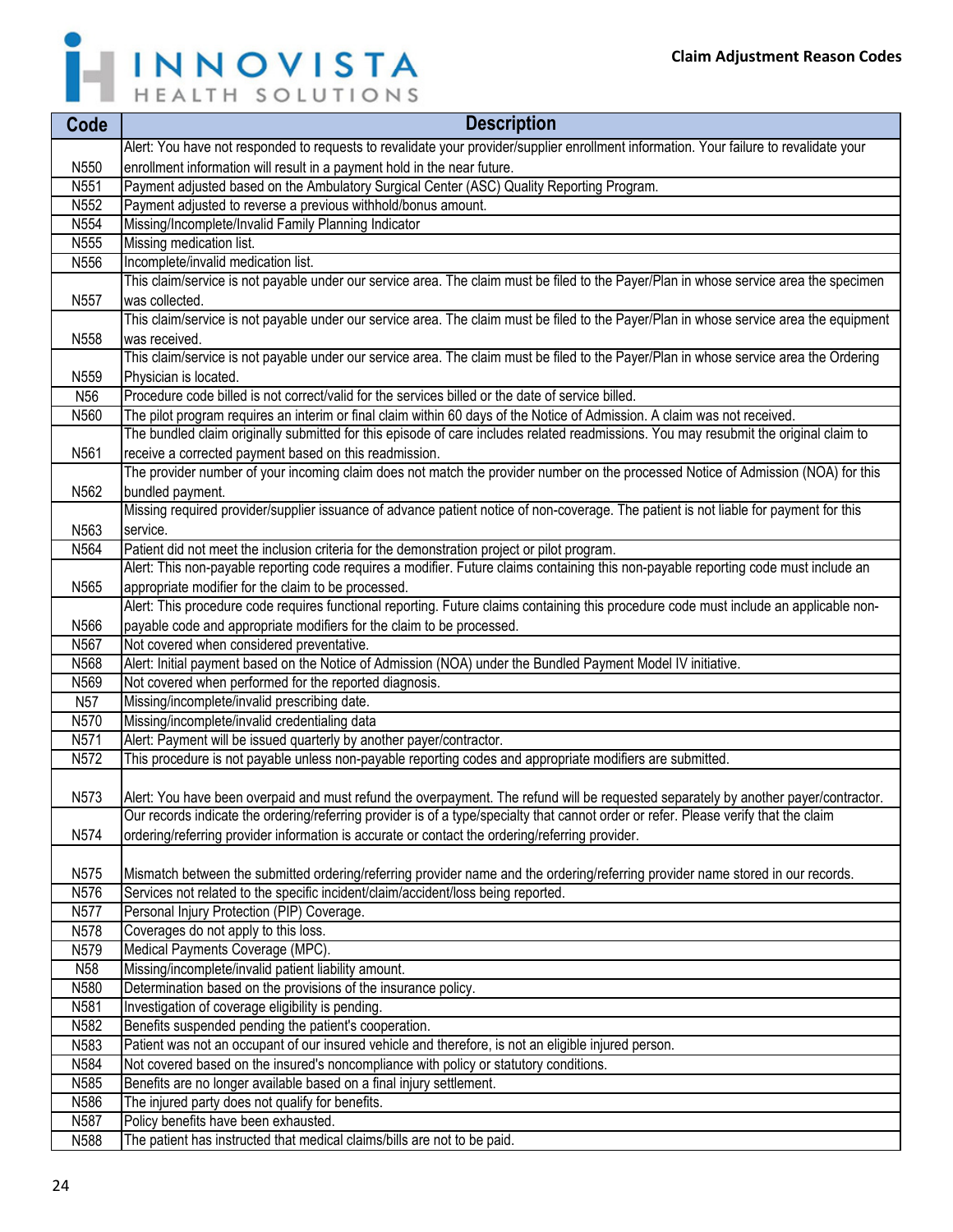

| Coverage is excluded to any person injured as a result of operating a motor vehicle while in an intoxicated condition or while the ability to<br>N589<br>operate such a vehicle is impaired by the use of a drug.<br>Please refer to your provider manual for additional program and provider information.<br>N <sub>59</sub><br>N590<br>Missing independent medical exam detailing the cause of injuries sustained and medical necessity of services rendered.<br>Payment based on an Independent Medical Examination (IME) or Utilization Review (UR).<br>N591<br>N592<br>Adjusted because this is not the initial prescription or exceeds the amount allowed for the initial prescription.<br>N <sub>593</sub><br>Not covered based on failure to attend a scheduled Independent Medical Exam (IME).<br>N594<br>Records reflect the injured party did not complete an Application for Benefits for this loss.<br>N595<br>Records reflect the injured party did not complete an Assignment of Benefits for this loss.<br>N596<br>Records reflect the injured party did not complete a Medical Authorization for this loss.<br>Adjusted based on a medical/dental provider's apportionment of care between related injuries and other unrelated medical/dental<br>N597<br>conditions/injuries.<br>N598<br>Health care policy coverage is primary.<br>Our payment for this service is based upon a reasonable amount pursuant to both the terms and conditions of the policy of insurance<br>under which the subject claim is being made as well as the Florida No-Fault Statute, which permits, when determining a reasonable<br>charge for a service, an insurer to consider usual and customary charges and payments accepted by the provider, reimbursement levels<br>in the community and various federal and state fee schedules applicable to automobile and other insurance coverages, and other<br>information relevant to the reasonableness of the reimbursement for the service. The payment for this service is based upon 200% of the<br>Participating Level of Medicare Part B fee schedule for the locale in which the services were rendered.<br>N599<br>Under FEHB law (U.S.C. 8904(b)), we cannot pay more for covered care than the amount Medicare would have allowed if the patient<br>were enrolled in Medicare Part A and/or Medicare Part B.<br>N <sub>6</sub><br>N600<br>Adjusted based on the applicable fee schedule for the region in which the service was rendered.<br>In accordance with Hawaii Administrative Rules, Title 16, Chapter 23 Motor Vehicle Insurance Law payment is recommended based on<br>Medicare Resource Based Relative Value Scale System applicable to Hawaii.<br>N601<br>N602<br>Adjusted based on the Redbook maximum allowance.<br>This fee is calculated according to the New Jersey medical fee schedules for Automobile Personal Injury Protection and Motor Bus<br>N603<br>Medical Expense Insurance Coverage.<br>In accordance with New York No-Fault Law, Regulation 68, this base fee was calculated according to the New York Workers'<br>N604<br>Compensation Board Schedule of Medical Fees, pursuant to Regulation 83 and / or Appendix 17-C of 11 NYCRR.<br>N605<br>This fee was calculated based upon New York All Patients Refined Diagnosis Related Groups (APR-DRG), pursuant to Regulation 68.<br>The Oregon allowed amount for this procedure is based upon the Workers Compensation Fee Schedule (OAR 436-009). The allowed<br>amount has been calculated in accordance with Section 4 of ORS 742.524.<br>N606<br>N607<br>Service provided for non-compensable condition(s).<br>The fee schedule amount allowed is calculated at 110% of the Medicare Fee Schedule for this region, specialty and type of service. This<br>N608<br>fee is calculated in compliance with Act 6.<br>80% of the providers billed amount is being recommended for payment according to Act 6.<br>N609<br>N61<br>Rebill services on separate claims.<br>N610<br>Alert: Payment based on an appropriate level of care.<br>N611<br>Claim in litigation. Contact insurer for more information.<br>N612<br>Medical provider not authorized/certified to provide treatment to injured workers in this jurisdiction.<br>Alert: Although this was paid, you have billed with an ordering provider that needs to update their enrollment record. Please verify that the<br>ordering provider information you submitted on the claim is accurate and if it is, contact the ordering provider instructing them to update<br>their enrollment record. Unless corrected, a claim with this ordering provider will not be paid in the future.<br>N613<br>Alert: Additional information is included in the 835 Healthcare Policy Identification Segment (loop 2110 Service Payment Information).<br>N614<br>Alert: This enrollee receiving advance payments of the premium tax credit is in the grace period of three consecutive months for non-<br>payment of premium. Under the Code of Federal Regulations, Title 45, Part 156.270, a Qualified Health Plan issuer must pay all<br>appropriate claims for services rendered to the enrollee during the first month of the grace period and may pend claims for services<br>rendered to the enrollee in the second and third months of the grace period.<br>N615<br>Alert: This enrollee is in the first month of the advance premium tax credit grace period.<br>N616 | Code | <b>Description</b>                                                                            |
|-------------------------------------------------------------------------------------------------------------------------------------------------------------------------------------------------------------------------------------------------------------------------------------------------------------------------------------------------------------------------------------------------------------------------------------------------------------------------------------------------------------------------------------------------------------------------------------------------------------------------------------------------------------------------------------------------------------------------------------------------------------------------------------------------------------------------------------------------------------------------------------------------------------------------------------------------------------------------------------------------------------------------------------------------------------------------------------------------------------------------------------------------------------------------------------------------------------------------------------------------------------------------------------------------------------------------------------------------------------------------------------------------------------------------------------------------------------------------------------------------------------------------------------------------------------------------------------------------------------------------------------------------------------------------------------------------------------------------------------------------------------------------------------------------------------------------------------------------------------------------------------------------------------------------------------------------------------------------------------------------------------------------------------------------------------------------------------------------------------------------------------------------------------------------------------------------------------------------------------------------------------------------------------------------------------------------------------------------------------------------------------------------------------------------------------------------------------------------------------------------------------------------------------------------------------------------------------------------------------------------------------------------------------------------------------------------------------------------------------------------------------------------------------------------------------------------------------------------------------------------------------------------------------------------------------------------------------------------------------------------------------------------------------------------------------------------------------------------------------------------------------------------------------------------------------------------------------------------------------------------------------------------------------------------------------------------------------------------------------------------------------------------------------------------------------------------------------------------------------------------------------------------------------------------------------------------------------------------------------------------------------------------------------------------------------------------------------------------------------------------------------------------------------------------------------------------------------------------------------------------------------------------------------------------------------------------------------------------------------------------------------------------------------------------------------------------------------------------------------------------------------------------------------------------------------------------------------------------------------------------------------------------------------------------------------------------------------------------------------------------------------------------------------------------------------------------------------------------------------------------------------------------------------------------------------------------------------------------------------------------------------------------------------------------------------------------------------------------------------------------------------------------------------------------------------------------------------------------------------------------------------------------------------------------------------------------------------------------------------------------------------------------------------------------------------------------------------------------------------------------------------------------------------------------------------------------------------------------------------------------------------------------------------------------------------------------------------------------------------------------------------------------------------------------------------------------------------------|------|-----------------------------------------------------------------------------------------------|
|                                                                                                                                                                                                                                                                                                                                                                                                                                                                                                                                                                                                                                                                                                                                                                                                                                                                                                                                                                                                                                                                                                                                                                                                                                                                                                                                                                                                                                                                                                                                                                                                                                                                                                                                                                                                                                                                                                                                                                                                                                                                                                                                                                                                                                                                                                                                                                                                                                                                                                                                                                                                                                                                                                                                                                                                                                                                                                                                                                                                                                                                                                                                                                                                                                                                                                                                                                                                                                                                                                                                                                                                                                                                                                                                                                                                                                                                                                                                                                                                                                                                                                                                                                                                                                                                                                                                                                                                                                                                                                                                                                                                                                                                                                                                                                                                                                                                                                                                                                                                                                                                                                                                                                                                                                                                                                                                                                                                                                                                   |      |                                                                                               |
|                                                                                                                                                                                                                                                                                                                                                                                                                                                                                                                                                                                                                                                                                                                                                                                                                                                                                                                                                                                                                                                                                                                                                                                                                                                                                                                                                                                                                                                                                                                                                                                                                                                                                                                                                                                                                                                                                                                                                                                                                                                                                                                                                                                                                                                                                                                                                                                                                                                                                                                                                                                                                                                                                                                                                                                                                                                                                                                                                                                                                                                                                                                                                                                                                                                                                                                                                                                                                                                                                                                                                                                                                                                                                                                                                                                                                                                                                                                                                                                                                                                                                                                                                                                                                                                                                                                                                                                                                                                                                                                                                                                                                                                                                                                                                                                                                                                                                                                                                                                                                                                                                                                                                                                                                                                                                                                                                                                                                                                                   |      |                                                                                               |
|                                                                                                                                                                                                                                                                                                                                                                                                                                                                                                                                                                                                                                                                                                                                                                                                                                                                                                                                                                                                                                                                                                                                                                                                                                                                                                                                                                                                                                                                                                                                                                                                                                                                                                                                                                                                                                                                                                                                                                                                                                                                                                                                                                                                                                                                                                                                                                                                                                                                                                                                                                                                                                                                                                                                                                                                                                                                                                                                                                                                                                                                                                                                                                                                                                                                                                                                                                                                                                                                                                                                                                                                                                                                                                                                                                                                                                                                                                                                                                                                                                                                                                                                                                                                                                                                                                                                                                                                                                                                                                                                                                                                                                                                                                                                                                                                                                                                                                                                                                                                                                                                                                                                                                                                                                                                                                                                                                                                                                                                   |      |                                                                                               |
|                                                                                                                                                                                                                                                                                                                                                                                                                                                                                                                                                                                                                                                                                                                                                                                                                                                                                                                                                                                                                                                                                                                                                                                                                                                                                                                                                                                                                                                                                                                                                                                                                                                                                                                                                                                                                                                                                                                                                                                                                                                                                                                                                                                                                                                                                                                                                                                                                                                                                                                                                                                                                                                                                                                                                                                                                                                                                                                                                                                                                                                                                                                                                                                                                                                                                                                                                                                                                                                                                                                                                                                                                                                                                                                                                                                                                                                                                                                                                                                                                                                                                                                                                                                                                                                                                                                                                                                                                                                                                                                                                                                                                                                                                                                                                                                                                                                                                                                                                                                                                                                                                                                                                                                                                                                                                                                                                                                                                                                                   |      |                                                                                               |
|                                                                                                                                                                                                                                                                                                                                                                                                                                                                                                                                                                                                                                                                                                                                                                                                                                                                                                                                                                                                                                                                                                                                                                                                                                                                                                                                                                                                                                                                                                                                                                                                                                                                                                                                                                                                                                                                                                                                                                                                                                                                                                                                                                                                                                                                                                                                                                                                                                                                                                                                                                                                                                                                                                                                                                                                                                                                                                                                                                                                                                                                                                                                                                                                                                                                                                                                                                                                                                                                                                                                                                                                                                                                                                                                                                                                                                                                                                                                                                                                                                                                                                                                                                                                                                                                                                                                                                                                                                                                                                                                                                                                                                                                                                                                                                                                                                                                                                                                                                                                                                                                                                                                                                                                                                                                                                                                                                                                                                                                   |      |                                                                                               |
|                                                                                                                                                                                                                                                                                                                                                                                                                                                                                                                                                                                                                                                                                                                                                                                                                                                                                                                                                                                                                                                                                                                                                                                                                                                                                                                                                                                                                                                                                                                                                                                                                                                                                                                                                                                                                                                                                                                                                                                                                                                                                                                                                                                                                                                                                                                                                                                                                                                                                                                                                                                                                                                                                                                                                                                                                                                                                                                                                                                                                                                                                                                                                                                                                                                                                                                                                                                                                                                                                                                                                                                                                                                                                                                                                                                                                                                                                                                                                                                                                                                                                                                                                                                                                                                                                                                                                                                                                                                                                                                                                                                                                                                                                                                                                                                                                                                                                                                                                                                                                                                                                                                                                                                                                                                                                                                                                                                                                                                                   |      |                                                                                               |
|                                                                                                                                                                                                                                                                                                                                                                                                                                                                                                                                                                                                                                                                                                                                                                                                                                                                                                                                                                                                                                                                                                                                                                                                                                                                                                                                                                                                                                                                                                                                                                                                                                                                                                                                                                                                                                                                                                                                                                                                                                                                                                                                                                                                                                                                                                                                                                                                                                                                                                                                                                                                                                                                                                                                                                                                                                                                                                                                                                                                                                                                                                                                                                                                                                                                                                                                                                                                                                                                                                                                                                                                                                                                                                                                                                                                                                                                                                                                                                                                                                                                                                                                                                                                                                                                                                                                                                                                                                                                                                                                                                                                                                                                                                                                                                                                                                                                                                                                                                                                                                                                                                                                                                                                                                                                                                                                                                                                                                                                   |      |                                                                                               |
|                                                                                                                                                                                                                                                                                                                                                                                                                                                                                                                                                                                                                                                                                                                                                                                                                                                                                                                                                                                                                                                                                                                                                                                                                                                                                                                                                                                                                                                                                                                                                                                                                                                                                                                                                                                                                                                                                                                                                                                                                                                                                                                                                                                                                                                                                                                                                                                                                                                                                                                                                                                                                                                                                                                                                                                                                                                                                                                                                                                                                                                                                                                                                                                                                                                                                                                                                                                                                                                                                                                                                                                                                                                                                                                                                                                                                                                                                                                                                                                                                                                                                                                                                                                                                                                                                                                                                                                                                                                                                                                                                                                                                                                                                                                                                                                                                                                                                                                                                                                                                                                                                                                                                                                                                                                                                                                                                                                                                                                                   |      |                                                                                               |
|                                                                                                                                                                                                                                                                                                                                                                                                                                                                                                                                                                                                                                                                                                                                                                                                                                                                                                                                                                                                                                                                                                                                                                                                                                                                                                                                                                                                                                                                                                                                                                                                                                                                                                                                                                                                                                                                                                                                                                                                                                                                                                                                                                                                                                                                                                                                                                                                                                                                                                                                                                                                                                                                                                                                                                                                                                                                                                                                                                                                                                                                                                                                                                                                                                                                                                                                                                                                                                                                                                                                                                                                                                                                                                                                                                                                                                                                                                                                                                                                                                                                                                                                                                                                                                                                                                                                                                                                                                                                                                                                                                                                                                                                                                                                                                                                                                                                                                                                                                                                                                                                                                                                                                                                                                                                                                                                                                                                                                                                   |      |                                                                                               |
|                                                                                                                                                                                                                                                                                                                                                                                                                                                                                                                                                                                                                                                                                                                                                                                                                                                                                                                                                                                                                                                                                                                                                                                                                                                                                                                                                                                                                                                                                                                                                                                                                                                                                                                                                                                                                                                                                                                                                                                                                                                                                                                                                                                                                                                                                                                                                                                                                                                                                                                                                                                                                                                                                                                                                                                                                                                                                                                                                                                                                                                                                                                                                                                                                                                                                                                                                                                                                                                                                                                                                                                                                                                                                                                                                                                                                                                                                                                                                                                                                                                                                                                                                                                                                                                                                                                                                                                                                                                                                                                                                                                                                                                                                                                                                                                                                                                                                                                                                                                                                                                                                                                                                                                                                                                                                                                                                                                                                                                                   |      |                                                                                               |
|                                                                                                                                                                                                                                                                                                                                                                                                                                                                                                                                                                                                                                                                                                                                                                                                                                                                                                                                                                                                                                                                                                                                                                                                                                                                                                                                                                                                                                                                                                                                                                                                                                                                                                                                                                                                                                                                                                                                                                                                                                                                                                                                                                                                                                                                                                                                                                                                                                                                                                                                                                                                                                                                                                                                                                                                                                                                                                                                                                                                                                                                                                                                                                                                                                                                                                                                                                                                                                                                                                                                                                                                                                                                                                                                                                                                                                                                                                                                                                                                                                                                                                                                                                                                                                                                                                                                                                                                                                                                                                                                                                                                                                                                                                                                                                                                                                                                                                                                                                                                                                                                                                                                                                                                                                                                                                                                                                                                                                                                   |      |                                                                                               |
|                                                                                                                                                                                                                                                                                                                                                                                                                                                                                                                                                                                                                                                                                                                                                                                                                                                                                                                                                                                                                                                                                                                                                                                                                                                                                                                                                                                                                                                                                                                                                                                                                                                                                                                                                                                                                                                                                                                                                                                                                                                                                                                                                                                                                                                                                                                                                                                                                                                                                                                                                                                                                                                                                                                                                                                                                                                                                                                                                                                                                                                                                                                                                                                                                                                                                                                                                                                                                                                                                                                                                                                                                                                                                                                                                                                                                                                                                                                                                                                                                                                                                                                                                                                                                                                                                                                                                                                                                                                                                                                                                                                                                                                                                                                                                                                                                                                                                                                                                                                                                                                                                                                                                                                                                                                                                                                                                                                                                                                                   |      |                                                                                               |
|                                                                                                                                                                                                                                                                                                                                                                                                                                                                                                                                                                                                                                                                                                                                                                                                                                                                                                                                                                                                                                                                                                                                                                                                                                                                                                                                                                                                                                                                                                                                                                                                                                                                                                                                                                                                                                                                                                                                                                                                                                                                                                                                                                                                                                                                                                                                                                                                                                                                                                                                                                                                                                                                                                                                                                                                                                                                                                                                                                                                                                                                                                                                                                                                                                                                                                                                                                                                                                                                                                                                                                                                                                                                                                                                                                                                                                                                                                                                                                                                                                                                                                                                                                                                                                                                                                                                                                                                                                                                                                                                                                                                                                                                                                                                                                                                                                                                                                                                                                                                                                                                                                                                                                                                                                                                                                                                                                                                                                                                   |      |                                                                                               |
|                                                                                                                                                                                                                                                                                                                                                                                                                                                                                                                                                                                                                                                                                                                                                                                                                                                                                                                                                                                                                                                                                                                                                                                                                                                                                                                                                                                                                                                                                                                                                                                                                                                                                                                                                                                                                                                                                                                                                                                                                                                                                                                                                                                                                                                                                                                                                                                                                                                                                                                                                                                                                                                                                                                                                                                                                                                                                                                                                                                                                                                                                                                                                                                                                                                                                                                                                                                                                                                                                                                                                                                                                                                                                                                                                                                                                                                                                                                                                                                                                                                                                                                                                                                                                                                                                                                                                                                                                                                                                                                                                                                                                                                                                                                                                                                                                                                                                                                                                                                                                                                                                                                                                                                                                                                                                                                                                                                                                                                                   |      |                                                                                               |
|                                                                                                                                                                                                                                                                                                                                                                                                                                                                                                                                                                                                                                                                                                                                                                                                                                                                                                                                                                                                                                                                                                                                                                                                                                                                                                                                                                                                                                                                                                                                                                                                                                                                                                                                                                                                                                                                                                                                                                                                                                                                                                                                                                                                                                                                                                                                                                                                                                                                                                                                                                                                                                                                                                                                                                                                                                                                                                                                                                                                                                                                                                                                                                                                                                                                                                                                                                                                                                                                                                                                                                                                                                                                                                                                                                                                                                                                                                                                                                                                                                                                                                                                                                                                                                                                                                                                                                                                                                                                                                                                                                                                                                                                                                                                                                                                                                                                                                                                                                                                                                                                                                                                                                                                                                                                                                                                                                                                                                                                   |      |                                                                                               |
|                                                                                                                                                                                                                                                                                                                                                                                                                                                                                                                                                                                                                                                                                                                                                                                                                                                                                                                                                                                                                                                                                                                                                                                                                                                                                                                                                                                                                                                                                                                                                                                                                                                                                                                                                                                                                                                                                                                                                                                                                                                                                                                                                                                                                                                                                                                                                                                                                                                                                                                                                                                                                                                                                                                                                                                                                                                                                                                                                                                                                                                                                                                                                                                                                                                                                                                                                                                                                                                                                                                                                                                                                                                                                                                                                                                                                                                                                                                                                                                                                                                                                                                                                                                                                                                                                                                                                                                                                                                                                                                                                                                                                                                                                                                                                                                                                                                                                                                                                                                                                                                                                                                                                                                                                                                                                                                                                                                                                                                                   |      |                                                                                               |
|                                                                                                                                                                                                                                                                                                                                                                                                                                                                                                                                                                                                                                                                                                                                                                                                                                                                                                                                                                                                                                                                                                                                                                                                                                                                                                                                                                                                                                                                                                                                                                                                                                                                                                                                                                                                                                                                                                                                                                                                                                                                                                                                                                                                                                                                                                                                                                                                                                                                                                                                                                                                                                                                                                                                                                                                                                                                                                                                                                                                                                                                                                                                                                                                                                                                                                                                                                                                                                                                                                                                                                                                                                                                                                                                                                                                                                                                                                                                                                                                                                                                                                                                                                                                                                                                                                                                                                                                                                                                                                                                                                                                                                                                                                                                                                                                                                                                                                                                                                                                                                                                                                                                                                                                                                                                                                                                                                                                                                                                   |      |                                                                                               |
|                                                                                                                                                                                                                                                                                                                                                                                                                                                                                                                                                                                                                                                                                                                                                                                                                                                                                                                                                                                                                                                                                                                                                                                                                                                                                                                                                                                                                                                                                                                                                                                                                                                                                                                                                                                                                                                                                                                                                                                                                                                                                                                                                                                                                                                                                                                                                                                                                                                                                                                                                                                                                                                                                                                                                                                                                                                                                                                                                                                                                                                                                                                                                                                                                                                                                                                                                                                                                                                                                                                                                                                                                                                                                                                                                                                                                                                                                                                                                                                                                                                                                                                                                                                                                                                                                                                                                                                                                                                                                                                                                                                                                                                                                                                                                                                                                                                                                                                                                                                                                                                                                                                                                                                                                                                                                                                                                                                                                                                                   |      |                                                                                               |
|                                                                                                                                                                                                                                                                                                                                                                                                                                                                                                                                                                                                                                                                                                                                                                                                                                                                                                                                                                                                                                                                                                                                                                                                                                                                                                                                                                                                                                                                                                                                                                                                                                                                                                                                                                                                                                                                                                                                                                                                                                                                                                                                                                                                                                                                                                                                                                                                                                                                                                                                                                                                                                                                                                                                                                                                                                                                                                                                                                                                                                                                                                                                                                                                                                                                                                                                                                                                                                                                                                                                                                                                                                                                                                                                                                                                                                                                                                                                                                                                                                                                                                                                                                                                                                                                                                                                                                                                                                                                                                                                                                                                                                                                                                                                                                                                                                                                                                                                                                                                                                                                                                                                                                                                                                                                                                                                                                                                                                                                   |      |                                                                                               |
|                                                                                                                                                                                                                                                                                                                                                                                                                                                                                                                                                                                                                                                                                                                                                                                                                                                                                                                                                                                                                                                                                                                                                                                                                                                                                                                                                                                                                                                                                                                                                                                                                                                                                                                                                                                                                                                                                                                                                                                                                                                                                                                                                                                                                                                                                                                                                                                                                                                                                                                                                                                                                                                                                                                                                                                                                                                                                                                                                                                                                                                                                                                                                                                                                                                                                                                                                                                                                                                                                                                                                                                                                                                                                                                                                                                                                                                                                                                                                                                                                                                                                                                                                                                                                                                                                                                                                                                                                                                                                                                                                                                                                                                                                                                                                                                                                                                                                                                                                                                                                                                                                                                                                                                                                                                                                                                                                                                                                                                                   |      |                                                                                               |
|                                                                                                                                                                                                                                                                                                                                                                                                                                                                                                                                                                                                                                                                                                                                                                                                                                                                                                                                                                                                                                                                                                                                                                                                                                                                                                                                                                                                                                                                                                                                                                                                                                                                                                                                                                                                                                                                                                                                                                                                                                                                                                                                                                                                                                                                                                                                                                                                                                                                                                                                                                                                                                                                                                                                                                                                                                                                                                                                                                                                                                                                                                                                                                                                                                                                                                                                                                                                                                                                                                                                                                                                                                                                                                                                                                                                                                                                                                                                                                                                                                                                                                                                                                                                                                                                                                                                                                                                                                                                                                                                                                                                                                                                                                                                                                                                                                                                                                                                                                                                                                                                                                                                                                                                                                                                                                                                                                                                                                                                   |      |                                                                                               |
|                                                                                                                                                                                                                                                                                                                                                                                                                                                                                                                                                                                                                                                                                                                                                                                                                                                                                                                                                                                                                                                                                                                                                                                                                                                                                                                                                                                                                                                                                                                                                                                                                                                                                                                                                                                                                                                                                                                                                                                                                                                                                                                                                                                                                                                                                                                                                                                                                                                                                                                                                                                                                                                                                                                                                                                                                                                                                                                                                                                                                                                                                                                                                                                                                                                                                                                                                                                                                                                                                                                                                                                                                                                                                                                                                                                                                                                                                                                                                                                                                                                                                                                                                                                                                                                                                                                                                                                                                                                                                                                                                                                                                                                                                                                                                                                                                                                                                                                                                                                                                                                                                                                                                                                                                                                                                                                                                                                                                                                                   |      |                                                                                               |
|                                                                                                                                                                                                                                                                                                                                                                                                                                                                                                                                                                                                                                                                                                                                                                                                                                                                                                                                                                                                                                                                                                                                                                                                                                                                                                                                                                                                                                                                                                                                                                                                                                                                                                                                                                                                                                                                                                                                                                                                                                                                                                                                                                                                                                                                                                                                                                                                                                                                                                                                                                                                                                                                                                                                                                                                                                                                                                                                                                                                                                                                                                                                                                                                                                                                                                                                                                                                                                                                                                                                                                                                                                                                                                                                                                                                                                                                                                                                                                                                                                                                                                                                                                                                                                                                                                                                                                                                                                                                                                                                                                                                                                                                                                                                                                                                                                                                                                                                                                                                                                                                                                                                                                                                                                                                                                                                                                                                                                                                   |      |                                                                                               |
|                                                                                                                                                                                                                                                                                                                                                                                                                                                                                                                                                                                                                                                                                                                                                                                                                                                                                                                                                                                                                                                                                                                                                                                                                                                                                                                                                                                                                                                                                                                                                                                                                                                                                                                                                                                                                                                                                                                                                                                                                                                                                                                                                                                                                                                                                                                                                                                                                                                                                                                                                                                                                                                                                                                                                                                                                                                                                                                                                                                                                                                                                                                                                                                                                                                                                                                                                                                                                                                                                                                                                                                                                                                                                                                                                                                                                                                                                                                                                                                                                                                                                                                                                                                                                                                                                                                                                                                                                                                                                                                                                                                                                                                                                                                                                                                                                                                                                                                                                                                                                                                                                                                                                                                                                                                                                                                                                                                                                                                                   |      |                                                                                               |
|                                                                                                                                                                                                                                                                                                                                                                                                                                                                                                                                                                                                                                                                                                                                                                                                                                                                                                                                                                                                                                                                                                                                                                                                                                                                                                                                                                                                                                                                                                                                                                                                                                                                                                                                                                                                                                                                                                                                                                                                                                                                                                                                                                                                                                                                                                                                                                                                                                                                                                                                                                                                                                                                                                                                                                                                                                                                                                                                                                                                                                                                                                                                                                                                                                                                                                                                                                                                                                                                                                                                                                                                                                                                                                                                                                                                                                                                                                                                                                                                                                                                                                                                                                                                                                                                                                                                                                                                                                                                                                                                                                                                                                                                                                                                                                                                                                                                                                                                                                                                                                                                                                                                                                                                                                                                                                                                                                                                                                                                   |      |                                                                                               |
|                                                                                                                                                                                                                                                                                                                                                                                                                                                                                                                                                                                                                                                                                                                                                                                                                                                                                                                                                                                                                                                                                                                                                                                                                                                                                                                                                                                                                                                                                                                                                                                                                                                                                                                                                                                                                                                                                                                                                                                                                                                                                                                                                                                                                                                                                                                                                                                                                                                                                                                                                                                                                                                                                                                                                                                                                                                                                                                                                                                                                                                                                                                                                                                                                                                                                                                                                                                                                                                                                                                                                                                                                                                                                                                                                                                                                                                                                                                                                                                                                                                                                                                                                                                                                                                                                                                                                                                                                                                                                                                                                                                                                                                                                                                                                                                                                                                                                                                                                                                                                                                                                                                                                                                                                                                                                                                                                                                                                                                                   |      |                                                                                               |
|                                                                                                                                                                                                                                                                                                                                                                                                                                                                                                                                                                                                                                                                                                                                                                                                                                                                                                                                                                                                                                                                                                                                                                                                                                                                                                                                                                                                                                                                                                                                                                                                                                                                                                                                                                                                                                                                                                                                                                                                                                                                                                                                                                                                                                                                                                                                                                                                                                                                                                                                                                                                                                                                                                                                                                                                                                                                                                                                                                                                                                                                                                                                                                                                                                                                                                                                                                                                                                                                                                                                                                                                                                                                                                                                                                                                                                                                                                                                                                                                                                                                                                                                                                                                                                                                                                                                                                                                                                                                                                                                                                                                                                                                                                                                                                                                                                                                                                                                                                                                                                                                                                                                                                                                                                                                                                                                                                                                                                                                   |      |                                                                                               |
|                                                                                                                                                                                                                                                                                                                                                                                                                                                                                                                                                                                                                                                                                                                                                                                                                                                                                                                                                                                                                                                                                                                                                                                                                                                                                                                                                                                                                                                                                                                                                                                                                                                                                                                                                                                                                                                                                                                                                                                                                                                                                                                                                                                                                                                                                                                                                                                                                                                                                                                                                                                                                                                                                                                                                                                                                                                                                                                                                                                                                                                                                                                                                                                                                                                                                                                                                                                                                                                                                                                                                                                                                                                                                                                                                                                                                                                                                                                                                                                                                                                                                                                                                                                                                                                                                                                                                                                                                                                                                                                                                                                                                                                                                                                                                                                                                                                                                                                                                                                                                                                                                                                                                                                                                                                                                                                                                                                                                                                                   |      |                                                                                               |
|                                                                                                                                                                                                                                                                                                                                                                                                                                                                                                                                                                                                                                                                                                                                                                                                                                                                                                                                                                                                                                                                                                                                                                                                                                                                                                                                                                                                                                                                                                                                                                                                                                                                                                                                                                                                                                                                                                                                                                                                                                                                                                                                                                                                                                                                                                                                                                                                                                                                                                                                                                                                                                                                                                                                                                                                                                                                                                                                                                                                                                                                                                                                                                                                                                                                                                                                                                                                                                                                                                                                                                                                                                                                                                                                                                                                                                                                                                                                                                                                                                                                                                                                                                                                                                                                                                                                                                                                                                                                                                                                                                                                                                                                                                                                                                                                                                                                                                                                                                                                                                                                                                                                                                                                                                                                                                                                                                                                                                                                   |      |                                                                                               |
|                                                                                                                                                                                                                                                                                                                                                                                                                                                                                                                                                                                                                                                                                                                                                                                                                                                                                                                                                                                                                                                                                                                                                                                                                                                                                                                                                                                                                                                                                                                                                                                                                                                                                                                                                                                                                                                                                                                                                                                                                                                                                                                                                                                                                                                                                                                                                                                                                                                                                                                                                                                                                                                                                                                                                                                                                                                                                                                                                                                                                                                                                                                                                                                                                                                                                                                                                                                                                                                                                                                                                                                                                                                                                                                                                                                                                                                                                                                                                                                                                                                                                                                                                                                                                                                                                                                                                                                                                                                                                                                                                                                                                                                                                                                                                                                                                                                                                                                                                                                                                                                                                                                                                                                                                                                                                                                                                                                                                                                                   |      |                                                                                               |
|                                                                                                                                                                                                                                                                                                                                                                                                                                                                                                                                                                                                                                                                                                                                                                                                                                                                                                                                                                                                                                                                                                                                                                                                                                                                                                                                                                                                                                                                                                                                                                                                                                                                                                                                                                                                                                                                                                                                                                                                                                                                                                                                                                                                                                                                                                                                                                                                                                                                                                                                                                                                                                                                                                                                                                                                                                                                                                                                                                                                                                                                                                                                                                                                                                                                                                                                                                                                                                                                                                                                                                                                                                                                                                                                                                                                                                                                                                                                                                                                                                                                                                                                                                                                                                                                                                                                                                                                                                                                                                                                                                                                                                                                                                                                                                                                                                                                                                                                                                                                                                                                                                                                                                                                                                                                                                                                                                                                                                                                   |      |                                                                                               |
|                                                                                                                                                                                                                                                                                                                                                                                                                                                                                                                                                                                                                                                                                                                                                                                                                                                                                                                                                                                                                                                                                                                                                                                                                                                                                                                                                                                                                                                                                                                                                                                                                                                                                                                                                                                                                                                                                                                                                                                                                                                                                                                                                                                                                                                                                                                                                                                                                                                                                                                                                                                                                                                                                                                                                                                                                                                                                                                                                                                                                                                                                                                                                                                                                                                                                                                                                                                                                                                                                                                                                                                                                                                                                                                                                                                                                                                                                                                                                                                                                                                                                                                                                                                                                                                                                                                                                                                                                                                                                                                                                                                                                                                                                                                                                                                                                                                                                                                                                                                                                                                                                                                                                                                                                                                                                                                                                                                                                                                                   |      |                                                                                               |
|                                                                                                                                                                                                                                                                                                                                                                                                                                                                                                                                                                                                                                                                                                                                                                                                                                                                                                                                                                                                                                                                                                                                                                                                                                                                                                                                                                                                                                                                                                                                                                                                                                                                                                                                                                                                                                                                                                                                                                                                                                                                                                                                                                                                                                                                                                                                                                                                                                                                                                                                                                                                                                                                                                                                                                                                                                                                                                                                                                                                                                                                                                                                                                                                                                                                                                                                                                                                                                                                                                                                                                                                                                                                                                                                                                                                                                                                                                                                                                                                                                                                                                                                                                                                                                                                                                                                                                                                                                                                                                                                                                                                                                                                                                                                                                                                                                                                                                                                                                                                                                                                                                                                                                                                                                                                                                                                                                                                                                                                   |      |                                                                                               |
|                                                                                                                                                                                                                                                                                                                                                                                                                                                                                                                                                                                                                                                                                                                                                                                                                                                                                                                                                                                                                                                                                                                                                                                                                                                                                                                                                                                                                                                                                                                                                                                                                                                                                                                                                                                                                                                                                                                                                                                                                                                                                                                                                                                                                                                                                                                                                                                                                                                                                                                                                                                                                                                                                                                                                                                                                                                                                                                                                                                                                                                                                                                                                                                                                                                                                                                                                                                                                                                                                                                                                                                                                                                                                                                                                                                                                                                                                                                                                                                                                                                                                                                                                                                                                                                                                                                                                                                                                                                                                                                                                                                                                                                                                                                                                                                                                                                                                                                                                                                                                                                                                                                                                                                                                                                                                                                                                                                                                                                                   |      |                                                                                               |
|                                                                                                                                                                                                                                                                                                                                                                                                                                                                                                                                                                                                                                                                                                                                                                                                                                                                                                                                                                                                                                                                                                                                                                                                                                                                                                                                                                                                                                                                                                                                                                                                                                                                                                                                                                                                                                                                                                                                                                                                                                                                                                                                                                                                                                                                                                                                                                                                                                                                                                                                                                                                                                                                                                                                                                                                                                                                                                                                                                                                                                                                                                                                                                                                                                                                                                                                                                                                                                                                                                                                                                                                                                                                                                                                                                                                                                                                                                                                                                                                                                                                                                                                                                                                                                                                                                                                                                                                                                                                                                                                                                                                                                                                                                                                                                                                                                                                                                                                                                                                                                                                                                                                                                                                                                                                                                                                                                                                                                                                   |      |                                                                                               |
|                                                                                                                                                                                                                                                                                                                                                                                                                                                                                                                                                                                                                                                                                                                                                                                                                                                                                                                                                                                                                                                                                                                                                                                                                                                                                                                                                                                                                                                                                                                                                                                                                                                                                                                                                                                                                                                                                                                                                                                                                                                                                                                                                                                                                                                                                                                                                                                                                                                                                                                                                                                                                                                                                                                                                                                                                                                                                                                                                                                                                                                                                                                                                                                                                                                                                                                                                                                                                                                                                                                                                                                                                                                                                                                                                                                                                                                                                                                                                                                                                                                                                                                                                                                                                                                                                                                                                                                                                                                                                                                                                                                                                                                                                                                                                                                                                                                                                                                                                                                                                                                                                                                                                                                                                                                                                                                                                                                                                                                                   |      |                                                                                               |
|                                                                                                                                                                                                                                                                                                                                                                                                                                                                                                                                                                                                                                                                                                                                                                                                                                                                                                                                                                                                                                                                                                                                                                                                                                                                                                                                                                                                                                                                                                                                                                                                                                                                                                                                                                                                                                                                                                                                                                                                                                                                                                                                                                                                                                                                                                                                                                                                                                                                                                                                                                                                                                                                                                                                                                                                                                                                                                                                                                                                                                                                                                                                                                                                                                                                                                                                                                                                                                                                                                                                                                                                                                                                                                                                                                                                                                                                                                                                                                                                                                                                                                                                                                                                                                                                                                                                                                                                                                                                                                                                                                                                                                                                                                                                                                                                                                                                                                                                                                                                                                                                                                                                                                                                                                                                                                                                                                                                                                                                   |      |                                                                                               |
|                                                                                                                                                                                                                                                                                                                                                                                                                                                                                                                                                                                                                                                                                                                                                                                                                                                                                                                                                                                                                                                                                                                                                                                                                                                                                                                                                                                                                                                                                                                                                                                                                                                                                                                                                                                                                                                                                                                                                                                                                                                                                                                                                                                                                                                                                                                                                                                                                                                                                                                                                                                                                                                                                                                                                                                                                                                                                                                                                                                                                                                                                                                                                                                                                                                                                                                                                                                                                                                                                                                                                                                                                                                                                                                                                                                                                                                                                                                                                                                                                                                                                                                                                                                                                                                                                                                                                                                                                                                                                                                                                                                                                                                                                                                                                                                                                                                                                                                                                                                                                                                                                                                                                                                                                                                                                                                                                                                                                                                                   |      |                                                                                               |
|                                                                                                                                                                                                                                                                                                                                                                                                                                                                                                                                                                                                                                                                                                                                                                                                                                                                                                                                                                                                                                                                                                                                                                                                                                                                                                                                                                                                                                                                                                                                                                                                                                                                                                                                                                                                                                                                                                                                                                                                                                                                                                                                                                                                                                                                                                                                                                                                                                                                                                                                                                                                                                                                                                                                                                                                                                                                                                                                                                                                                                                                                                                                                                                                                                                                                                                                                                                                                                                                                                                                                                                                                                                                                                                                                                                                                                                                                                                                                                                                                                                                                                                                                                                                                                                                                                                                                                                                                                                                                                                                                                                                                                                                                                                                                                                                                                                                                                                                                                                                                                                                                                                                                                                                                                                                                                                                                                                                                                                                   |      |                                                                                               |
|                                                                                                                                                                                                                                                                                                                                                                                                                                                                                                                                                                                                                                                                                                                                                                                                                                                                                                                                                                                                                                                                                                                                                                                                                                                                                                                                                                                                                                                                                                                                                                                                                                                                                                                                                                                                                                                                                                                                                                                                                                                                                                                                                                                                                                                                                                                                                                                                                                                                                                                                                                                                                                                                                                                                                                                                                                                                                                                                                                                                                                                                                                                                                                                                                                                                                                                                                                                                                                                                                                                                                                                                                                                                                                                                                                                                                                                                                                                                                                                                                                                                                                                                                                                                                                                                                                                                                                                                                                                                                                                                                                                                                                                                                                                                                                                                                                                                                                                                                                                                                                                                                                                                                                                                                                                                                                                                                                                                                                                                   |      |                                                                                               |
|                                                                                                                                                                                                                                                                                                                                                                                                                                                                                                                                                                                                                                                                                                                                                                                                                                                                                                                                                                                                                                                                                                                                                                                                                                                                                                                                                                                                                                                                                                                                                                                                                                                                                                                                                                                                                                                                                                                                                                                                                                                                                                                                                                                                                                                                                                                                                                                                                                                                                                                                                                                                                                                                                                                                                                                                                                                                                                                                                                                                                                                                                                                                                                                                                                                                                                                                                                                                                                                                                                                                                                                                                                                                                                                                                                                                                                                                                                                                                                                                                                                                                                                                                                                                                                                                                                                                                                                                                                                                                                                                                                                                                                                                                                                                                                                                                                                                                                                                                                                                                                                                                                                                                                                                                                                                                                                                                                                                                                                                   |      |                                                                                               |
|                                                                                                                                                                                                                                                                                                                                                                                                                                                                                                                                                                                                                                                                                                                                                                                                                                                                                                                                                                                                                                                                                                                                                                                                                                                                                                                                                                                                                                                                                                                                                                                                                                                                                                                                                                                                                                                                                                                                                                                                                                                                                                                                                                                                                                                                                                                                                                                                                                                                                                                                                                                                                                                                                                                                                                                                                                                                                                                                                                                                                                                                                                                                                                                                                                                                                                                                                                                                                                                                                                                                                                                                                                                                                                                                                                                                                                                                                                                                                                                                                                                                                                                                                                                                                                                                                                                                                                                                                                                                                                                                                                                                                                                                                                                                                                                                                                                                                                                                                                                                                                                                                                                                                                                                                                                                                                                                                                                                                                                                   |      |                                                                                               |
|                                                                                                                                                                                                                                                                                                                                                                                                                                                                                                                                                                                                                                                                                                                                                                                                                                                                                                                                                                                                                                                                                                                                                                                                                                                                                                                                                                                                                                                                                                                                                                                                                                                                                                                                                                                                                                                                                                                                                                                                                                                                                                                                                                                                                                                                                                                                                                                                                                                                                                                                                                                                                                                                                                                                                                                                                                                                                                                                                                                                                                                                                                                                                                                                                                                                                                                                                                                                                                                                                                                                                                                                                                                                                                                                                                                                                                                                                                                                                                                                                                                                                                                                                                                                                                                                                                                                                                                                                                                                                                                                                                                                                                                                                                                                                                                                                                                                                                                                                                                                                                                                                                                                                                                                                                                                                                                                                                                                                                                                   |      |                                                                                               |
|                                                                                                                                                                                                                                                                                                                                                                                                                                                                                                                                                                                                                                                                                                                                                                                                                                                                                                                                                                                                                                                                                                                                                                                                                                                                                                                                                                                                                                                                                                                                                                                                                                                                                                                                                                                                                                                                                                                                                                                                                                                                                                                                                                                                                                                                                                                                                                                                                                                                                                                                                                                                                                                                                                                                                                                                                                                                                                                                                                                                                                                                                                                                                                                                                                                                                                                                                                                                                                                                                                                                                                                                                                                                                                                                                                                                                                                                                                                                                                                                                                                                                                                                                                                                                                                                                                                                                                                                                                                                                                                                                                                                                                                                                                                                                                                                                                                                                                                                                                                                                                                                                                                                                                                                                                                                                                                                                                                                                                                                   |      |                                                                                               |
|                                                                                                                                                                                                                                                                                                                                                                                                                                                                                                                                                                                                                                                                                                                                                                                                                                                                                                                                                                                                                                                                                                                                                                                                                                                                                                                                                                                                                                                                                                                                                                                                                                                                                                                                                                                                                                                                                                                                                                                                                                                                                                                                                                                                                                                                                                                                                                                                                                                                                                                                                                                                                                                                                                                                                                                                                                                                                                                                                                                                                                                                                                                                                                                                                                                                                                                                                                                                                                                                                                                                                                                                                                                                                                                                                                                                                                                                                                                                                                                                                                                                                                                                                                                                                                                                                                                                                                                                                                                                                                                                                                                                                                                                                                                                                                                                                                                                                                                                                                                                                                                                                                                                                                                                                                                                                                                                                                                                                                                                   |      |                                                                                               |
|                                                                                                                                                                                                                                                                                                                                                                                                                                                                                                                                                                                                                                                                                                                                                                                                                                                                                                                                                                                                                                                                                                                                                                                                                                                                                                                                                                                                                                                                                                                                                                                                                                                                                                                                                                                                                                                                                                                                                                                                                                                                                                                                                                                                                                                                                                                                                                                                                                                                                                                                                                                                                                                                                                                                                                                                                                                                                                                                                                                                                                                                                                                                                                                                                                                                                                                                                                                                                                                                                                                                                                                                                                                                                                                                                                                                                                                                                                                                                                                                                                                                                                                                                                                                                                                                                                                                                                                                                                                                                                                                                                                                                                                                                                                                                                                                                                                                                                                                                                                                                                                                                                                                                                                                                                                                                                                                                                                                                                                                   |      |                                                                                               |
|                                                                                                                                                                                                                                                                                                                                                                                                                                                                                                                                                                                                                                                                                                                                                                                                                                                                                                                                                                                                                                                                                                                                                                                                                                                                                                                                                                                                                                                                                                                                                                                                                                                                                                                                                                                                                                                                                                                                                                                                                                                                                                                                                                                                                                                                                                                                                                                                                                                                                                                                                                                                                                                                                                                                                                                                                                                                                                                                                                                                                                                                                                                                                                                                                                                                                                                                                                                                                                                                                                                                                                                                                                                                                                                                                                                                                                                                                                                                                                                                                                                                                                                                                                                                                                                                                                                                                                                                                                                                                                                                                                                                                                                                                                                                                                                                                                                                                                                                                                                                                                                                                                                                                                                                                                                                                                                                                                                                                                                                   |      |                                                                                               |
|                                                                                                                                                                                                                                                                                                                                                                                                                                                                                                                                                                                                                                                                                                                                                                                                                                                                                                                                                                                                                                                                                                                                                                                                                                                                                                                                                                                                                                                                                                                                                                                                                                                                                                                                                                                                                                                                                                                                                                                                                                                                                                                                                                                                                                                                                                                                                                                                                                                                                                                                                                                                                                                                                                                                                                                                                                                                                                                                                                                                                                                                                                                                                                                                                                                                                                                                                                                                                                                                                                                                                                                                                                                                                                                                                                                                                                                                                                                                                                                                                                                                                                                                                                                                                                                                                                                                                                                                                                                                                                                                                                                                                                                                                                                                                                                                                                                                                                                                                                                                                                                                                                                                                                                                                                                                                                                                                                                                                                                                   |      |                                                                                               |
|                                                                                                                                                                                                                                                                                                                                                                                                                                                                                                                                                                                                                                                                                                                                                                                                                                                                                                                                                                                                                                                                                                                                                                                                                                                                                                                                                                                                                                                                                                                                                                                                                                                                                                                                                                                                                                                                                                                                                                                                                                                                                                                                                                                                                                                                                                                                                                                                                                                                                                                                                                                                                                                                                                                                                                                                                                                                                                                                                                                                                                                                                                                                                                                                                                                                                                                                                                                                                                                                                                                                                                                                                                                                                                                                                                                                                                                                                                                                                                                                                                                                                                                                                                                                                                                                                                                                                                                                                                                                                                                                                                                                                                                                                                                                                                                                                                                                                                                                                                                                                                                                                                                                                                                                                                                                                                                                                                                                                                                                   |      |                                                                                               |
|                                                                                                                                                                                                                                                                                                                                                                                                                                                                                                                                                                                                                                                                                                                                                                                                                                                                                                                                                                                                                                                                                                                                                                                                                                                                                                                                                                                                                                                                                                                                                                                                                                                                                                                                                                                                                                                                                                                                                                                                                                                                                                                                                                                                                                                                                                                                                                                                                                                                                                                                                                                                                                                                                                                                                                                                                                                                                                                                                                                                                                                                                                                                                                                                                                                                                                                                                                                                                                                                                                                                                                                                                                                                                                                                                                                                                                                                                                                                                                                                                                                                                                                                                                                                                                                                                                                                                                                                                                                                                                                                                                                                                                                                                                                                                                                                                                                                                                                                                                                                                                                                                                                                                                                                                                                                                                                                                                                                                                                                   |      |                                                                                               |
|                                                                                                                                                                                                                                                                                                                                                                                                                                                                                                                                                                                                                                                                                                                                                                                                                                                                                                                                                                                                                                                                                                                                                                                                                                                                                                                                                                                                                                                                                                                                                                                                                                                                                                                                                                                                                                                                                                                                                                                                                                                                                                                                                                                                                                                                                                                                                                                                                                                                                                                                                                                                                                                                                                                                                                                                                                                                                                                                                                                                                                                                                                                                                                                                                                                                                                                                                                                                                                                                                                                                                                                                                                                                                                                                                                                                                                                                                                                                                                                                                                                                                                                                                                                                                                                                                                                                                                                                                                                                                                                                                                                                                                                                                                                                                                                                                                                                                                                                                                                                                                                                                                                                                                                                                                                                                                                                                                                                                                                                   |      |                                                                                               |
|                                                                                                                                                                                                                                                                                                                                                                                                                                                                                                                                                                                                                                                                                                                                                                                                                                                                                                                                                                                                                                                                                                                                                                                                                                                                                                                                                                                                                                                                                                                                                                                                                                                                                                                                                                                                                                                                                                                                                                                                                                                                                                                                                                                                                                                                                                                                                                                                                                                                                                                                                                                                                                                                                                                                                                                                                                                                                                                                                                                                                                                                                                                                                                                                                                                                                                                                                                                                                                                                                                                                                                                                                                                                                                                                                                                                                                                                                                                                                                                                                                                                                                                                                                                                                                                                                                                                                                                                                                                                                                                                                                                                                                                                                                                                                                                                                                                                                                                                                                                                                                                                                                                                                                                                                                                                                                                                                                                                                                                                   | N617 | This enrollee is in the second or third month of the advance premium tax credit grace period. |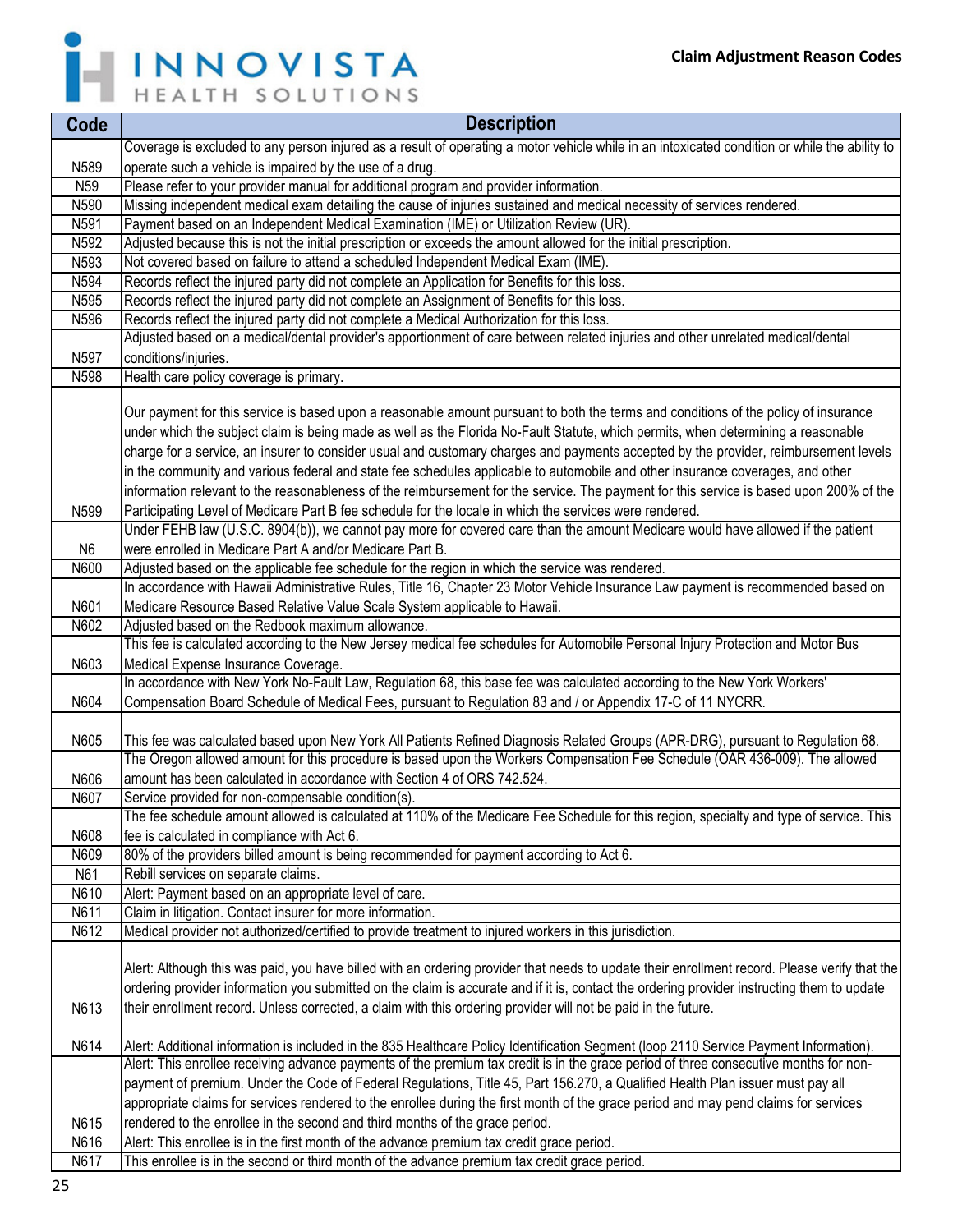

| Code         | <b>Description</b>                                                                                                                                |
|--------------|---------------------------------------------------------------------------------------------------------------------------------------------------|
| <b>N618</b>  | Alert: This claim will automatically be reprocessed if the enrollee pays their premiums.                                                          |
| N619         | Coverage terminated for non-payment of premium.                                                                                                   |
| N62          | Dates of service span multiple rate periods. Resubmit separate claims.                                                                            |
| N620         | Alert: This procedure code is for quality reporting/informational purposes only.                                                                  |
| N621         | Charges for Jurisdiction required forms, reports, or chart notes are not payable.                                                                 |
| N622         | Not covered based on the date of injury/accident.                                                                                                 |
| N623         | Not covered when deemed unscientific/unproven/outmoded/experimental/excessive/inappropriate.                                                      |
| N624         | The associated Workers' Compensation claim has been withdrawn.                                                                                    |
| N625         | Missing/Incomplete/Invalid Workers' Compensation Claim Number.                                                                                    |
| N626         | New or established patient E/M codes are not payable with chiropractic care codes.                                                                |
| N628         | Out-patient follow up visits on the same date of service as a scheduled test or treatment is disallowed.                                          |
| N629         | Reviews/documentation/notes/summaries/reports/charts not requested.                                                                               |
| N63          | Rebill services on separate claim lines.                                                                                                          |
| N630         | Referral not authorized by attending physician.                                                                                                   |
| N631         | Medical Fee Schedule does not list this code. An allowance was made for a comparable service.                                                     |
| N633         | Additional anesthesia time units are not allowed.                                                                                                 |
| N634         | The allowance is calculated based on anesthesia time units.                                                                                       |
| N635         | The Allowance is calculated based on the anesthesia base units plus time.                                                                         |
| N636         | Adjusted because this is reimbursable only once per injury.                                                                                       |
| N637         | Consultations are not allowed once treatment has been rendered by the same provider.                                                              |
| N638         | Reimbursement has been made according to the home health fee schedule.                                                                            |
| N639         | Reimbursement has been made according to the inpatient rehabilitation facilities fee schedule.                                                    |
| N64          | The "from" and "to" dates must be different.                                                                                                      |
| N640         | Exceeds number/frequency approved/allowed within time period.                                                                                     |
| N641         | Reimbursement has been based on the number of body areas rated.                                                                                   |
| N642         | Adjusted when billed as individual tests instead of as a panel.                                                                                   |
| N643         | The services billed are considered Not Covered or Non-Covered (NC) in the applicable state fee schedule.                                          |
| N644         | Reimbursement has been made according to the bilateral procedure rule.                                                                            |
| N645         | Mark-up allowance                                                                                                                                 |
| N646         | Reimbursement has been adjusted based on the guidelines for an assistant.                                                                         |
| N647         | Adjusted based on diagnosis-related group (DRG).                                                                                                  |
| N648         | Adjusted based on Stop Loss.                                                                                                                      |
| N649         | Payment based on invoice.                                                                                                                         |
| N65          | Procedure code or procedure rate count cannot be determined, or was not on file, for the date of service/provider.                                |
| N650<br>N651 | This policy was not in effect for this date of loss. No coverage is available.                                                                    |
|              | No Personal Injury Protection/Medical Payments Coverage on the policy at the time of the loss.<br>The date of service is before the date of loss. |
| N652<br>N653 | The date of injury does not match the reported date of loss.                                                                                      |
| N654         |                                                                                                                                                   |
| N655         | Adjusted based on achievement of maximum medical improvement (MMI).<br>Payment based on provider's geographic region.                             |
| N656         | An interest payment is being made because benefits are being paid outside the statutory requirement.                                              |
| N657         | This should be billed with the appropriate code for these services.                                                                               |
| N658         | The billed service(s) are not considered medical expenses.                                                                                        |
| N659         | This item is exempt from sales tax.                                                                                                               |
| N660         | Sales tax has been included in the reimbursement.                                                                                                 |
| N661         | Documentation does not support that the services rendered were medically necessary.                                                               |
| N662         | Alert: Consideration of payment will be made upon receipt of a final bill.                                                                        |
| N663         | Adjusted based on an agreed amount.                                                                                                               |
| N664         | Adjusted based on a legal settlement.                                                                                                             |
| N665         | Services by an unlicensed provider are not reimbursable.                                                                                          |
| N666         | Only one evaluation and management code at this service level is covered during the course of care.                                               |
| N667         | Missing prescription                                                                                                                              |
| N668         | Incomplete/invalid prescription                                                                                                                   |
| N669         | Adjusted based on the Medicare fee schedule.                                                                                                      |
|              |                                                                                                                                                   |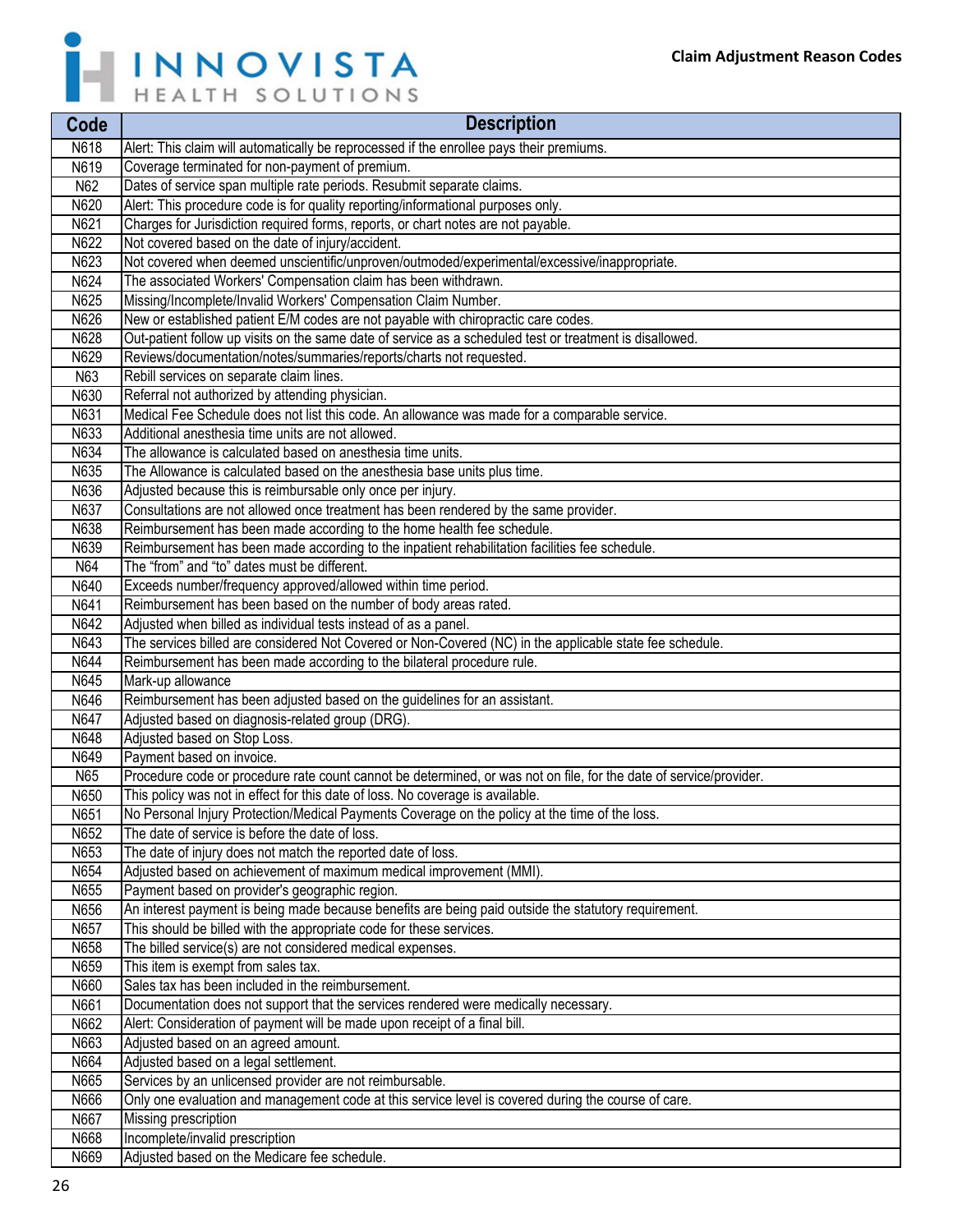

| Code         | <b>Description</b>                                                                                                                                                                     |
|--------------|----------------------------------------------------------------------------------------------------------------------------------------------------------------------------------------|
|              | Professional provider services not paid separately. Included in facility payment under a demonstration project. Apply to that facility for                                             |
|              | payment, or resubmit your claim if: the facility notifies you the patient was excluded from this demonstration; or if you furnished these                                              |
|              | services in another location on the date of the patient's admission or discharge from a demonstration hospital. If services were furnished                                             |
|              | in a facility not involved in the demonstration on the same date the patient was discharged from or admitted to a demonstration facility,                                              |
| N67          | you must report the provider ID number for the non-demonstration facility on the new claim.                                                                                            |
|              | This service code has been identified as the primary procedure code subject to the Medicare Multiple Procedure Payment Reduction                                                       |
| N670         | (MPPR) rule.                                                                                                                                                                           |
| N671         | Payment based on a jurisdiction cost-charge ratio.                                                                                                                                     |
| N672         | Alert: Amount applied to Health Insurance Offset.                                                                                                                                      |
| N673         | Reimbursement has been calculated based on an outpatient per diem or an outpatient factor and/or fee schedule amount.                                                                  |
| N674<br>N675 | Not covered unless a pre-requisite procedure/service has been provided.<br>Additional information is required from the injured party.                                                  |
| N676         | Service does not qualify for payment under the Outpatient Facility Fee Schedule.                                                                                                       |
| N677         | Alert: Films/Images will not be returned.                                                                                                                                              |
| N678         | Missing post-operative images/visual field results.                                                                                                                                    |
| N679         | Incomplete/Invalid post-operative images/visual field results.                                                                                                                         |
|              | Prior payment being cancelled as we were subsequently notified this patient was covered by a demonstration project in this site of                                                     |
|              | service. Professional services were included in the payment made to the facility. You must contact the facility for your payment. Prior                                                |
| N68          | payment made to you by the patient or another insurer for this claim must be refunded to the payer within 30 days.                                                                     |
| N680         | Missing/Incomplete/Invalid date of previous dental extractions.                                                                                                                        |
| N681         | Missing/Incomplete/Invalid full arch series.                                                                                                                                           |
| N682         | Missing/Incomplete/Invalid history of prior periodontal therapy/maintenance.                                                                                                           |
| N683         | Missing/Incomplete/Invalid prior treatment documentation.                                                                                                                              |
| N684         | Payment denied as this is a specialty claim submitted as a general claim.                                                                                                              |
| N685         | Missing/Incomplete/Invalid Prosthesis, Crown or Inlay Code.                                                                                                                            |
| N686         | Missing/incomplete/Invalid questionnaire needed to complete payment determination.                                                                                                     |
| N687         | Alert: This reversal is due to a retroactive disenrollment. (Note: To be used with claim/service reversal)                                                                             |
| N688<br>N689 | Alert: This reversal is due to a medical or utilization review decision. (Note: To be used with claim/service reversal)                                                                |
| N69          | Alert: This reversal is due to a retroactive rate change. (Note: To be used with claim/service reversal)<br>PPS (Prospective Payment System) code changed by claims processing system. |
| N690         | Alert: This reversal is due to a provider submitted appeal. (Note: To be used with claim/service reversal)                                                                             |
| N691         | Alert: This reversal is due to a patient submitted appeal. (Note: To be used with claim/service reversal)                                                                              |
| N692         | Alert: This reversal is due to an incorrect rate on the initial adjudication. (Note: To be used with claim/service reversal)                                                           |
| N693         | Alert: This reversal is due to a cancelation of the claim by the provider.                                                                                                             |
| N694         | Alert: This reversal is due to a resubmission/change to the claim by the provider.                                                                                                     |
| N695         | Alert: This reversal is due to incorrect patient financial responsibility information on the initial adjudication.                                                                     |
|              | Alert: This reversal is due to a Coordination of Benefits or Third Party Liability Recovery retroactive adjustment. (Note: To be used with                                             |
| N696         | claim/service reversal)                                                                                                                                                                |
|              |                                                                                                                                                                                        |
| N697         | Alert: This reversal is due to a payer's retroactive contract incentive program adjustment. (Note: To be used with claim/service reversal)                                             |
|              | Alert: This reversal is due to non-payment of the Health Insurance Exchange premiums by the end of the premium payment grace period,                                                   |
| N698         | resulting in loss of coverage. (Note: To be used with claim/service reversal)                                                                                                          |
| N7           | Alert: Processing of this claim/service has included consideration under Major Medical provisions.                                                                                     |
| N70<br>N702  | Consolidated billing and payment applies.<br>Decision based on review of previously adjudicated claims or for claims in process for the same/similar type of services.                 |
| N705         | Incomplete/invalid documentation.                                                                                                                                                      |
| N706         | Missing documentation.                                                                                                                                                                 |
| N707         | Incomplete/invalid orders.                                                                                                                                                             |
| N708         | Missing orders.                                                                                                                                                                        |
| N709         | Incomplete/invalid notes.                                                                                                                                                              |
|              | Your unassigned claim for a drug or biological, clinical diagnostic laboratory services or ambulance service was processed as an                                                       |
| N71          | assigned claim. You are required by law to accept assignment for these types of claims.                                                                                                |
| N710         | Missing notes.                                                                                                                                                                         |
| N711         | Incomplete/invalid summary.                                                                                                                                                            |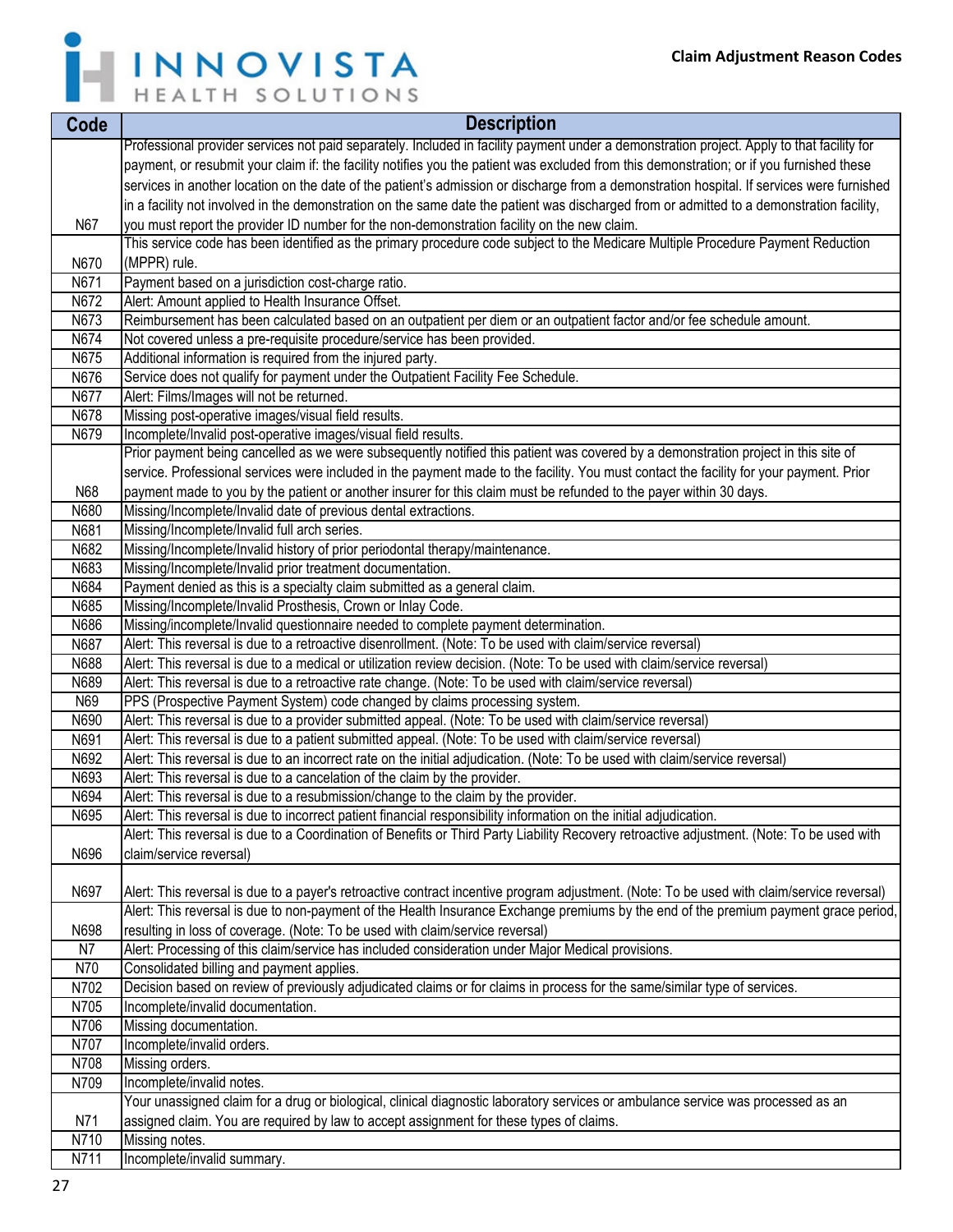

| Code           | <b>Description</b>                                                                                                                                                                                                              |
|----------------|---------------------------------------------------------------------------------------------------------------------------------------------------------------------------------------------------------------------------------|
| N712           | Missing summary.                                                                                                                                                                                                                |
| N713           | Incomplete/invalid report.                                                                                                                                                                                                      |
| N714           | Missing report.                                                                                                                                                                                                                 |
| N715           | Incomplete/invalid chart.                                                                                                                                                                                                       |
| N716           | Missing chart.                                                                                                                                                                                                                  |
| N717           | Incomplete/Invalid documentation of face-to-face examination.                                                                                                                                                                   |
| N718           | Missing documentation of face-to-face examination.                                                                                                                                                                              |
| N72            | PPS (Prospective Payment System) code changed by medical reviewers. Not supported by clinical records.                                                                                                                          |
| N721           | This service is only covered when performed as part of a clinical trial.                                                                                                                                                        |
| N722           | Patient must use Workers' Compensation Set-Aside (WCSA) funds to pay for the medical service or item.                                                                                                                           |
| N723           | Patient must use Liability set-aside (LSA) funds to pay for the medical service or item.                                                                                                                                        |
| N724           | Patient must use No-Fault set-aside (NFSA) funds to pay for the medical service or item.                                                                                                                                        |
| N725           | A liability insurer has reported having ongoing responsibility for medical services (ORM) for this diagnosis.                                                                                                                   |
| N726           | A conditional payment is not allowed.                                                                                                                                                                                           |
| N727           | A no-fault insurer has reported having ongoing responsibility for medical services (ORM) for this diagnosis.                                                                                                                    |
| N728           | A workers' compensation insurer has reported having ongoing responsibility for medical services (ORM) for this diagnosis.                                                                                                       |
| N74            | Resubmit with multiple claims, each claim covering services provided in only one calendar month.                                                                                                                                |
| N75            | Missing/incomplete/invalid tooth surface information.                                                                                                                                                                           |
| N76            | Missing/incomplete/invalid number of riders.                                                                                                                                                                                    |
| N77<br>N78     | Missing/incomplete/invalid designated provider number.                                                                                                                                                                          |
| N79            | The necessary components of the child and teen checkup (EPSDT) were not completed.<br>Service billed is not compatible with patient location information.                                                                       |
|                | Crossover claim denied by previous payer and complete claim data not forwarded. Resubmit this claim to this payer to provide adequate                                                                                           |
| N8             | data for adjudication.                                                                                                                                                                                                          |
| N80            | Missing/incomplete/invalid prenatal screening information.                                                                                                                                                                      |
| N81            | Procedure billed is not compatible with tooth surface code.                                                                                                                                                                     |
| N82            | Provider must accept insurance payment as payment in full when a third party payer contract specifies full reimbursement.                                                                                                       |
| N83            | No appeal rights. Adjudicative decision based on the provisions of a demonstration project.                                                                                                                                     |
| N84            | Alert: Further installment payments are forthcoming.                                                                                                                                                                            |
| N85            | Alert: This is the final installment payment.                                                                                                                                                                                   |
|                | A failed trial of pelvic muscle exercise training is required in order for biofeedback training for the treatment of urinary incontinence to be                                                                                 |
| N86            | covered.                                                                                                                                                                                                                        |
| N87            | Home use of biofeedback therapy is not covered.                                                                                                                                                                                 |
|                | Alert: This payment is being made conditionally. An HHA episode of care notice has been filed for this patient. When a patient is treated                                                                                       |
|                | under a HHA episode of care, consolidated billing requires that certain therapy services and supplies, such as this, be included in the                                                                                         |
|                | HHA's payment. This payment will need to be recouped from you if we establish that the patient is concurrently receiving treatment under                                                                                        |
| N88            | a HHA episode of care.                                                                                                                                                                                                          |
|                | Alert: Payment information for this claim has been forwarded to more than one other payer, but format limitations permit only one of the                                                                                        |
| N89            | secondary payers to be identified in this remittance advice.                                                                                                                                                                    |
| N <sub>9</sub> | Adjustment represents the estimated amount a previous payer may pay.                                                                                                                                                            |
| N90            | Covered only when performed by the attending physician.                                                                                                                                                                         |
| N91            | Services not included in the appeal review.                                                                                                                                                                                     |
| N92            | This facility is not certified for digital mammography.                                                                                                                                                                         |
|                |                                                                                                                                                                                                                                 |
| N93            | A separate claim must be submitted for each place of service. Services furnished at multiple sites may not be billed in the same claim.                                                                                         |
| N94            | Claim/Service denied because a more specific taxonomy code is required for adjudication.                                                                                                                                        |
| N95            | This provider type/provider specialty may not bill this service.                                                                                                                                                                |
|                | Patient must be refractory to conventional therapy (documented behavioral, pharmacologic and/or surgical corrective therapy) and be an                                                                                          |
| N96            | appropriate surgical candidate such that implantation with anesthesia can occur.<br>Patients with stress incontinence, urinary obstruction, and specific neurologic diseases (e.g., diabetes with peripheral nerve involvement) |
| N97            | which are associated with secondary manifestations of the above three indications are excluded.                                                                                                                                 |
|                | Patient must have had a successful test stimulation in order to support subsequent implantation. Before a patient is eligible for permanent                                                                                     |
|                | implantation, he/she must demonstrate a 50 percent or greater improvement through test stimulation. Improvement is measured through                                                                                             |
| N98            | voiding diaries.                                                                                                                                                                                                                |
|                |                                                                                                                                                                                                                                 |